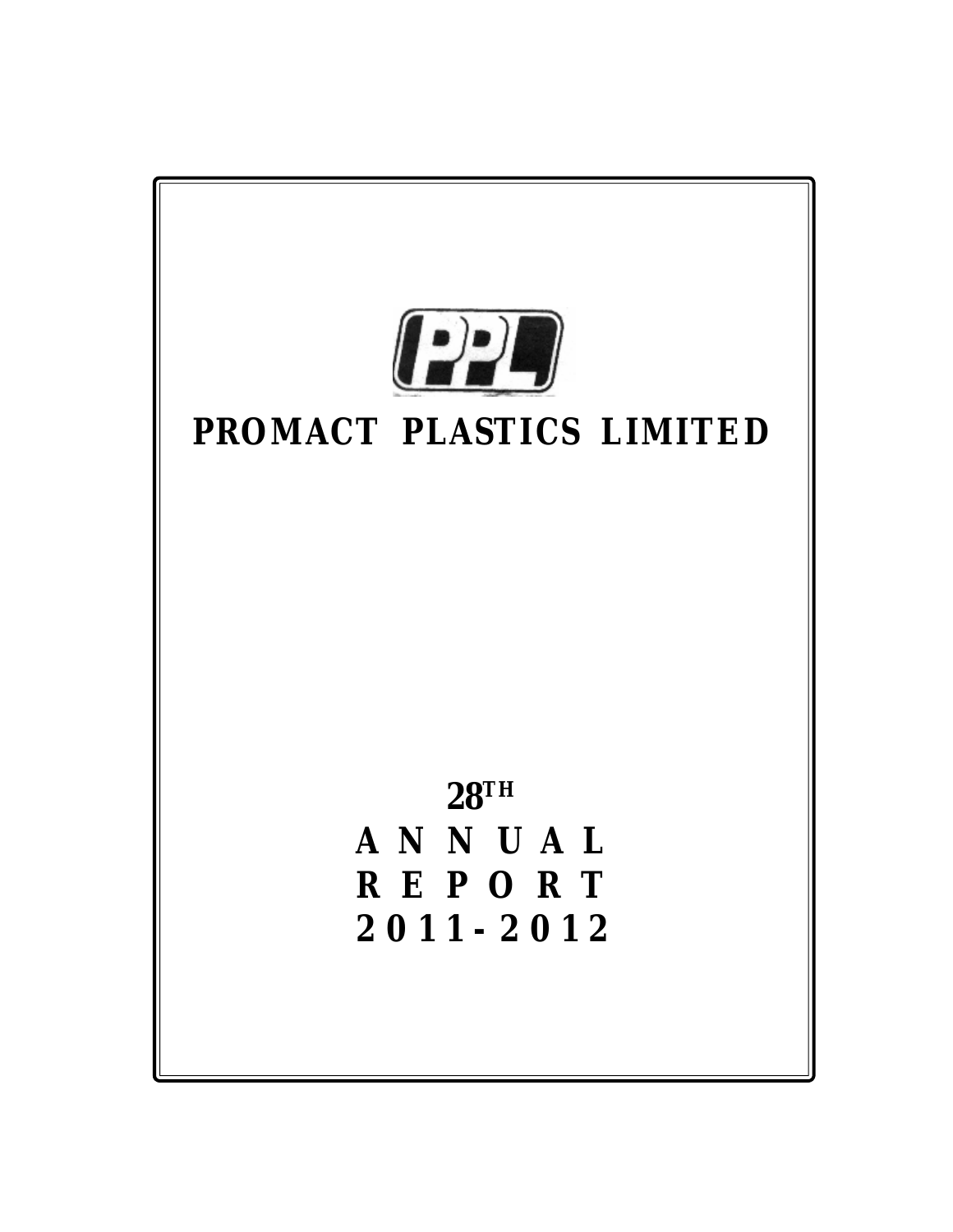# **TWENTYEIGHTH ANNUAL REPORT 2011-12**

| <b>BOARD OF DIRECTORS</b>                              |   | Ms. Payalben J. Patel                                                                                                                                                                      | Chairperson |  |
|--------------------------------------------------------|---|--------------------------------------------------------------------------------------------------------------------------------------------------------------------------------------------|-------------|--|
|                                                        |   | Mr. Dharmendrakumar B. Patel                                                                                                                                                               | Director    |  |
|                                                        |   | Mr. Shyamlal Gupta                                                                                                                                                                         | Director    |  |
|                                                        |   | Ms. Nikitaben J. Patel                                                                                                                                                                     | Director    |  |
|                                                        |   | Mr. Ankit J. Patel                                                                                                                                                                         | Director    |  |
| <b>PRINCIPAL BANKERS</b>                               | ÷ | The Mehsana Urban Co.op. Bank Ltd.,<br>Mehsana.                                                                                                                                            |             |  |
| <b>AUDITORS</b>                                        | ÷ | M/s. M. M. Salvi & Co.,<br>Chartered Accountants,<br>Mehsana.                                                                                                                              |             |  |
| <b>COMPANY LAW CONSULTANTS</b>                         |   | Kashyap R. Mehta & Associates,<br>Company Secretaries,<br>Ahmedabad.                                                                                                                       |             |  |
| <b>REGISTERED OFFICE</b>                               | ÷ | 106, Harikrupa Chambers,<br><b>Behind National Chambers.</b><br>Ashram Road.<br>Ahmedabad-380 009.                                                                                         |             |  |
| <b>FACTORY</b>                                         | ÷ | 391 to 404, GIDC Estate, Phase-II,<br>Dediyasan, Mehsana-384 002.                                                                                                                          |             |  |
| <b>REGISTRAR &amp; SHARE</b><br><b>TRANSFER AGENTS</b> | ÷ | M/s. Link Intime India Private Limited<br>Unit No 303, 3 <sup>rd</sup> Floor Shoppers Plaza V,<br>Opp. Municipal Market, Behind Shoppers Plaza II,<br>Off C. G. Road, Ahmedabad - 380 009. |             |  |

| <b>CONTENTS</b>                                   | <b>PAGE NOS</b> |
|---------------------------------------------------|-----------------|
| Notice                                            |                 |
| Directors' Report                                 | $2 - 5$         |
| Report on Corporate Governance                    | $6 - 10$        |
| Auditors' Certificiate on<br>Corporate Governance | 11              |
| Management Discussion And Analysis                | 12              |
| Auditors' Report                                  | $13 - 15$       |
| <b>Balance Sheet</b>                              | 16              |
| Profit & Loss Account                             | 17              |
| Cash Flow Statement                               | 18              |
| Notes on Accounts                                 | 19-28           |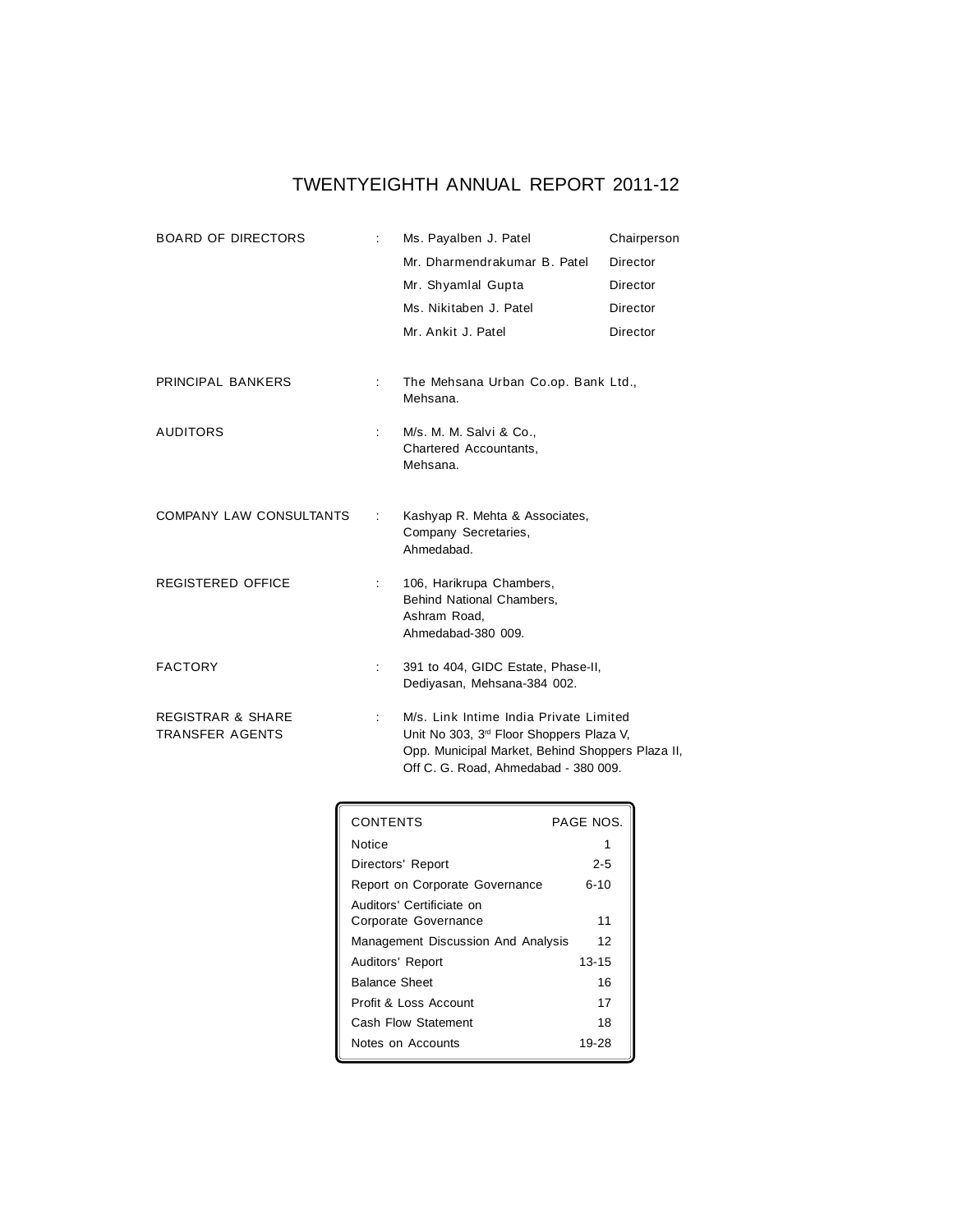# **NOTICE**

**NOTICE is hereby given that the TWENTYEIGHTTH ANNUAL GENERAL MEETING of the members of PROMACT PLASTICS LIMITED will be held as scheduled below:**

| Date  | : $25th$ September, 2012                                                                       |
|-------|------------------------------------------------------------------------------------------------|
| Day   | : Tuesday                                                                                      |
| Time  | $: 12.00$ Noon                                                                                 |
| Place | Conference Hall of Hotel City Pride,<br>Opp. Gurukul, Drive - In Road,<br>Ahmedabad - 380 052. |

**to transact the following business :**

#### **ORDINARY BUSINESS :**

- **1. To receive, consider and adopt Audited Profit and Loss Account of the year ended on 31st March, 2012 and the Balance Sheet as on that date along with the Directors' Report and Auditors' Report thereon.**
- **2. To appoint a Director in place of Ms. Payalben J. Patel, who retires by rotation and, being eligible, offers herself for reappointment.**
- **3. To appoint a Director in place of Ms. Nikitaben J. Patel, who retires by rotation and, being eligible, offers herself for reappointment.**
- **4. To appoint Auditors to hold office from the conclusion of this Annual General Meeting till the conclusion of next Annual General Meeting and to fix their remuneration.**

**106, Harikrupa Chambers, Behind National Chambers, Ashram Road, Ahmedabad-380 009. Payalben J. Patel Date : 16th July, 2012** *Chairperson*

**Registered Office: By Order of the Board,**

#### **NOTES :**

- **1. A MEMBER ENTITLED TO ATTEND AND VOTE AT THE MEETING IS ENTITLED TO APPOINT A PROXY TO ATTEND AND VOTE ON A POLL INSTEAD OF HIMSELF AND PROXY NEED NOT BE A MEMBER. PROXIES, IN ORDER TO BE EFFECTIVE, MUST BE RECEIVED BY THE COMPANY NOT LESS THAN 48 HOURS BEFORE THE TIME OF MEETING.**
- **2. Pursuant to Section 154 of the Companies Act, 1956, Register of Members and Share Transfer Books of the Company will remain closed from Saturday, the 8th September, 2012 to Tuesday, the 25th September, 2012 (both days inclusive).**
- **3. Members intending to require information about accounts at the meeting are requested to write to the Company at least 10 days in advance of the Annual General Meeting.**
- **4. Members are requested to:**
	- **a) Intimate, if Shares are held in the same name or in the same order and names, but in more than one account to enable the Company to club the said accounts into one account.**
	- **b) Notify immediately the change in their registered address, if any, to the Company.**
- **5. The Equity Shares of the Company are now available for dematerialisation, as the Company has entered into agreement with National Securities Depository Limited (NSDL) and Central Depository Services (India) Limited (CDSL). Those shareholders who wish to hold shares in electronic form may approach their Depository Participant. The ISIN of the Equity Shares is INE818D01011.**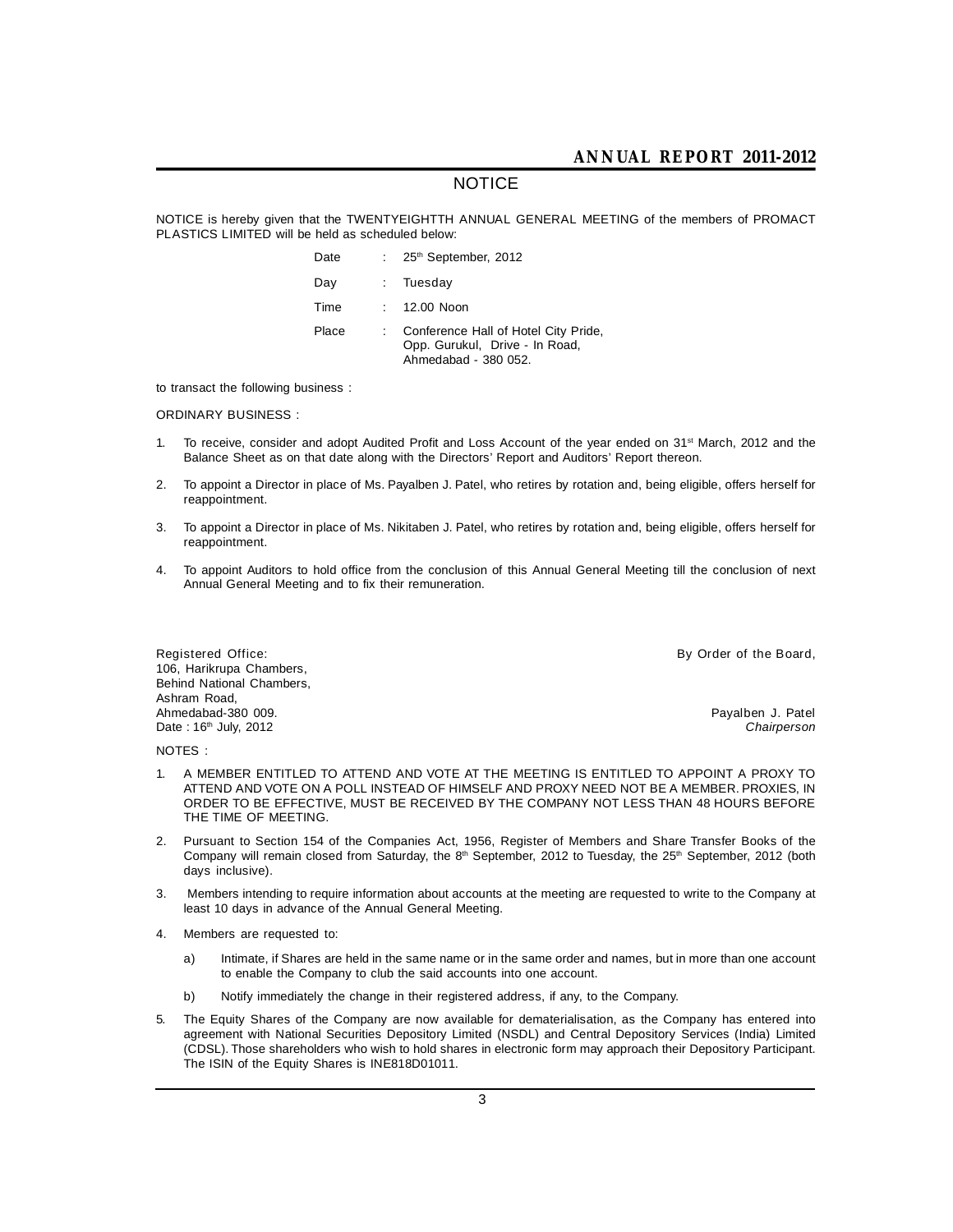# **DIRECTORS' REPORT**

**Dear Shareholders,**

**Your Directors present the TWENTYEIGHTTH ANNUAL REPORT together with the Audited Statement of Accounts for the financial year 2011-12 ended on 31st March, 2012.**

**(Rs.in Lacs)**

#### **1. FINANCIAL RESULTS:**

|                                                                                                 |                   | (RS.IN Lacs)      |
|-------------------------------------------------------------------------------------------------|-------------------|-------------------|
| <b>Particulars</b>                                                                              | 2011-2012         | 2010-2011         |
| Profit /(Loss)before Interest and Depreciation<br>Less: Interest                                | (40.30)<br>131.13 | 3.06<br>102.84    |
| (Loss) before Depreciation<br>Less: Depreciation                                                | (171.43)<br>55.40 | (99.78)<br>58.28  |
| (Loss) before tax<br>Add: Deferred Tax Asset                                                    | (226.83)<br>59.75 | (158.06)<br>63.29 |
| (Loss) after tax                                                                                | (167.08)          | (94.77)           |
| (Loss) for the year                                                                             | (167.08)          | (94.77)           |
| (Debit) Balance brought forward from Previous year                                              | (665.91)          | (571.14)          |
| (Debit) Balance carried to Balance Sheet<br>(after adjusting General Reserve of Rs. 90.97 Lacs) | (742.03)          | (665.91)          |

#### **2. DIVIDEND:**

**As the Company has accumulated losses, your Directors are unable to recommend any Dividend for the Year 2011-12.**

#### **3. SALES & WORKING RESULTS:**

**The Sales during the year 2011-12 was Rs. 1038.91 Lacs as compared to Rs. 1037.02 lacs during the year 2010-11. The Loss before Interest and Depreciation during the year 2011-2012 was of Rs.40.30 Lacs against Profit of Rs. 3.06 lacs during 2010-11. As the Company had to provide for Interest of Rs.131.13 Lacs during the year under review, the Loss before Depreciation was Rs.171.43 lacs the year under review, compared with Loss of Rs.99.78 lacs during 2010-2011. The Company provided Rs. 55.40 lacs for Depreciation and therefore Loss before tax stood at Rs.226.83 lacs during the year under review compared to Loss of Rs.158.06 lacs for the year 2010-2011. After taking into account Deferred Tax Assets, the Net Loss for the year under review stood at Rs.167.08 lacs as against Net Loss of Rs. 94.77 lacs during 2010-2011.**

#### **4. FINANCE:**

- **4.1 During the year under review, the Company was generally regular in payment of Principal and Interest to the Financial Institutions/Banks. The Company is enjoying Working Capital Facilities from Mehsana Urban Co-Operative Bank Limited.**
- **4.2 The Income tax and Sales-tax Assessment of the Company have been completed upto Assessment Year 2009-10 and the Financial Year 2006 07 respectively.**

#### **5. DIRECTORS:**

**Two of your Directors viz. Ms. Payalben J. Patel and Ms. Nikitaben J. Patel retire by rotation in terms of Articles of Association of the Company. They, however, being eligible, offer themselves for re-appointment.**

#### **6. DIRECTORS' RESPONSIBILITY STATEMENT:**

**Pursuant to the requirement of Section 217 (2AA) of the Companies Act, 1956, with respect to Directors' Responsibility Statement, it is hereby confirmed:**

**(i) that in the preparation of the annual accounts, the applicable accounting standards have been followed along with proper explanation relating to material departures;**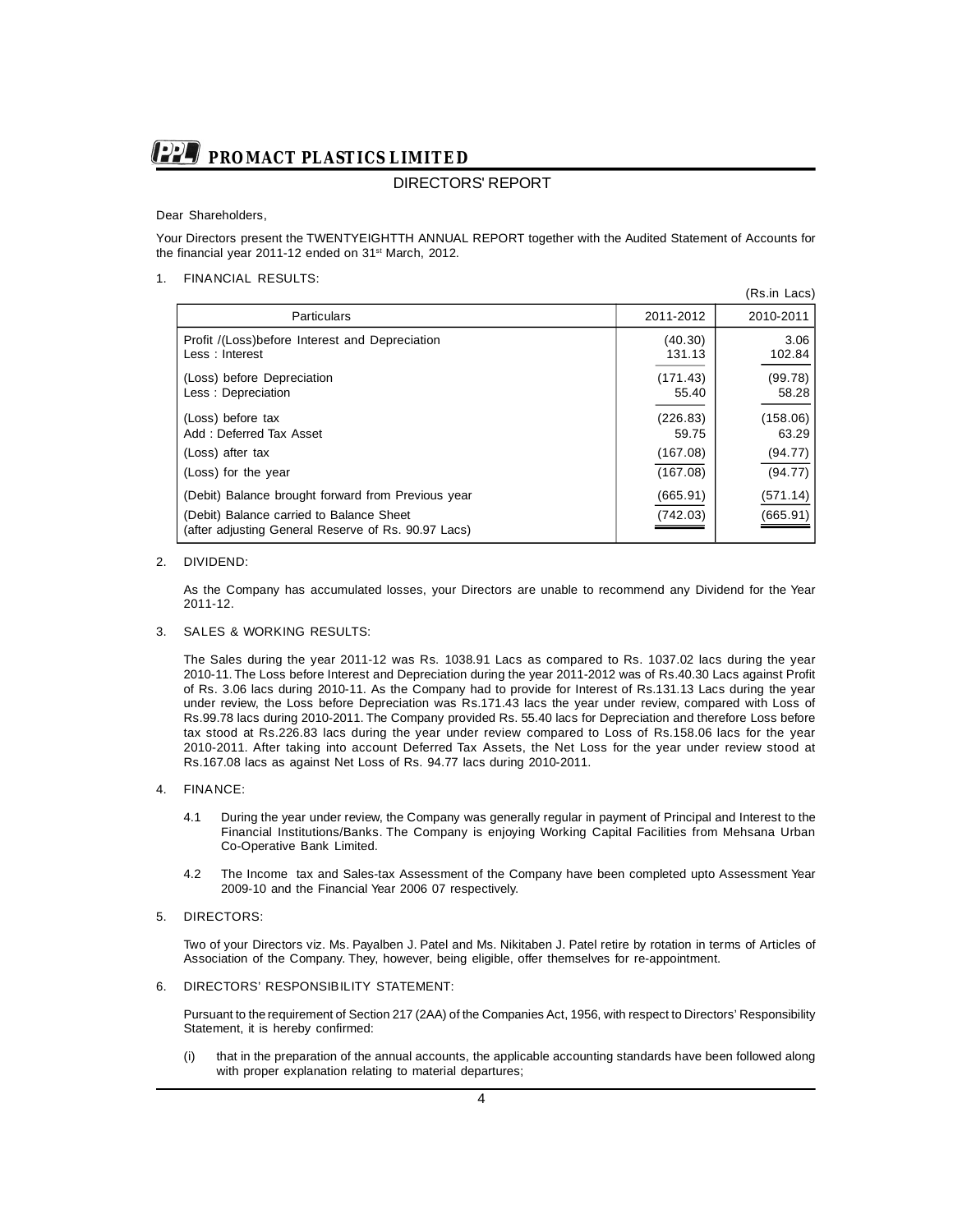- **(ii) that the Directors have selected such accounting policies and applied them consistently and made judgments and estimates that are reasonable and prudent, so as to give a true and fair view of the state of affairs of the Company at 31st March, 2012 being end of the financial year 2011-12 and of the Loss of the Company for the year;**
- **(iii) that the Directors have taken proper and sufficient care for maintenance of adequate accounting records in accordance with the provisions of the Companies Act, 1956 for safeguarding the assets of the Company and for preventing and detecting fraud and other irregularities;.**
- **(iv) that the Directors have prepared the annual accounts on a going concern basis.**

#### **7. DEMATERIALISATION OF EQUITY SHARES:**

**The Company, to facilitate the Shareholders to hold their shareholding in Electronic Form, has entered into agreements with both National Securities Depository Limited (NSDL) and Central Depository Services (India) Limited (CDSL). The ISIN allotted is INE818D01011.**

#### **8. SEBI ORDER:**

**Securities and Exchange Board of India vide their order dated 4th April, 2012 have prohibited the Company from buying, selling or dealing in securities in any manner or accessing the securities market directly or indirectly in any manner whatsoever for a period of one year from the date of order.**

#### **9. CORPORATE GOVERNANCE:**

**The Report on Corporate Governance as required under Clause 49 of the Listing Agreement forms part of the Annual Report.**

#### **10. MANAGEMENT DISCUSSION AND ANALYSIS REPORT:**

**Management Discussion and Analysis Report for the year under review, as stipulated under Clause 49 of the Listing Agreement with the Stock Exchanges is presented in a separate section forming part of the Annual Report.**

#### **11. LISTING:**

**The Equity Shares of the Company are listed on Ahmedabad and Mumbai Stock Exchanges and the Company has paid Annual Listing Fees to both the Stock Exchanges upto the year 2012-13.**

#### **12. GENERAL:**

**12.1 INSURANCE:**

**The Companies properties including plant, Machinery, Stock, store etc., continue to be adequately insured against risks, such as fire, riot, strikes etc.**

#### **12.2 AUDITORS:**

**The present Auditors of the Company M/s. M. M. Salvi & Co., Chartered Accountants, Mehsana were appointed as Auditors for the year 2011-12 at the Extra Ordinary General Meeting and as such they will retire at the ensuing Annual General Meeting of the Company. They have submitted Certificate for their eligibility under Section 224 (1-B) of the Companies Act, 1956 for re-appointment as Auditors of the Company for the year 2012-13.**

**The notes of the Auditors to the accounts are self explanatory.**

#### **12.3 PARTICULARS OF EMPLOYEES:**

**There is no employee drawing remuneration requiring Disclosure under Section 217(2-A) of the Companies Act, 1956 read with Companies (Particulars of Employees) Rules, 1975.**

#### **12.4 DEPOSITS:**

**The Company has not invited/accepted any Deposits from the Public within the meaning of Section 58 A of the Companies Act, 1956 and Rules made there under.**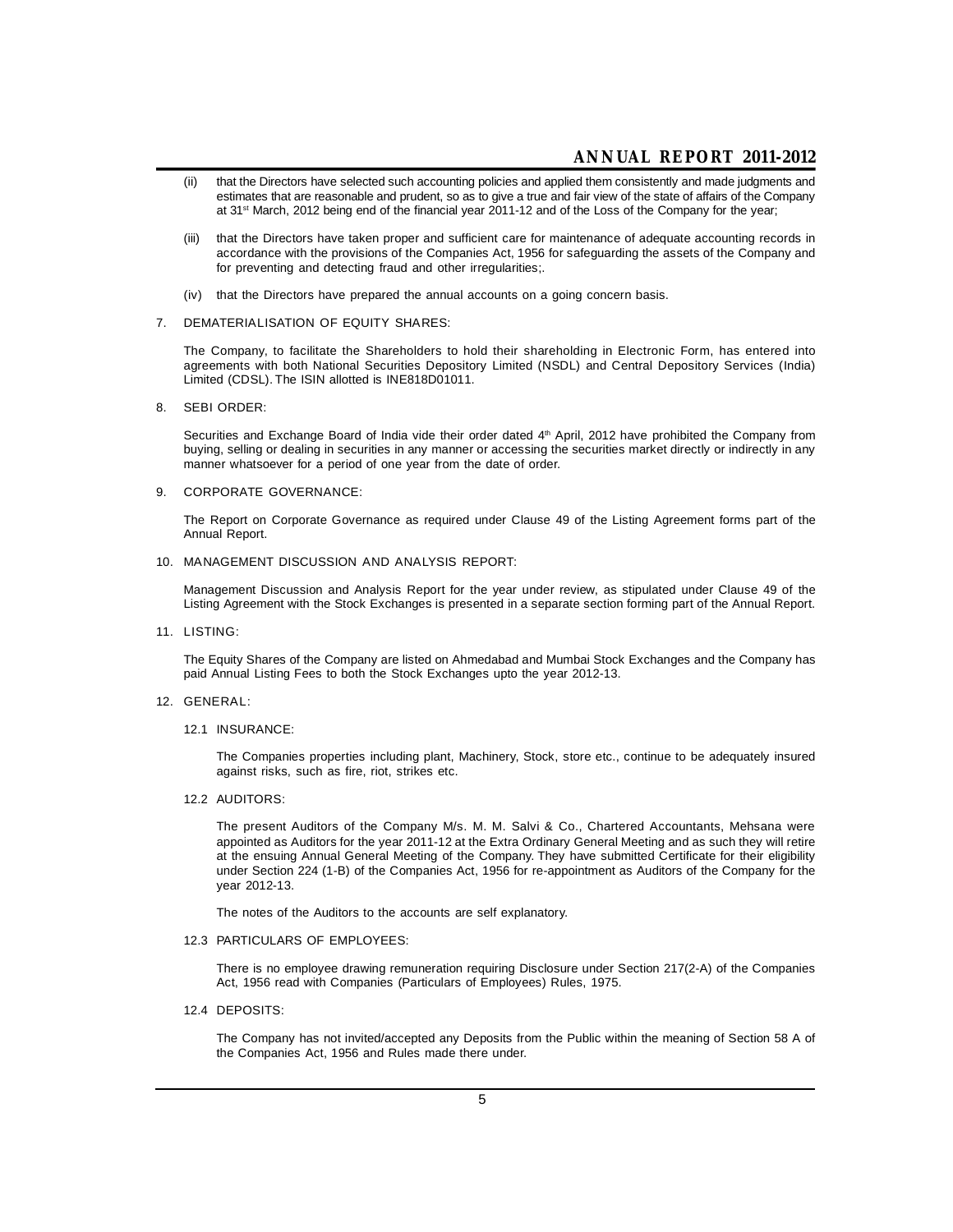

### **13. PARTICULARS AS REQUIRED UNDER COMPANIES (DISCLOSURE OF PARTICULARS IN THE REPORT OF BOARD OF DIRECTORS) RULES, 1988 IS AT ANNEXURE-I.**

#### **14. ACKNOWLEDGMENT:**

**Your Directors are pleased to take this opportunity to express sincere gratitude for the assistance and continued co-operation extended by Promoters, Financial Institutions, Banks, Government Authorities, Shareholders, Suppliers and Customers.**

**Your Directors also wish to place on record their deep appreciation of the contribution made by employees at all levels towards the growth of the Company.**

**For and on behalf of the Board,**

**Place : Ahmedabad. Payalben J. Patel** Date : 16<sup>th</sup> July, 2012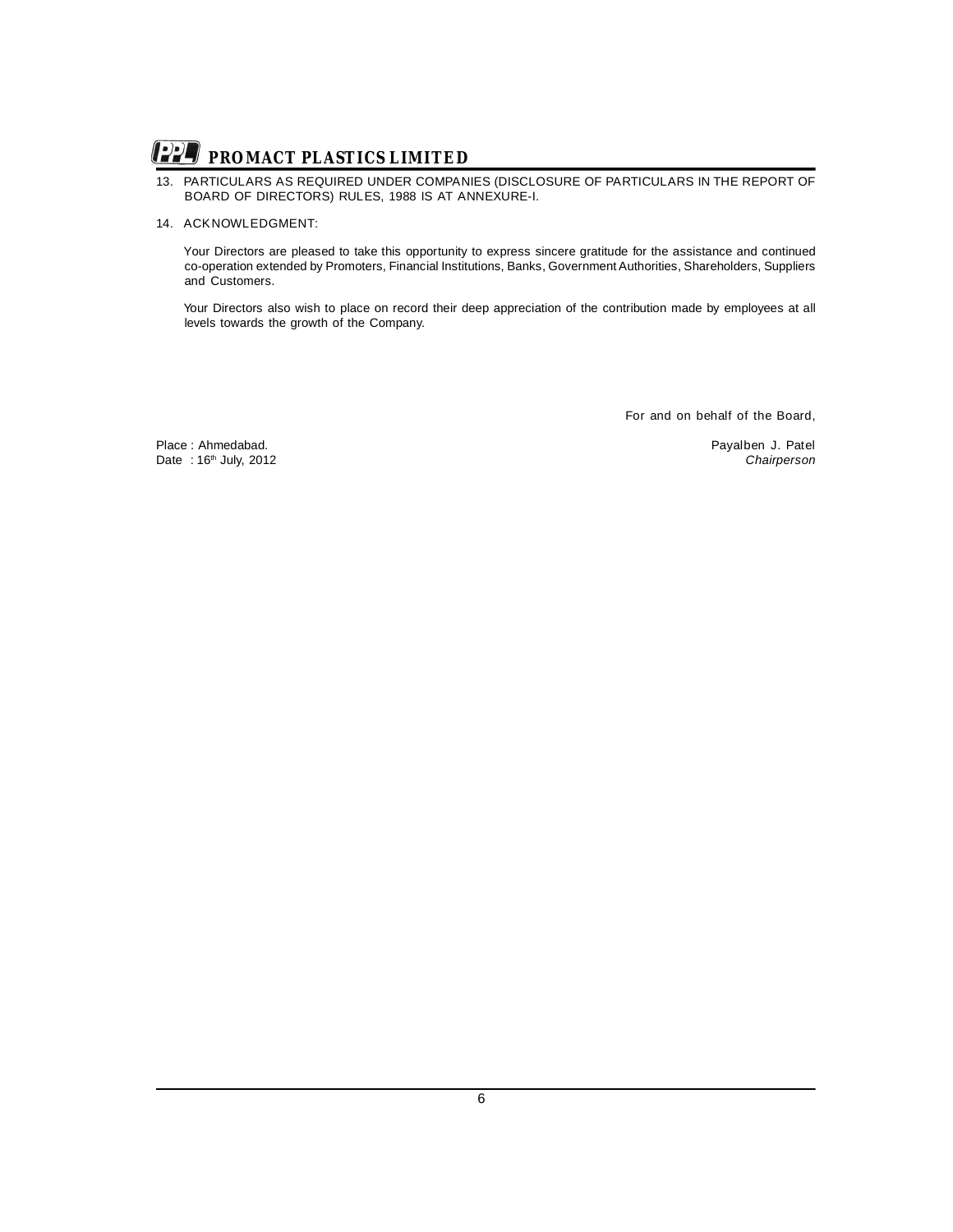#### **ANNEXURE - I**

#### **A. CONSERVATION OF ENERGY :**

**a) Energy consumption measures taken and implemented and its impact.**

- **1. Centralization of operational to save energy consumption.**
- **2. Installation of modern circular looms which give same production with less power consumption.**
- **3. Installation of one higher capacity compressor in place of three compressors with less power consumption.**
- **4. Installation of high capacity modern tape plant which reduce energy consumption.**
- **5. Installation of six shuttles modern circular looms which give bigger size of fabric with same power consumption.**
- **b) Total Energy consumption and Energy Consumption per unit of production as per Form A prescribed in the Rules is annexed to this report.**

#### **B. TECHNOLOGY ABSORPTION :**

**a) Efforts made in the technology absorption:**

**The Company is using indigenous technology which is the latest technology anywhere and the Company is implementing the recommendations received from machinery suppliers for advancement of technology. The Company has not carried out any specific Research and Development activities except for routine quality improvement and process development.**

**b) Total Foreign Exchange earned and used.**

**The Company has not earned or spent any foreign exchange during the year under review.**

| <b>FORM - A</b>                                                  |             |                               |         |                           |  |  |
|------------------------------------------------------------------|-------------|-------------------------------|---------|---------------------------|--|--|
| Disclosure of particulars with respect to Conservation of Energy |             |                               |         |                           |  |  |
|                                                                  |             | Particulars                   | 2011-12 | 2010-11                   |  |  |
|                                                                  |             | A. Power and fuel Consumption |         |                           |  |  |
| 1.                                                               |             | Electricity                   |         |                           |  |  |
|                                                                  | a)          | <b>Purchased Units</b>        | 1149007 | 1301248                   |  |  |
|                                                                  |             | Total amount (Rs. in lacs)    | 76.13   | 77.48                     |  |  |
|                                                                  |             | Rate/Unit Rs.                 | 6.63    | 5.95                      |  |  |
|                                                                  | b)          | Through Diesel Generator      |         |                           |  |  |
|                                                                  |             | Units                         |         |                           |  |  |
|                                                                  |             | Total amount (Rs. in lacs)    |         |                           |  |  |
|                                                                  |             | Cost/Unit Rs.                 |         |                           |  |  |
| 2.                                                               | Coal        |                               |         |                           |  |  |
| 3.                                                               |             | Furnace oil                   |         |                           |  |  |
| 4.                                                               | <b>LSHS</b> |                               |         |                           |  |  |
| 5.                                                               |             | Gas (Amt. In Lacs)            |         |                           |  |  |
|                                                                  |             | B. Unit of Production         |         |                           |  |  |
|                                                                  | Products    |                               |         | <b>HDPE Fabrics/Sacks</b> |  |  |

**For and on behalf of the Board,**

**Place : Ahmedabad Payalben J. Patel Date : 16th July, 2012** *Chairperson*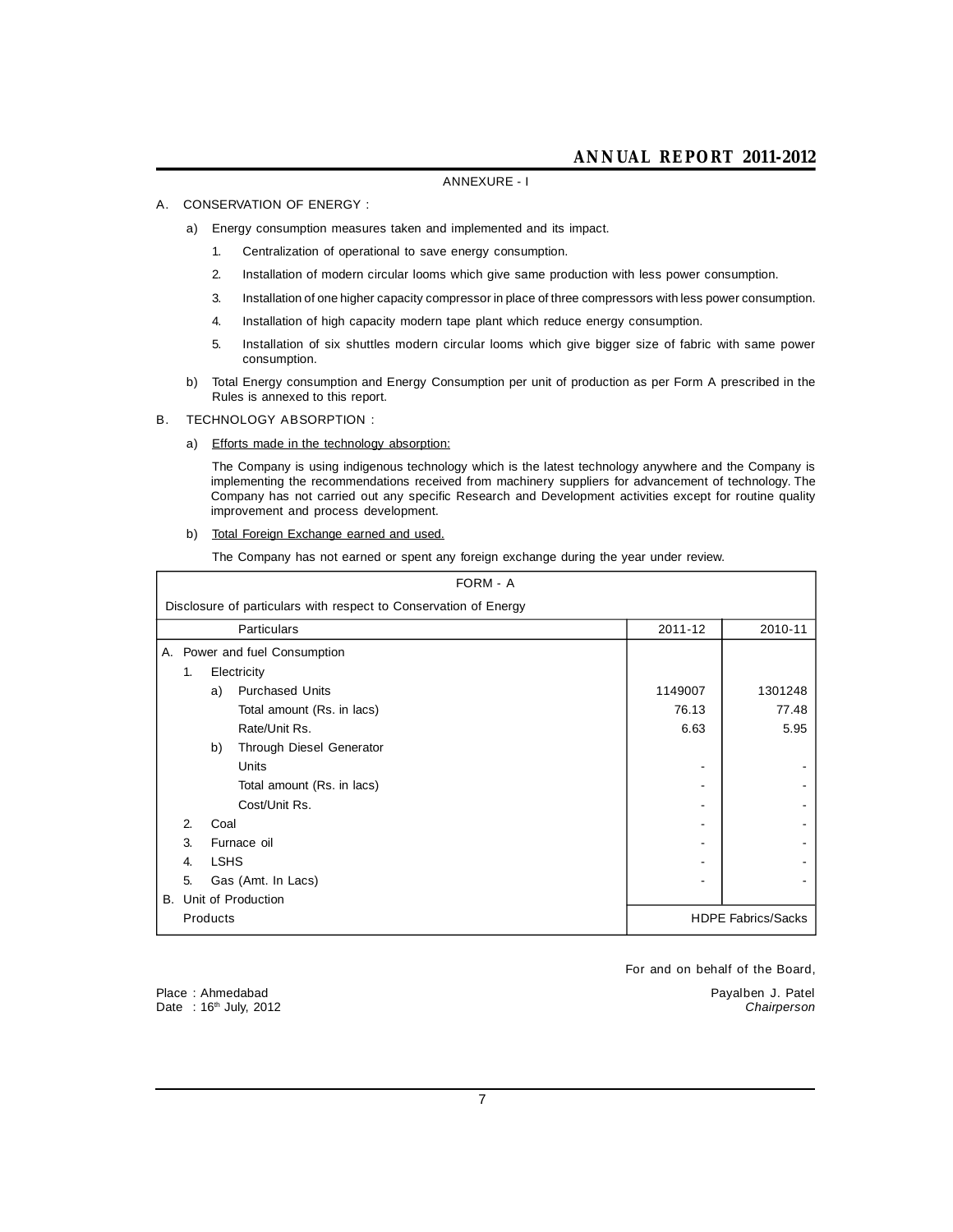## **REPORT ON CORPORATE GOVERNANCE**

#### **INTRODUCTION:**

**Corporate Governance is important to build confidence and trust which leads to strong and stable partnership with the Investors and all other Stakeholders. The detailed Report on implementation of Corporate Governance Code as incorporated in Clause 49 of the Listing Agreement with the Stock Exchange/s is set out below:**

#### **1. COMPANY'S PHILOSOPHY ON CODE OF GOVERNANCE:**

**The Company's philosophy on Corporate Governance lays strong emphasis on transparency, accountability and ability. The Company has implemented the mandatory requirements of the 'Code of Governance' as mentioned in Clause 49 of the Listing Agreement. The Compliance Report of the Company vis-a-vis the Stock Exchange Listing Agreement is presented below.**

#### **2. BOARD OF DIRECTORS:**

#### **a) Composition and Category of Directors as on the date of this Report:**

| Name of Directors                | Category of<br>Directorship  | No. of<br>other<br>Director<br>ships * | Committee<br>(1) Membership<br>Meetings<br>(2)<br>Chairmanship<br>in other<br>companies | No. of<br>Board<br>Meetings<br>attended | Attendance<br>at the AGM<br>held on 26 <sup>th</sup><br>September, 2011<br>Yes(Y)/No(N) |
|----------------------------------|------------------------------|----------------------------------------|-----------------------------------------------------------------------------------------|-----------------------------------------|-----------------------------------------------------------------------------------------|
| Dharmendrakumar B.<br>Patel      | Independent<br>Non Executive |                                        |                                                                                         | 5                                       | v                                                                                       |
| Shyamlal Gupta                   | Independent<br>Non Executive |                                        |                                                                                         | 5                                       | ٧                                                                                       |
| Payalben J. Patel<br>Chairperson | Non Executive                |                                        |                                                                                         | 5                                       |                                                                                         |
| Nikitaben J. Patel               | Non Executive                |                                        |                                                                                         | 5                                       | Υ                                                                                       |
| Ankit J. Patel                   | Non Executive                |                                        |                                                                                         |                                         | N                                                                                       |

#### **\* Private companies excluded.**

#### **b ) Details of the Directors seeking Appointment/Reappointment in forthcoming Annual General Meeting:**

| Name of Director                                                           | Payalben J. Patel                                                                                 | Nikitaben J. Patel                                                                    |
|----------------------------------------------------------------------------|---------------------------------------------------------------------------------------------------|---------------------------------------------------------------------------------------|
| Date of Birth                                                              | 28-09-1981                                                                                        | 11-06-1984                                                                            |
| Date of Appointment                                                        | 29-05-2010                                                                                        | 29-05-2010                                                                            |
| Expertise in specific<br>functional areas                                  | Banking, Finance, Accounts<br>and Statutory Audit                                                 | Technical, Factory<br>Management and Computer<br>Software and Hardware<br>Programming |
| List of Public Limited Companies<br>in which Directorships held            |                                                                                                   |                                                                                       |
| Chairmanship of the Committees of the<br>Board of Directors of the Company | Audit Committee,<br>Remuneration Committee and<br>Shareholders/Investors'<br>Grievances Committee | Shareholders/Investors'<br>Grievances Committee                                       |
| Chairman/Member of the Committees of<br>Directors of other companies.      |                                                                                                   |                                                                                       |

#### **c) Board Procedures:**

**The Board of Directors meets once a quarter to review the performance and Financial Results. A detailed Agenda File is sent to all the Directors well in time of the Board Meetings. The Chairman/Managing Director briefs the Directors at every Board Meeting, about the overall performance of the Company. All major decisions/approvals are taken at the Meeting of the Board of Directors such as policy formation, business plans, budgets, investment opportunities, Statutory Compliance etc. The meeting of the Board of Directors were held on 02-05-2011, 30-05-2011, 05-08-2011, 11-11-2011 and 13-02-2012.**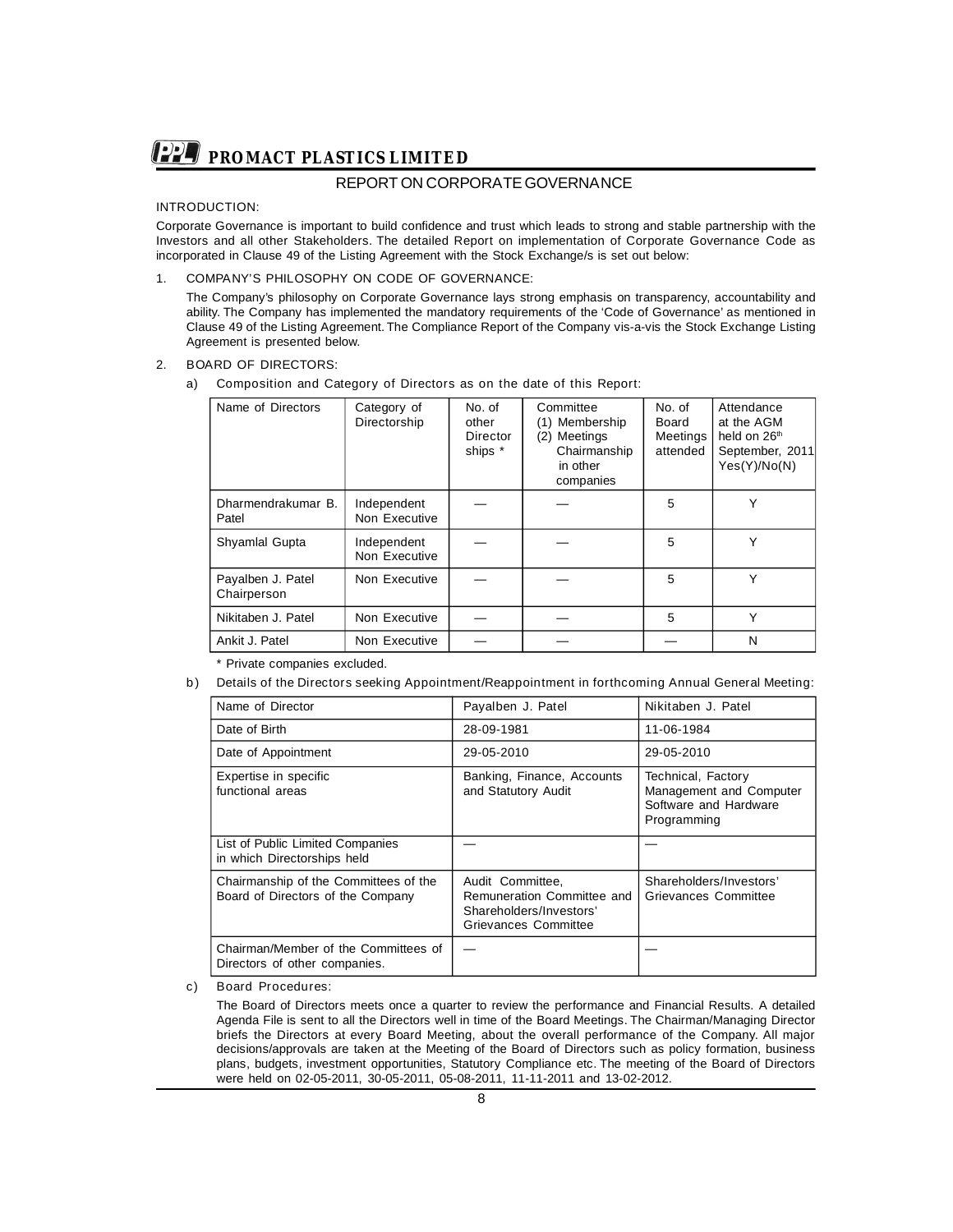# **ANNUAL REPORT 2011-2012**

#### **3. AUDIT COMMITTEE:**

**The Audit Committee consists of the following Directors as Members as on the date of Report:**

| Name of the Director Expertise   |                                                                                                                | <b>Functions of the Committee</b>                                                                                                                                                               | Attendance                                                                                  |
|----------------------------------|----------------------------------------------------------------------------------------------------------------|-------------------------------------------------------------------------------------------------------------------------------------------------------------------------------------------------|---------------------------------------------------------------------------------------------|
| Payalben J. Patel                | All members are                                                                                                | The functions of the Audit                                                                                                                                                                      | All the members at                                                                          |
| Shyamlal Gupta                   | non-executive. Chair-<br>person is independent                                                                 | Committee are as per Company<br>Law and Listing Agreement with                                                                                                                                  | the time of relevant<br>audit committee                                                     |
| Dharmendra B. Patel,<br>Chairman | Director and majority are<br>independent. One<br>member has thorough<br>financial and accounting<br>knowledge. | Stock Exchange(s) which include<br>approving and implementing the<br>audit procedures, review of financial<br>reporting system, internal control<br>procedures and risk management<br>policies. | meetings were<br>present on:<br>30-05-2011.<br>05-08-2011,<br>11-11-2011 and<br>13-02-2012. |

#### **4. REMUNERATION COMMITTEE:**

**The Board Committee is vested with the responsibilities to function as per SEBI Guidelines and recommends to the Board Compensation Package for the Director. It also reviews from time to time the overall Compensation structure and related policies with a view to attract, motivate and retain employees.**

**The Remuneration Committee consists of the following Directors as Members as on the date of Report:**

- **1. Ms. Payalben J. Patel, Chairman - Non Executive**
	-
- **2. Mr. Shyamlal Gupta - Non Executive Independent 3. Mr. Dharmendrabhai B. Patel - Non Executive Independent**

**Details of remuneration paid:**

- **1. None of the Directors was paid any managerial remuneration during the year 2011-12.**
- **2. No Sitting Fees, Commission or Stock Option has been offered to the Directors.**

#### **5. SHAREHOLDERS'/INVESTORS' GRIEVANCES COMMITTEE:**

**The Board has constituted a Shareholders'/Investors' Grievances Committee for the purpose of effective redressal of the complaints of the shareholders such as Dematerialisation, Share Transfer, Non-receipt of Balance Sheet, Dividend Warrants etc.**

**The Shareholders' / Investors' Grievances Committee consists of Ms. Payalben J. Patel and Ms. Nikitaben J. Patel, Directors as the Members of the Committee as on the date of Report.**

**The Company received two complaints during the year and all were resolved to the satisfaction of the shareholders. There was no valid request for transfer of shares pending as on 31st March, 2012.**

**Ms. Payalben J. Patel, Director is the Compliance Officer for the above purpose.**

#### **6. GENERAL BODY MEETINGS:**

**Details of last three Annual General Meetings of the Company are given below:**

| <b>Financial Year</b> | Date       | Time    | Venue                                |
|-----------------------|------------|---------|--------------------------------------|
| 2008-09               | 30-09-2009 | 12 Noon | Conference Hall of Hotel City Pride, |
| 2009-10               | 30-09-2010 | 12 Noon | Opp.Gurukul,<br>Drive-In Road.       |
| l 2010-11             | 26-09-2011 | 12 Noon | Ahmedabad - 380 052.                 |

**Pursuant to the provisions of Section 192 A of the Companies Act, 1956, there was no matter required to be dealt by the Company to be passed through postal ballot.**

#### **7. DISCLOSURES:**

- **a) The Company has not entered into any transaction of material nature with the Promoters, the Directors or the Management that may have any potential conflict with the interest of the Company. The Company has no subsidiary.**
- **b) There was neither any non-compliance of any legal provision of applicable law, nor any penalty, stricture imposed by the Stock Exchange/s or SEBI during the year under review.**

#### **8. MEANS OF COMMUNICATIONS:**

**a) In compliance with the requirements of the Listing Agreement, the Company regularly intimates Unaudited/ Audited Financial Results to the Stock Exchange/s immediately after they are taken on record by the Board of Directors. These Financial Results are normally published in 'Western Times' (English and Gujarati).**

**Results are not displaying on Website and are not sent individually to the Shareholders.**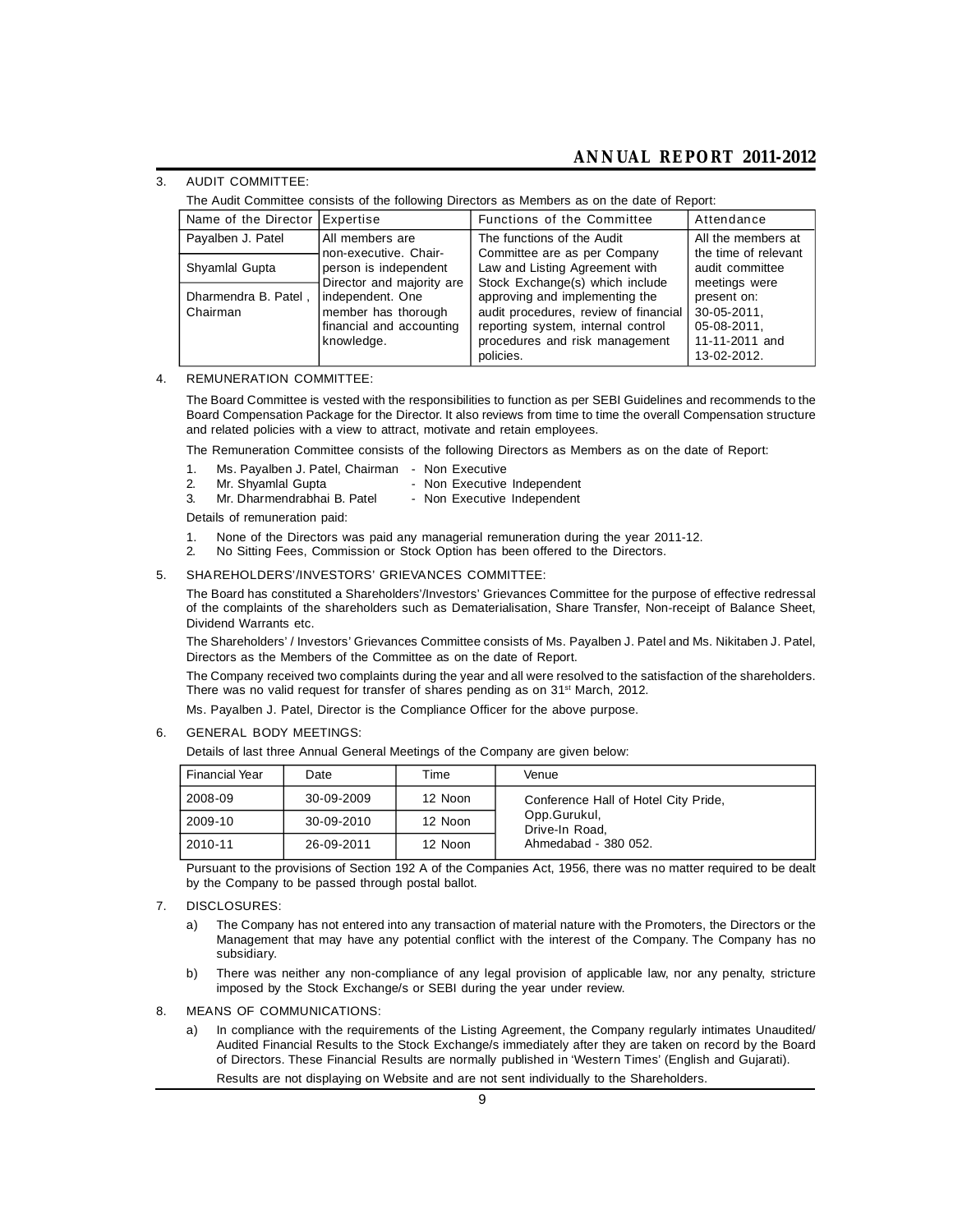- **b) During the year ended on 31st March, 2012, no presentations were made to Institutional Investors or analyst or any other enterprise.**
- **c) Management Discussion and Analysis forms part of the Annual Report.**

### **9. SHAREHOLDERS' INFORMATION:**

| a) | <b>Registered Office</b>                                                                                                        | 106, Harikrupa Chambers, Behind National Chambers,<br>Ashram Road, Ahmedabad - 380 009.                                                                                                 |                         |  |
|----|---------------------------------------------------------------------------------------------------------------------------------|-----------------------------------------------------------------------------------------------------------------------------------------------------------------------------------------|-------------------------|--|
| b) | Annual General Meeting                                                                                                          | : Tuesday<br>Day<br>Date<br>: $25th$ September, 2012<br>Time<br>$: 12.00$ Noon.<br>Venue<br>: Conference Hall of Hotel City Pride, Opp. Gurukul,<br>Drive-In-Road, Ahmedabad - 380 052. |                         |  |
| C) | <b>Financial Calendar</b><br>1st Quarter Results<br>Half-yearly Results<br>3rd Quarter Results<br><b>Audited yearly Results</b> | $1st$ / $2nd$ week - August, 2012.<br>1st / 2 <sup>nd</sup> week - November, 2012.<br>1st / 2 <sup>nd</sup> week - February, 2013.<br>End - May, 2013.                                  |                         |  |
| d) | <b>Book Closure Dates</b>                                                                                                       | From: Saturday, the 8 <sup>th</sup> September, 2012<br>: Tuesday, the $25th$ September, 2012<br>To<br>(Both days inclusive).                                                            |                         |  |
| e) | Dividend Payment Date                                                                                                           | Not Applicable                                                                                                                                                                          |                         |  |
| f) | Listing of Shares on<br>Stock Exchanges                                                                                         | 1. Ahmedabad Stock Exchange Limited,<br>Kamdhenu Complex, 1st Floor,<br>Opp. Sahajanand College,<br>Panjara Pole, Ambawadi, Ahmedabad - 380 015.                                        |                         |  |
|    |                                                                                                                                 | 2. Bombay Stock Exchange Limited,<br>Phiroze Jeejeebhoy Towers,<br>Dalal Street, Fort,<br>Mumbai - 400 001.                                                                             |                         |  |
| g) | Stock Exchange Code                                                                                                             | Stock Exchange<br><b>ASE</b><br><b>BSE</b>                                                                                                                                              | Code<br>45611<br>526494 |  |

#### **h) Stock Price Data :**

**The shares of the Company have been traded on The Stock Exchange, Mumbai during the period from 1st April, 2011 to 31st March, 2012. The details of which are as under:**

|                 | <b>BSE</b> |             |                      |  |  |  |
|-----------------|------------|-------------|----------------------|--|--|--|
| Month           | High (Rs.) | Low $(Rs.)$ | No. of Shares Traded |  |  |  |
| April, 2011     | 2.59       | 2.16        | 37148                |  |  |  |
| May, 2011       | 3.92       | 2.45        | 27094                |  |  |  |
| June, 2011      | 3.75       | 3.00        | 3963                 |  |  |  |
| July, 2011      | 3.12       | 2.48        | 11130                |  |  |  |
| August, 2011    | 3.18       | 2.78        | 8183                 |  |  |  |
| September, 2011 | 2.92       | 2.66        | 630                  |  |  |  |
| October, 2011   | 2.62       | 2.34        | 10372                |  |  |  |
| November, 2011  | 2.46       | 1.94        | 17810                |  |  |  |
| December, 2011  | 2.28       | 2.03        | 5156                 |  |  |  |
| January, 2012   | 2.67       | 2.28        | 8988                 |  |  |  |
| February, 2012  | 2.80       | 2.36        | 5565                 |  |  |  |
| March, 2012     | 2.70       | 2.27        | 15680                |  |  |  |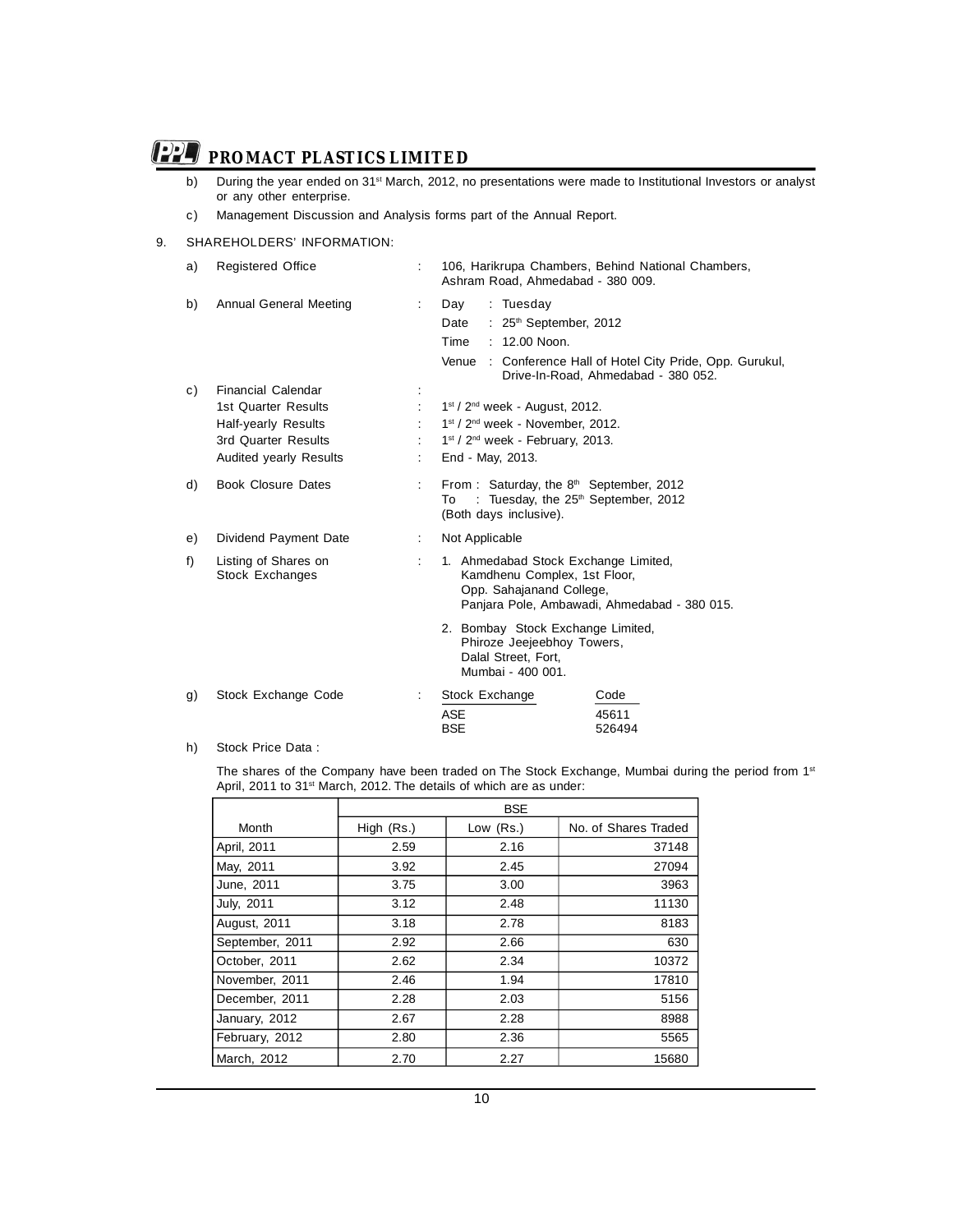**i) Registrar and Share Transfer Agents. :**

**In terms of SEBI Circular No. D&CC/FITTC/CIR-15/2003 dated 27th December, 2002 read with Circular No. D&CC/FITTC/CIR-18/2003 dated 12th February, 2003, on appointment of common agency for share registry work, the Company has appointed the below mentioned agency as Registrars and Share Transfer Agents (RTA) for both Physical and Demat Segment of Equity Shares of the Company:**

**For both Physical and Electronic Form :**

**M/s. Link Intime India Private Limited. Unit No 303, 3rd floor Shoppers Plaza V, Opp. Municipal Market, Behind Shoppers Plaza II, Off C. G. Road,, Ahmedabad – 380 009 Tele. No. :(079) 2646 5179 Fax No. :(079) 2646 5179 e-mail Address: ahmedabad@linkintime.co.in**

**j) Share Transfer System :**

**The transfer of shares in physical form is processed and completed by M/s. Link Intime India Private Limited within a period of 25 days from the date of receipt thereof.**

**In case of Shares in electronic form, the transfers are processed by NSDL/CDSL through the respective Depository Participants.**

| No. of Equity<br>Shares held | No. of<br>Shareholders | $%$ of<br>Shareholders | No. of<br>Shares held | $%$ of<br>Shareholding |
|------------------------------|------------------------|------------------------|-----------------------|------------------------|
| Upto 500                     | 1810                   | 64.57                  | 331553                | 5.09                   |
| 501 to 1000                  | 407                    | 14.52                  | 313430                | 4.81                   |
| 1001 to 2000                 | 236                    | 8.42                   | 328261                | 5.04                   |
| 2001 to 3000                 | 109                    | 3.89                   | 280342                | 4.31                   |
| 3001 to 4000                 | 38                     | 1.36                   | 139269                | 2.14                   |
| 4001 to 5000                 | 38                     | 1.36                   | 176921                | 2.72                   |
| 5001 to 10000                | 78                     | 2.78                   | 566646                | 8.70                   |
| 10001 to above               | 87                     | 3.10                   | 4375378               | 67.19                  |
| <b>Grand Total</b>           | 2803                   | 100.00                 | 6511800               | 100.00                 |

**k) Distribution of Shareholding as on 31st March, 2012:**

**l) Category of Shareholders as on 31st March, 2012:**

| Category                            | No. of<br>Shares held | $%$ of<br>Shareholding |
|-------------------------------------|-----------------------|------------------------|
| Promoters (Directors & Relatives)   | 2119808               | 32.55                  |
| <b>Financial Institutions/Banks</b> |                       |                        |
| <b>Mutual Fund</b>                  |                       |                        |
| <b>Bodies Corporate</b>             | 130937                | 2.01                   |
| <b>NRIS</b>                         | 27670                 | 0.43                   |
| Public                              | 4233385               | 65.01                  |
| <b>Grand Total</b>                  | 6511800               | 100.00                 |

**m) Outstanding GDRs/ADRs/Warrants or any Convertible Instruments, Conversion Date and likely impact on Equity:**

**The Company has not issued any GDRs/ADRs.**

**n) Dematerialisation of Shares :**

**The Company has entered into Shares. Agreement with NSDL / CDSL for Dematerialisation of Shares. As on 31st March, 2012, a total of 59,89,817 Shares of the Company which form 92 % of the Share Capital of the Company stands dematerialised.**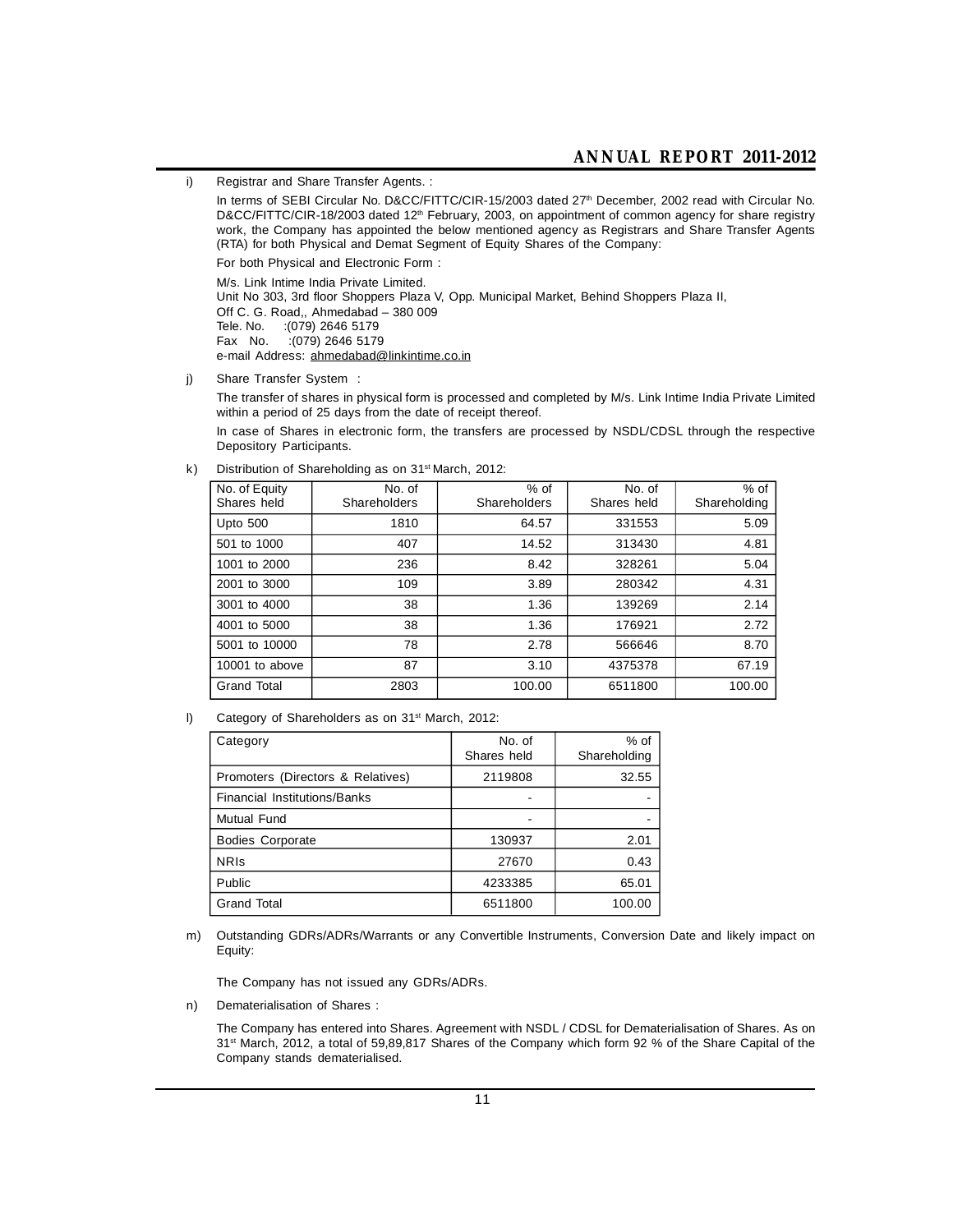

#### **10. PLANT LOCATIONS:**

**The Company's plant is located at 391 to 404, GIDC Estate, Phase-II, Dediyasan, Mehsana 384002, Gujarat**

#### **11. ADDRESS FOR CORRESPONDENCE:**

**For both Physical and Electronic Form:**

**M/s. Link Intime India Private Limited. Unit No 303, 3rd floor Shoppers Plaza V, Opp. Municipal Market, Behind Shoppers Plaza II, Off C. G. Road, Ahmedabad – 380 009 Tele. No. :(079) 2646 5179 Fax No. :(079) 2646 5179 e-mail Address: ahmedabad@linkintime.co.in**

**For any assistance regarding correspondence dematerialisation of shares, share transfers, transactions, change of address, non receipt of dividend or any other query, relating to shares:**

**Registered Office :**

**106, Harikrupa Chambers, Behind National Chambers, Ashram Road, Ahmedabad - 380 009.**

**Telephone Nos.:(079) 2658 3479, 2658 7373**

**Compliance Officer : Ms. Payalben J. Patel**

**For and on behalf of the Board,**

**Place : Ahmedabad Payalben J. Patel Date : 16th July, 2012.** *Chairperson*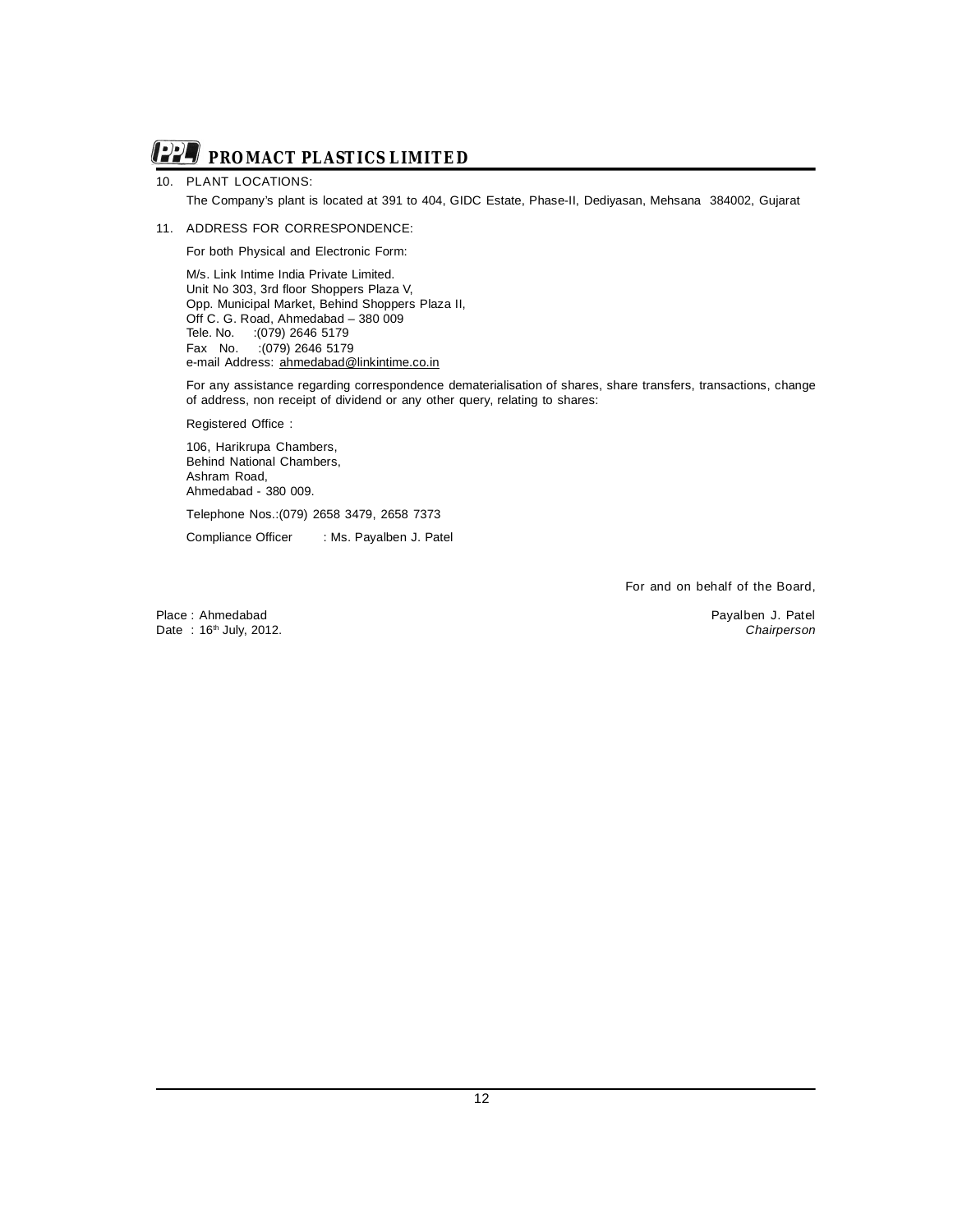# **AUDITORS' CERTIFICATE ON CORPORATE GOVERNANCE**

#### **To The Members of Promact Plastics Limited, Ahmedabad**

**We have examined the compliance of conditions of Corporate Governance by M/s. Promact Plastics Limited, for the year ended on 31st March, 2012 as stipulated in Clause 49 of the Listing Agreement of the said Company with stock exchanges in India. We have conducted our review on the basis of relevant records and documents maintained by the Company for the year ended 31st March, 2012 and furnished to us for the purpose of the review and the information and explanation given to us by the Company during the course of review.**

**The compliance of conditions of Corporate Governance is the responsibility of the management. Our examination was limited to procedures and implementation thereof adopted by the Company for ensuring the compliance of conditions of Corporate Governance. It is neither an audit nor an expression of opinion on the financial statements of the Company.**

**In our opinion and to the best of our information and according to the explanations given to us, we certify that the Company has complied in all materials respects with the conditions of Corporate Governance as stipulated in the above mentioned listing agreement.**

**As required by the Guidance Note issued by the Institute of Chartered Accountants of India, we have to state that no investor grievances is pending for period exceeding one month against the Company as per the records maintained by the Company.**

**We further state that such compliance is neither an assurance as to the future viability of the Company nor the efficiency or effectiveness with which the management has conducted the affair of the Company.**

> **for M. M. Salvi & Co.** *Chartered Accountants* **FRN: 109004W**

**Place : Mehsana M. M. Salvi Dated : 16th July, 2012 Proprietor**

**M. No.: 030678**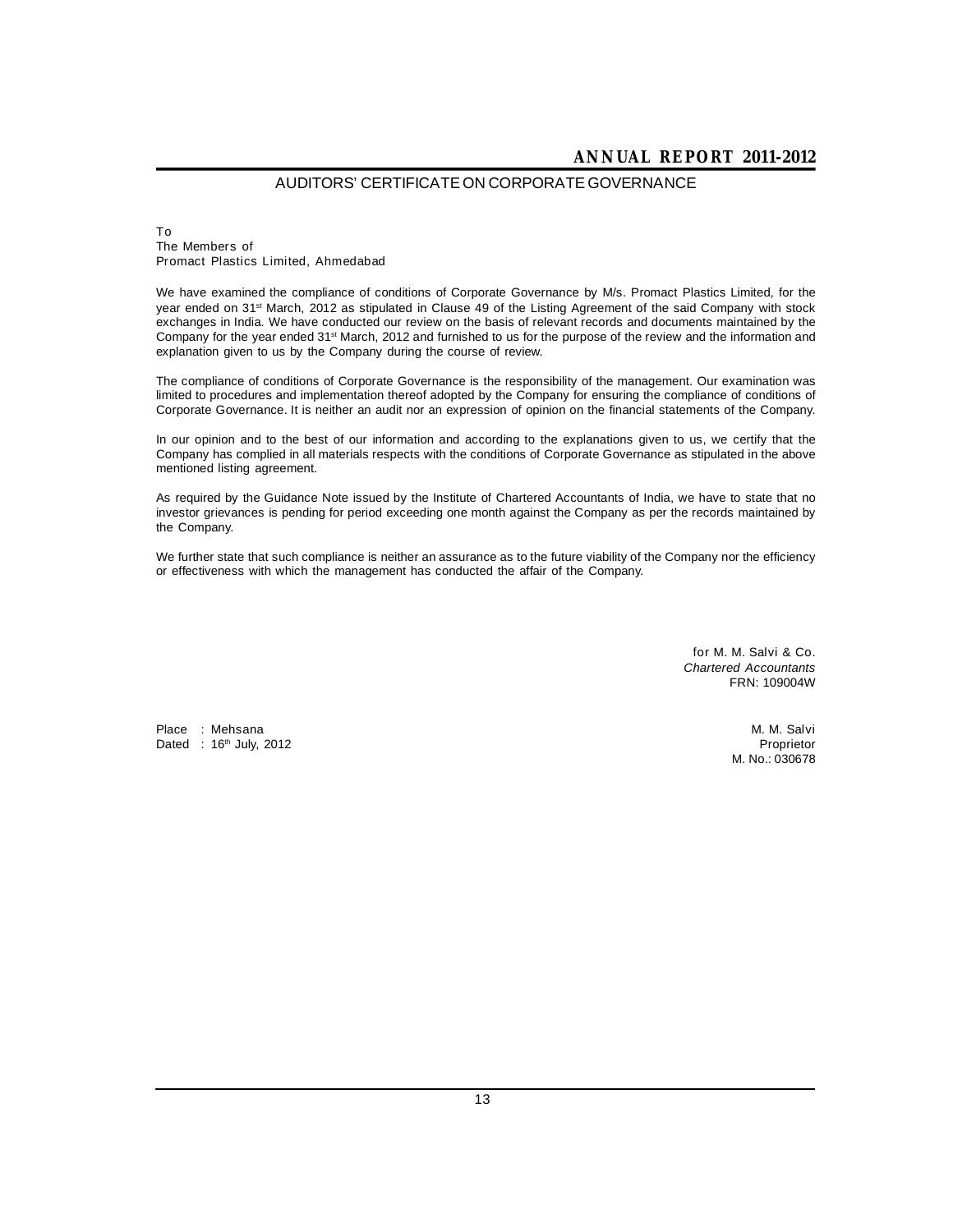# **MANAGEMENT DISCUSSION AND ANALYSIS**

#### **a. Industry Structure and Developments:**

**The industry is dependent on performance of core sectors like agriculture, fertilizer, cement and exports. Due to indifferent monsoon during last few years and in general recessionary economies, the performance of the above sectors was hit. The policy changes in infrastructure and good monsoon during the year will lead towards the brighter future of the Company.**

#### **b. Opportunities and Threats:**

**The HDPE/PP Woven Sacks/Bags industry as a whole will be benefited by 40 % relaxation of Jute Mandatory and Packaging Order which will be enable Food Corporation of India and other agencies to pack 40 % of food grains in HDPE/PP Bags. HDPE/PP Bags sector is the biggest sector in India for packaging. The industry is threatened by non-existence exports to European Union due to heavy anti-dumping duty levied on Indian products.**

#### **c. Segment wise Performance:**

**The Company is operating only in one segment. The production/ turnover/performance of the Company have been disclosed in the Directors' Report under the Head 'Sales and Working Results'.**

#### **d. Recent Trend and Future Outlook:**

**The recent trend is quite favourable for the industry in view of good monsoon as the Company has sizable presence in fertilizer sector. The opening up of food grains sector will enable the Woven Sacks industry to see better times again.**

#### **e. Risks and Concerns:**

**The industry is plagued by intense competition due to major petrochemical manufacturers making available cheap raw material abundantly.**

#### **f. Internal Control Systems and their Adequacy:**

**The Company has adequate systems of Internal Controls commensurate with its size and operations to ensure orderly and efficient conduct of business. These controls ensure safeguarding of assets, reduction and detection of fraud and error, adequacy and completeness of the accounting records and timely preparation of reliable financial information.**

#### **g. Financial Performance with respect to Operational Performance:**

**The financial performance of the Company for the year 2011-12 is described in the Directors' Report under the head 'Sales and Working Results'.**

#### **h. Material Developments in Human Resources and Industrial Relations Front:**

**The Company has undertaken certain employees' development initiatives which have very positive impact on the morale and team spirit of the employees. Industrial relations remained cordial throughout the year and there was no incidence of strike, lock out etc.**

#### **i. Cautionary Statement:**

**Statement in this Management Discussion and Analysis Report, describing the Company's objectives, estimates and expectations may constitute 'Forward Looking Statements' within the meaning of applicable laws or regulations. Actual results might differ materially from those either expressed or implied.**

**For and on behalf of the Board,**

**Place : Ahmedabad Payalben J. Patel**  $Date: 16<sup>th</sup>$  July, 2012.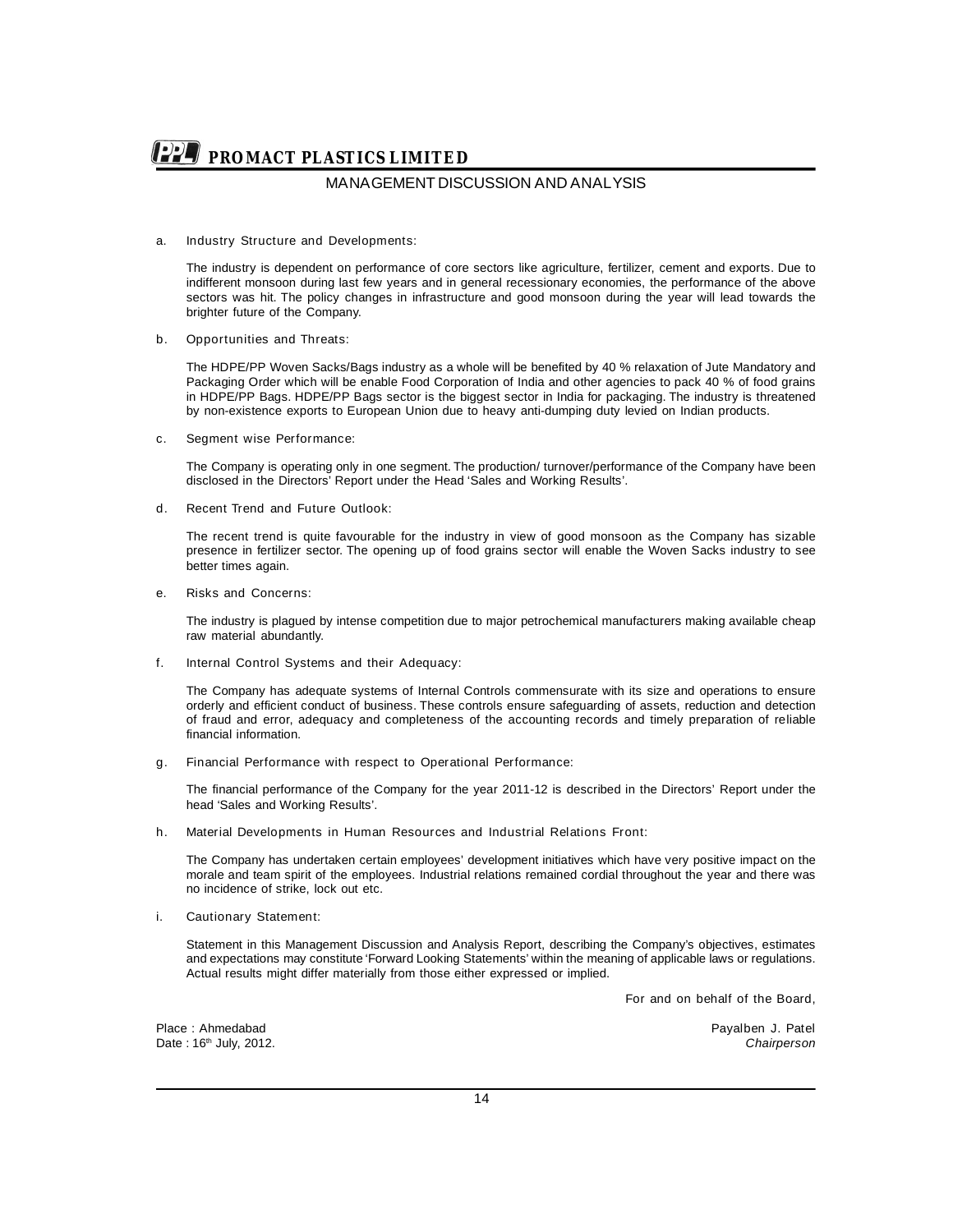### **AUDITORS' REPORT**

#### **To, The Members PROMACT PLASTICS LIMITED, Ahmedabad**

**We have audited the attached Balance Sheet of Promact Plastics Limited as at 31st March, 2012 and the Statement of Profit & Loss and the Cash Flow Statement for the year ended on that date annexed thereto. These financial statements are the responsibility of the Company's Management. Our responsibility is to express an opinion on these financial statements based on our audit.**

**We conducted our audit in accordance with the auditing standards generally accepted in India. Those Standards require that we plan and perform the audit to obtain reasonable assurance about whether the financial statements are free of material misstatements. An audit includes examining, on a test basis, evidence supporting the amounts and disclosures in the financial statements. An audit also includes assessing the accounting principles used and significant estimates made by management, as well as evaluating the overall financial statement presentation. We believe that our audit provides a reasonable basis for our opinion.**

**As required by the Companies (Auditor's Report) Order, 2003 issued by the Central Government of India in terms of sub-section (4A) of section 227 of the Companies Act, 1956, we enclose in the Annexure a statement on the matters specified in paragraphs 4 and 5 of the said Order.**

**Further to our comments in Annexure referred to above, we report that:**

- **(i) We have obtained all the information and explanations, which to the best of our knowledge and belief were necessary for the purpose of our audit;**
- **(ii) In our opinion, proper books of accounts as required by the law have been kept by the company so far as appears from our examination of those books;**
- **(iii) The Balance Sheet, Statement of Profit & Loss and Cash Flow Statement dealt with by this report, are in agreement with the books of Account;**
- **(iv) In our opinion Balance Sheet, Statement Profit & Loss and Cash flow Statement dealt with by this report comply with the accounting standards referred to in sub-section (3C) of section 211 of Companies Act, 1956.**
- **(v) On the basis of written representations received from the directors as on 31st March, 2012 and taken on record by the Board of Directors, we report that none of the Directors is disqualified as on 31/03/12 from being appointed as a Director in terms of clauses (g) of sub sections (1) of section 274 of the Companies Act, 1956.**
- **(vi) In our opinion and to the best of our information and according to the explanations given to us, the said accounts read together with notes thereon give the information required by the Companies Act, 1956 in the manner so required and give a true and fair view in conformity with the accounting principles generally accepted in India:**
	- **(i) In the case of the Balance Sheet, of the State of affairs of the company as at 31st March, 2012 and**
	- **(ii) In the case of Statement Profit and Loss, of the loss for the year ended on that date.**
	- **(iii) In the case of the Cash Flow Statement, of the cash flows for the year ended on that date.**

**M.M. Salvi & Co.** *Chartered Accountants* **F.R.No. 109004W.**

**Place : Mehsana. (M.M.Salvi) Dated : 16/07/2012 Proprietor.**

**M. No. 30678.**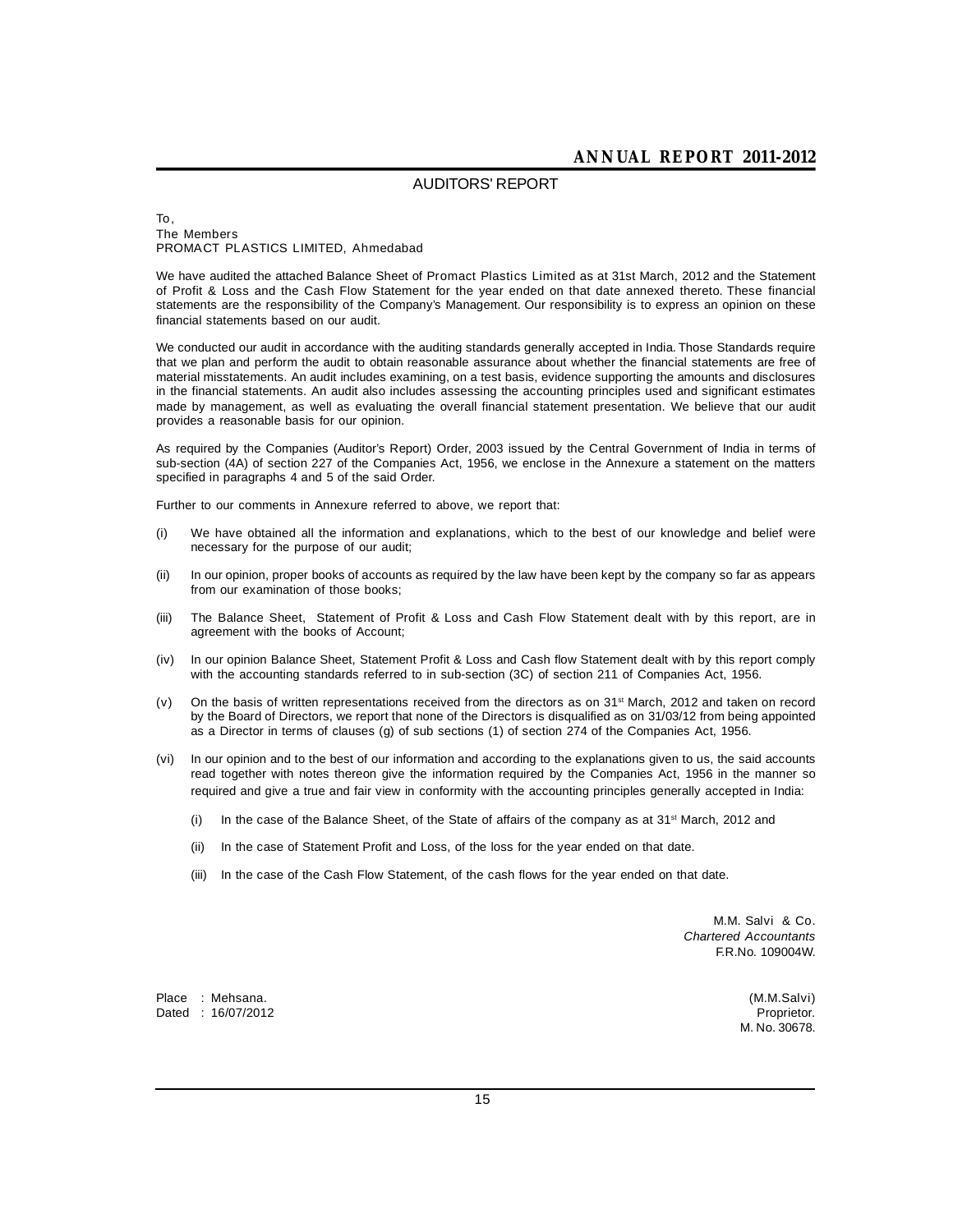#### **ANNEXURE TO THE AUDITORS' REPORT [Referred to in paragraph 1 of our report of even date]**

- **1 a. As informed to us, the Company is in the process of maintaining of fixed assets register showing full particulars including, the details and situation of its Fixed Assets.**
	- **b. As informed to us, the management has not verified any of the Fixed Assets of the Company during the year.**
	- **c. In our opinion and according to the information and explanation given to us, Assets have been disposed but not substantial part of fixed assets has been disposed off by the company during the year**
- **2 a. As explained to us, the management at the year-end has physically verified inventory. In our opinion, the frequency of verification is reasonable.**
	- **b. As per the information and explanations given to us, the procedures of physical verification of inventory followed by the management are reasonable and adequate in relation to the size of the company and the nature of its business.**
	- **c. On the basis of our examination of the inventory records, we are of the opinion that, the company is maintaining proper records of inventory. No material discrepancies were noticed on verification between the physical stocks and the book records.**
- **3 In respect of loans / deposits taken or given from or to any companies, firms or other parties covered in the register maintained under Section 301 of the Companies Act, 1956, we report that:**

**The Company has not granted or taken any loan parties covered in the register maintained under section 301 to the Companies Act, 1956.**

- **4 In our opinion, there is an adequate internal control procedure commensurate with the size of the Company and the nature of its business with regard to purchase of inventory and fixed assets and for sale of goods and services. During the course of our audit, no major weakness has been noticed in the internal control system in respect of these areas.**
- **5 a. According to the information and explanations given to us, we are of the opinion that the particulars of transactions that need to be entered into the register maintained under section 301 of the Company Act, 1956 have been so entered.**
	- **b. In our opinion and according to the information and explanations given to us the above transactions, wherever they exceed the threshold limit specified, are made at prices which are not prejudicial to the interest of the Company.**
- **6 In our opinion and according to the information and explanations given to us, the Company has not accepted any deposit from the public within the meaning of the provisions of section 58A, section 58AA or any other relevant provisions of the Companies Act, 1956 and the Companies (Acceptance of Deposit) Rules, 1975.**
- **7. The Company does not have any Internal Auditor of any special department / cell for Internal Audit, but looking towards the quantum and value of transactions and the Internal Control Procedures, the company has enough control over the transactions of the business.**
- **8 On the basis of record produced , we are of the opinion that prima facie cost record and account prescribed by the central government under section 209 (1) (d) of the company act 1956. In respect of the product of the "company" covered under the rules under said section have been maintained. However we are neither required to carry out nor have carried out any detailed examination of such account and records.**
- **9 a. According to the records of the Company, undisputed statutory dues including provident fund, investor education and protection fund, income tax, sales tax, service tax, customs duty, excise duty, cess have generally been generally regularly deposited with the appropriate authorities.**
	- **b. According to the information and explanations given to us, there were no undisputed statutory dues, outstanding at the year end, for a period of more than six months from the date they became payable.**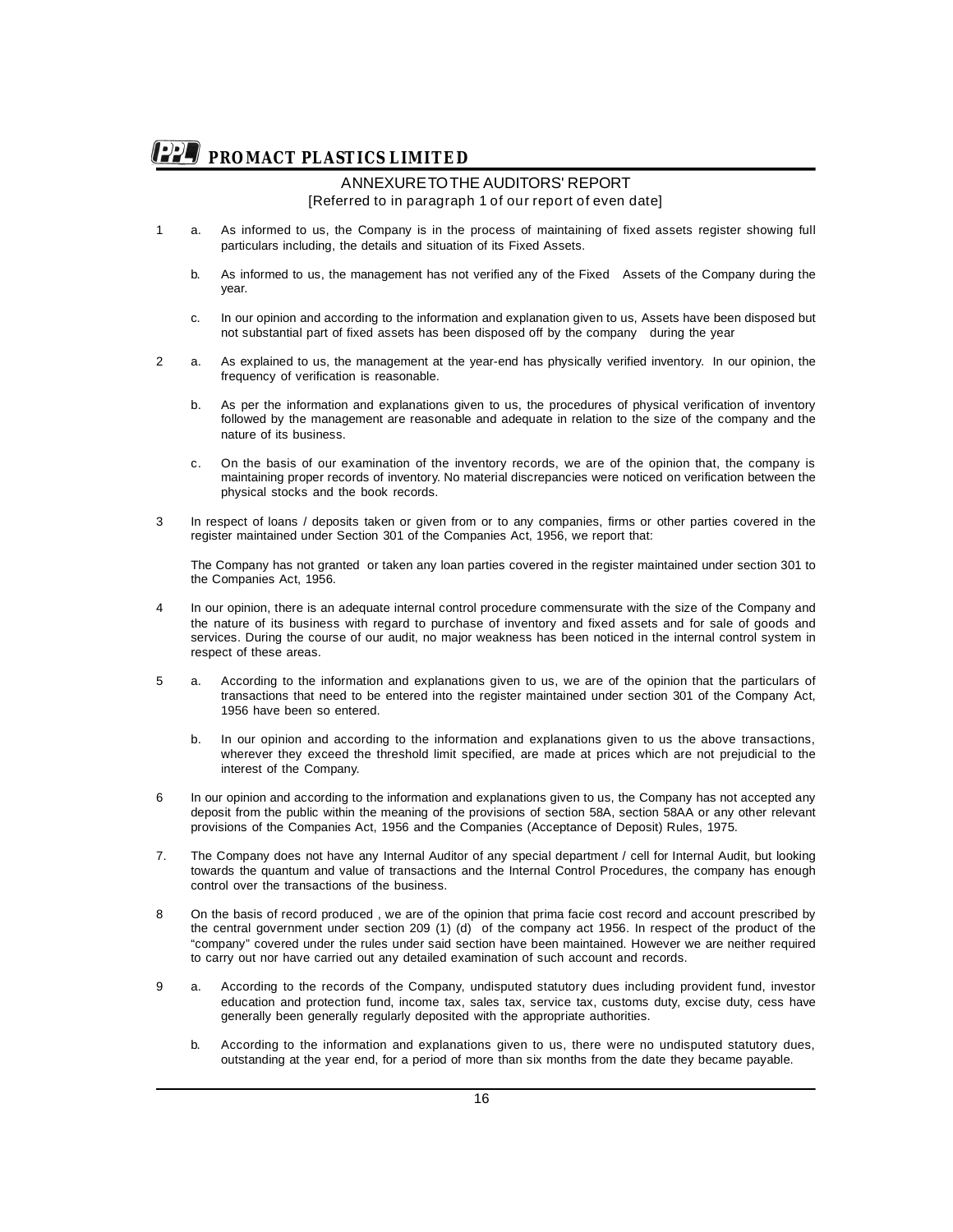- **c. According to the information and explanation given to us the Company does not have any disputed liability with any government department**
- **10 The Company has accumulated losses at the end of the financial year amounting to Rs. 832.99 lacs and has incurred cash loss of Rs. 171.43 Lacs during the year.**
- **11 According to the records of the company and the information and explanation given to us, the Company has not defaulted in repayment of either of loan or interest dues to banks.**
- **12 According to the information and explanation given to us, the Company has not granted any loans and advances on the basis of security by way of pledge of shares, debentures and other securities.**
- **13. In our opinion and according to the information and explanations given to us, the company is not a chit fund or a nidhi / mutual benefit fund / society. Therefore, the provision of clause 4(xiii) of the Companies (Auditor's Report) Order, 2003 are not applicable to the company.**
- **14. In our opinion, the Company is not dealing in shares, securities, debentures and other investments therefore; the clause 4 (xvi) of the Order is not applicable to the Company.**
- **15. According to the information and explanations given to us, the Company has not provided corporate guarantee for loans taken by others from bank.**
- **16. In our opinion and according to the information and explanation given to us, the company has not raised any term loan during the year.**
- **17. According to the information and explanations given to us and on an overall examination of the Balance Sheet and Cash flow statement of the Company, we report that no funds raised on short-term basis have been used for longterm investment.**
- **18. As the Company has not made any preferential allotment of share, hence the provision of clause 4(xviii) of the Companies (Auditor's Report) Order, 2003 is not applicable to the company.**
- **19. The Company has not issued any debenture during the year.**
- **20. The Company has not raised any money by way of Public Issues; therefore clause 4 (xx) of the Order is not applicable to the Company.**
- **21. During the course of our examination of the books and records of the company, carried out in accordance with the generally accepted auditing practices in India, and according to the information and explanation given to us, we have neither came across any instance of fraud on or by the Company, nor such type of the case been reported or informed to us by the management.**

**M.M. Salvi & Co.** *Chartered Accountants* **F.R.No. 109004W.**

**Place : Mehsana. (M.M.Salvi)**  $Data: 16/07/2012$ 

**M. No. 30678.**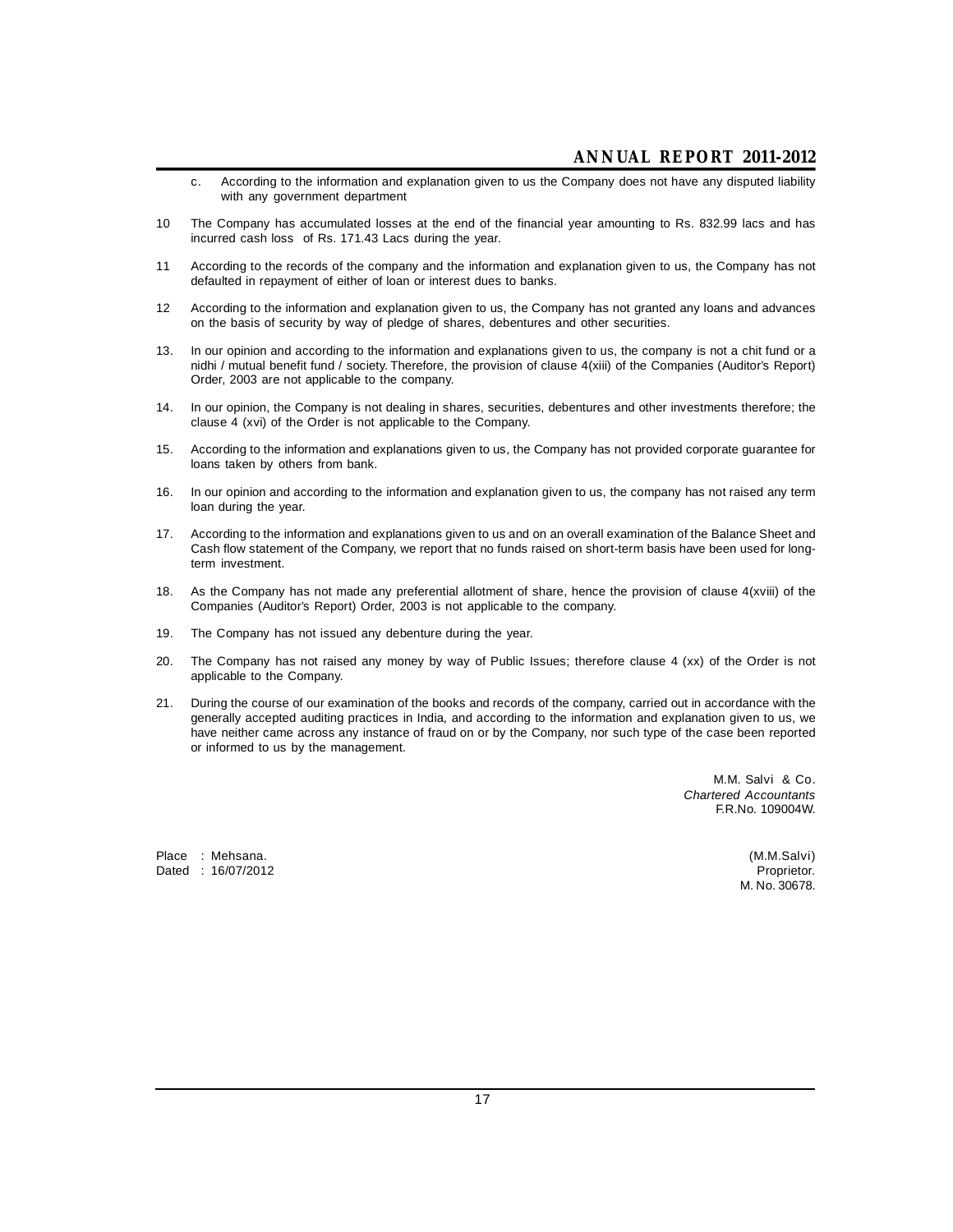| <b>Particulars</b>                              | Reffer<br>Note No. | 2011-12<br>Rs. | 2010-11<br>Rs. |
|-------------------------------------------------|--------------------|----------------|----------------|
| <b>EQUITY AND LIABILITIES</b>                   |                    |                |                |
| Shareholders' funds                             |                    |                |                |
| Share capital<br>(a)                            | 1                  | 65,118,000     | 65,118,000     |
| Reserves and surplus<br>(b)                     | 2                  | (74, 202, 710) | (57, 494, 288) |
| <b>Non-current liabilities</b>                  |                    |                |                |
| Long-term borrowings<br>(a)                     | 3                  | 47,671,056     |                |
| (b)<br>Deferred tax liabilities (Net)           |                    |                |                |
| (c)<br>Other Long term liabilities              | 4                  | 13,830,293     | 22,275,398     |
| Long-term provisions<br>(d)                     | 5                  |                |                |
| <b>Current liabilities</b>                      |                    |                |                |
| Short-term borrowings<br>(a)                    | 6                  | 55,645,926     | 78,619,159     |
| (b)<br>Trade payables                           | 7                  | 7,121,661      | 8,167,396      |
| (c)<br>Other current liabilities                | 8                  | 2,138,684      | 2,636,539      |
| (d)<br>Short-term provisions                    | 9                  | 1,310,509      | 893,967        |
| <b>TOTAL</b>                                    |                    | 118,633,418    | 120,216,171    |
| <b>ASSETS</b>                                   |                    |                |                |
| <b>Non-current assets</b>                       |                    |                |                |
| (a)<br><b>Fixed assets</b>                      | 10                 |                |                |
| Tangible assets<br>(i)                          |                    | 53,873,075     | 59,164,382     |
| (ii)<br>Intangible assets                       |                    |                |                |
| Capital work-in-progress<br>(iii)               |                    |                |                |
| (iv) Intangible assets under development        |                    |                |                |
| Non-current investments<br>(b)                  | 11                 | 2,428,927      | 1,929,952      |
| (c)<br>Deferred tax assets (net)                |                    | 13,435,186     | 7,459,967      |
| Long-term loans and advances<br>(d)             | 12                 | 4,179,578      | 3,887,267      |
| (e)<br>Other non-current assets                 | 13                 |                |                |
| <b>Current assets</b>                           |                    |                |                |
| (a)<br>Current investments                      |                    |                |                |
| (b)<br>Inventories                              | 14                 | 26,379,431     | 27,130,306     |
| (c)<br>Trade receivables                        | 15                 | 15,459,930     | 17,742,731     |
| (d)<br>Cash and cash equivalents                | 16                 | 563,293        | 346,662        |
| Short-term loans and advances<br>(e)            | 17                 | 2,313,998      | 2,554,905      |
| (f)<br>Other current assets                     | 18                 |                |                |
| <b>TOTAL</b>                                    |                    | 118,633,418    | 120,216,172    |
| Notes forming parts of the financial statement. | A & 1 to 40        |                |                |

**As per our Audited Report Annexed. For M. M. Salvi & Co.** *Chartered Accountants*

| <i>Charlot Accountains</i>         | For and on behalf of the Board       |          |
|------------------------------------|--------------------------------------|----------|
| (M. M. Salvi)<br>Proprietor.       | Payalben J. Patel                    | Director |
| M.No. : 30678<br>F.R. No.: 109004W | Ankit J. Patel                       | Director |
| Place: Mehsana<br>Date: 16/07/2012 | Place: Ahmedabad<br>Date: 16/07/2012 |          |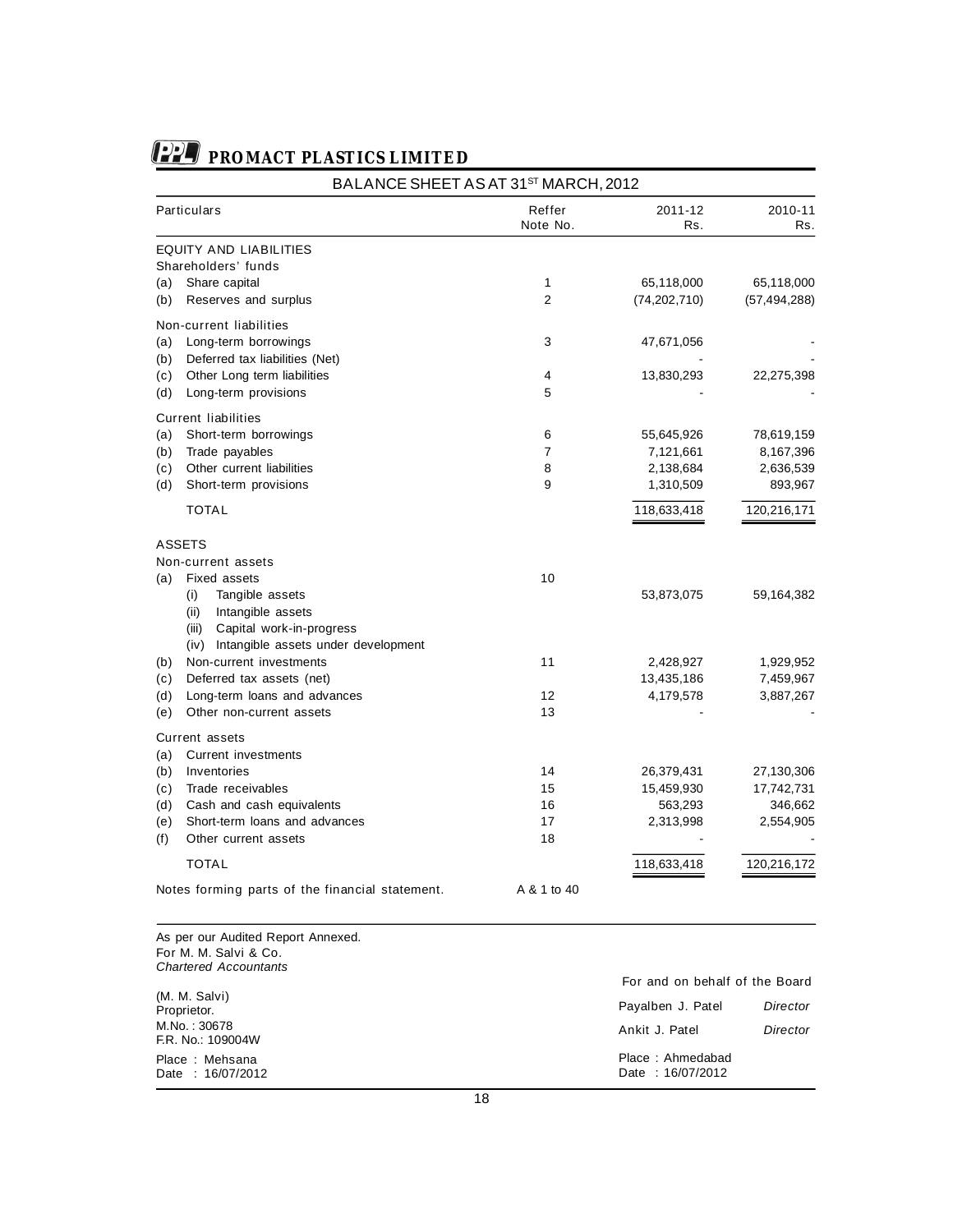| <b>Particulars</b>                                                    | Reffer<br>Note No. | 2011-12<br>Rs. | 2010-11<br>Rs. |
|-----------------------------------------------------------------------|--------------------|----------------|----------------|
| Revenue from operations [Gross]                                       | 19                 | 103,891,308    | 103,702,148    |
| Less: Excise Duty                                                     |                    | 9,952,959      | 9,691,123      |
| Revenue from Operations (Net)                                         |                    | 93,938,349     | 94,011,025     |
| Other income                                                          | 20                 | 497,866        | 377,394        |
| Total Revenue (I + II)                                                |                    | 94,436,215     | 94,388,419     |
| Expenses:                                                             |                    |                |                |
| Cost of materials consumed                                            | 21                 | 80,115,115     | 83,671,887     |
| Purchases of Stock-in-Trade                                           |                    |                |                |
| Manufacturing & Operating Costs                                       | 22                 | 10,940,070     | 13,840,454     |
| Changes in inventories of finished goods                              |                    |                |                |
| work-in-progress and Stock-in-Trade                                   | 23                 | 2,156,002      | (2,201,380)    |
| Employee benefits expense                                             | 24                 | 3,404,040      | 869,896        |
| Finance costs                                                         | 25                 | 13,112,805     | 10,284,489     |
| Depreciation and amortization expense                                 |                    | 5,540,472      | 5,827,807      |
| Other expenses                                                        | 26                 | 1,851,352      | 2,314,718      |
| <b>Total expenses</b>                                                 |                    | 117,119,856    | 114,607,871    |
| Profit before exceptional and<br>extraordinary items and tax (III-IV) |                    | (22, 683, 641) | (20, 219, 452) |
| <b>Exceptional items</b>                                              | 27                 |                | 4,413,212      |
| Profit before tax (V - VI)                                            |                    | (22, 683, 641) | (15,806,240)   |
| Tax expense:                                                          |                    |                |                |
| <b>Current tax</b><br>(1)                                             |                    |                |                |
| (2)<br><b>Deferred tax Assets</b>                                     |                    | 5,975,219      | 6,329,654      |
| Profit (Loss) for the period (VII-VIII)                               |                    | (16, 708, 422) | (9,476,586)    |
| Earnings per equity share:                                            |                    |                |                |
| <b>Basic</b><br>(1)                                                   |                    | $-2.57$        | $-1.46$        |
| <b>Diluted</b><br>(2)                                                 |                    | $-2.57$        | $-1.46$        |
| Notes forming parts of the financial statement.                       | A & 1 to 40        |                |                |

# **STATEMENT OF PROFIT AND LOSS FOR THE YEAR ENDED 31ST MARCH, 2012**

**ANNUAL REPORT 2011-2012**

**As per our Audited Report Annexed. For M. M. Salvi & Co.** *Chartered Accountants*

|                                    | For and on behalf of the Board       |          |
|------------------------------------|--------------------------------------|----------|
| (M. M. Salvi)<br>Proprietor.       | Payalben J. Patel                    | Director |
| M.No. : 30678<br>F.R. No.: 109004W | Ankit J. Patel                       | Director |
| Place: Mehsana<br>Date: 16/07/2012 | Place: Ahmedabad<br>Date: 16/07/2012 |          |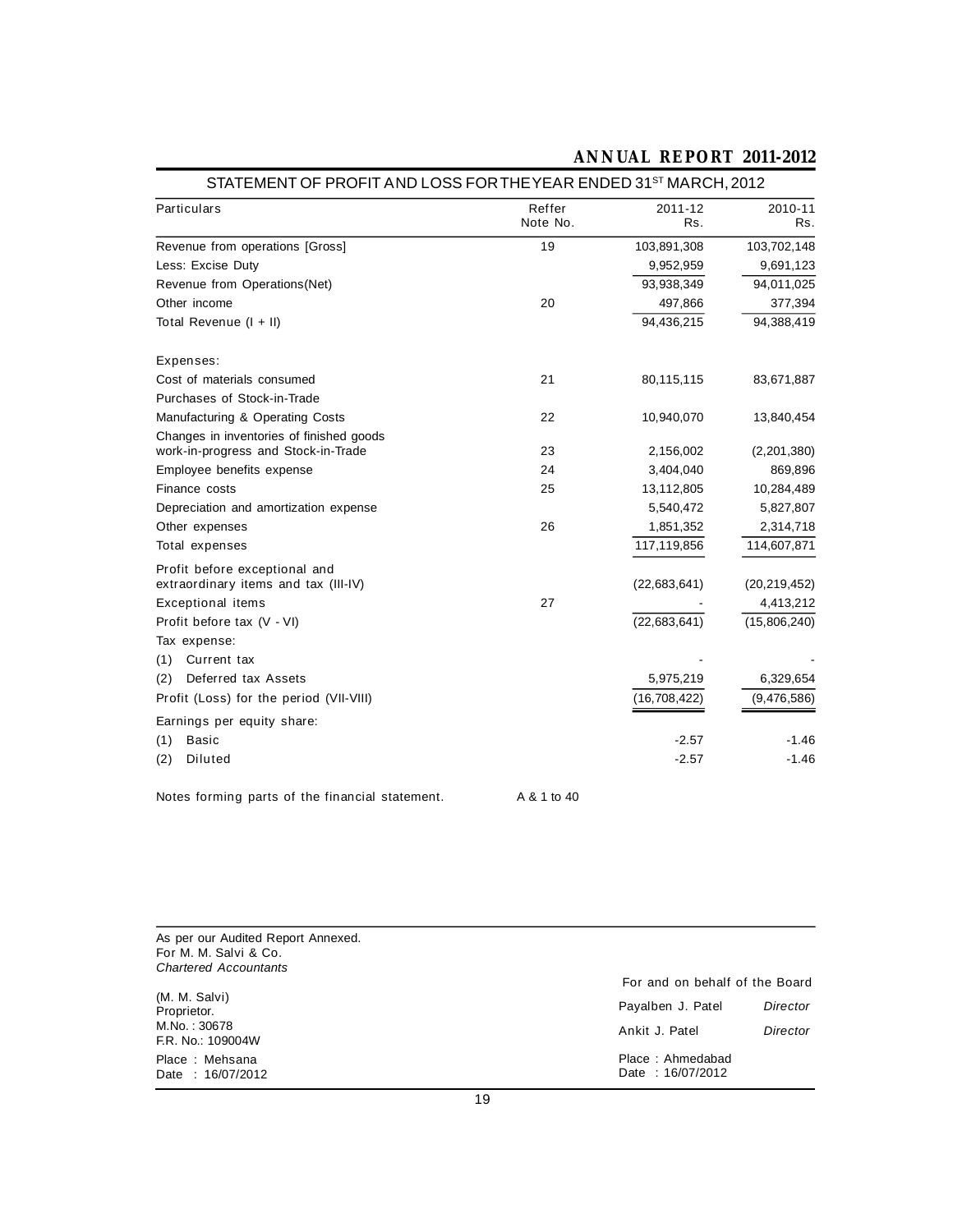

## **STATEMENT OF CASH FLOW FOR THE YEAR ENDED 31ST MARCH, 2012**

|   | <b>Particulars</b>                                                                                                                                                                                                                        | 31/03/2012                                                                   | (In Rupees)<br>31/03/2011                                             |
|---|-------------------------------------------------------------------------------------------------------------------------------------------------------------------------------------------------------------------------------------------|------------------------------------------------------------------------------|-----------------------------------------------------------------------|
| A | <b>CASH FLOW FROM OPERATING ACTIVITIES:</b><br>Net profit before Tax & Extra ordinary items<br>Adjustments for:Depreciation                                                                                                               | $-22,683,641$<br>55,40,472                                                   | $-15,806,240$<br>58,27,807                                            |
|   | <b>Bad Debts</b><br><b>Financial Charges</b><br>Profit/Loss on Sales of Fixed Assets (Net)<br>Dividend Income<br>Interest Received.<br>Duty Draw Back (Previous Year)<br>Preliminary Expenses Written Off                                 | 1,31,12,805<br>$-277,337$<br>$-179,279$<br>$-41,250$                         | 1,02,84,489<br>$-4,413,212$<br>$-276,560$<br>$-100,834$<br>29,797     |
|   | Operating Profit before working capital changes<br>Adjustment for : Trade & other receivables / Sundry Debtors<br>Inventories<br>Loans & Advances & Deposits<br>Current liabilities (Trade Payable)                                       | $-4,528,230$<br>22,80,801<br>7,50,875<br>$-59,302$<br>$-1,129,363$           | $-4,454,753$<br>1,96,11,307<br>$-1,623,657$<br>25,92,871<br>85,82,972 |
|   | Cash generated from operations<br>Direct taxes paid<br>Net Cash from operating activities (A)                                                                                                                                             | $-2,685,219$<br>12,214<br>$-2,673,005$                                       | 2,47,08,740<br>20,112<br>2,47,28,852                                  |
| B | <b>CASH FLOW FROM INVESTING ACTIVITIES:</b><br>Purchase of Fixed Assets/Capital Work in Progress<br>Sale of Fixed Assets.<br>Profit on Sales of fixed Assets<br>Increase/(Decrease) in Investment<br>Dividend, Interest & other income    | $-249,165$<br>$-498,975$<br>4,97,866                                         | $-1,720,805$<br>1,13,18,000<br>3,77,394                               |
|   | Net Cash used in Investing Activities (B)                                                                                                                                                                                                 | $-250,274$                                                                   | 99,74,589                                                             |
| C | <b>CASH FLOW FROM FINANCING ACTIVITIES:</b><br>Increase/(Decrease) in cash credit<br>Increase/(Decrease) in term loan<br>Receipt/(Repayment) of loans/deposits<br>Inter Corporate Deposits Received /(Placed)<br><b>Financial Charges</b> | $-30,522,820$<br>4,76,71,053<br>$-8,445,105$<br>75,49,587<br>$-13, 112, 805$ | $-22,984,951$<br>$-1,412,802$<br>$-10,284,489$                        |
|   | Net Cash used in Financing Activities (C)                                                                                                                                                                                                 | 31,39,910                                                                    | $-34,682,242$                                                         |
|   | Net increase / (Decrease) in Cash & Cash Equivalent (A+B+C)<br>Opening Cash & Cash Equivalent-Opening Balance                                                                                                                             | 2,16,631<br>3,46,662                                                         | 21,199<br>3,25,463                                                    |
|   | Closing cash & Cash Equivalent-Closing Balance                                                                                                                                                                                            | 5,63,293                                                                     | 3,46,662                                                              |
|   | Notes on Cash Flow Statement for the year ended 31st March 2012;                                                                                                                                                                          |                                                                              |                                                                       |

**1. The Cash Flow Statement is prepared in accordance with the format prescribed in Accounting Standard-3 issued by the Institute of Chartered Accountants of India.**

**2. In part A of the Cash Flow Statement, figures in brackets indicate deductions made from Net Profit for deriving cash flow from operating activities. In Parts (B) and (C), figures in brackets indicate cash outflows.**

**3. Figures of the previous year have been regrouped wherever necessary, to confform to current year's presentation**

**As per our Audited Report Annexed. For M. M. Salvi & Co.** *Chartered Accountants*

|                                                                    | For and on behalf of the Board          |                      |  |  |
|--------------------------------------------------------------------|-----------------------------------------|----------------------|--|--|
| (M. M. Salvi)<br>Proprietor.<br>M.No. : 30678<br>F.R. No.: 109004W | Payalben J. Patel<br>Nikitaben J. Patel | Director<br>Director |  |  |
| Place: Mehsana<br>Date: 16/07/2012                                 | Place: Ahmedabad<br>Date: 16/07/2012    |                      |  |  |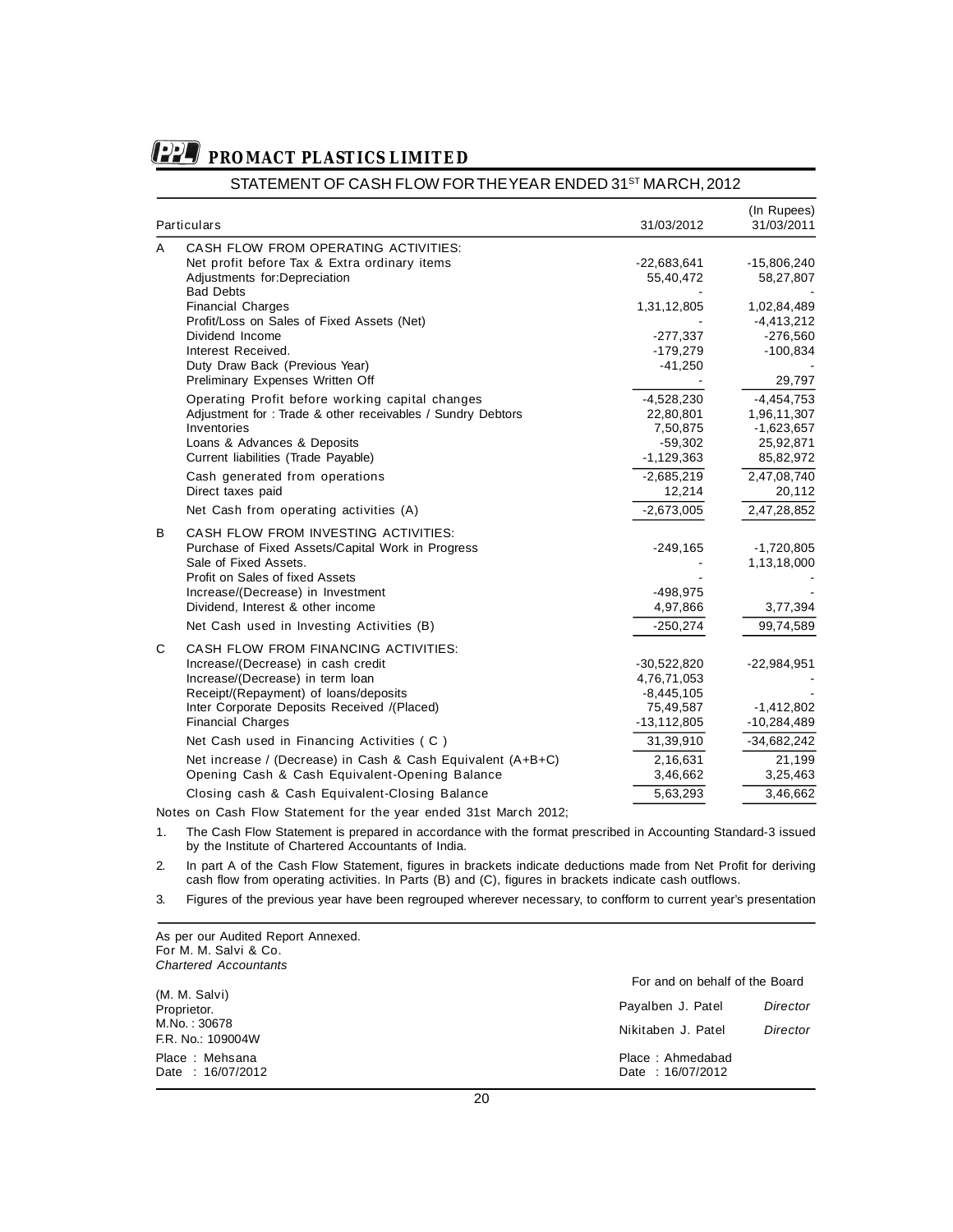#### **NOTES TO ACCOUNTS**

#### **A. SIGNIFICANT ACCOUNTING POLICIES**

**(a) ACCOUNTING CONCEPT : The financial statements have been prepared under the historical cost convention, on an accrual basis and in accordance with the mandatory Accounting Standards issued by the Institute of Chartered Accountants of India and the relevant provisions of Companies Act, 1956. Accounting policies not specifically referred to otherwise are consistent and in consonance with accepted accounting principle.**

#### **(b) REVENUE RECOGNITION**

- **(a) Revenue from sale of goods to domestic customers is recognized on dispatch of goods from the factory. Sales are recorded at invoice value net of sales tax and excise rate difference and sales return.**
- **(b) Other Income is recognized on accrual basis except when realization of such income is uncertain.**

#### **(c) FIXED ASSETS & DEPRECIATION**

- **1. Fixed assets are shown at their historical cost less depreciation and impairment losses if any. Cost comprises the purchase price and any attributable cost of bringing the asset to its working condition for its intended use. Borrowing cost relating to acquisition of fixed assets which takes substantial period of time to get ready for its intended use are also included to the extent they relate to the period till such assets are ready to be put to use.**
- **2. Depreciation is provided on straight-line method at the rates and in the manner specified in Schedule XIV of the Companies Act, 1956.**
- **(d) IMPAIRMENT OF ASSETS : Whenever events indicates that assets may be impaired, the assets are subject to a test of recoverability based on estimates of future cash flows arising from continuing use of assets and from its ultimate disposal. A provision for impairment loss is recognized where it is probable that the carrying value of an asset exceeds the amount to be recovered through use or sales of the asset.**
- **(e) INVENTORIES : Closing stock of Raw Materials, Stores & Spares and Packing Materials are valued at Cost or net realizable value whichever is lower. Cost of inventories comprises of cost of purchase and others cost incurred in brining them to their respective present location and condition. Cost is determined on a first in first out basis.**

**Finished Goods and work in progress are valued at Cost or Market Value whichever is lower. Cost of Finished Goods and work in progress include direct materials plus labour and manufacturing overheads.**

**(f) PROVISIONS, CONTINGENT LIABILITIES AND CONTINGENT ASSETS : Provisions are recognized in respect of obligations where, based on the evidence available, their existence at the balance sheet date is considered probable.**

**Contingent liabilities are shown by way of notes to the Accounts in respect of obligations where, based on the evidence available, their existence at the Balance Sheet date is considered not probable.**

**Any contingent asset is not recognized in the Accounts.**

#### **(g) RETIREMENT BENIFITS**

- **1. Short Term Employee Benefits: The undiscounted amount of short term employee benefits expected to be paid in exchange for the service rendered by employee is recognized during the period when the employee render the service.**
- **2. Post Employee Benefits: Contribution to defined contribution scheme such as provident fund etc. is charged to P&L Account as incurred.**
- **(h) INCOME TAX : Income taxes comprises of current and deferred Tax. Current taxes are measured at the amount expected to be paid to the income tax authorities in accordance with the Income Tax Act, 1961. Deferred income tax reflects the impact of current year timing differences between taxable income and accounting income for the year and reversal of timing differences of earlier years. Deferred tax is measured based on the tax rates and the tax laws enacted or substantially enacted at the balance sheet date. Deferred tax assets are recognized only to the extent that there is reasonable certainty that sufficient future taxable income will be available against which such deferred tax assets can be realized.**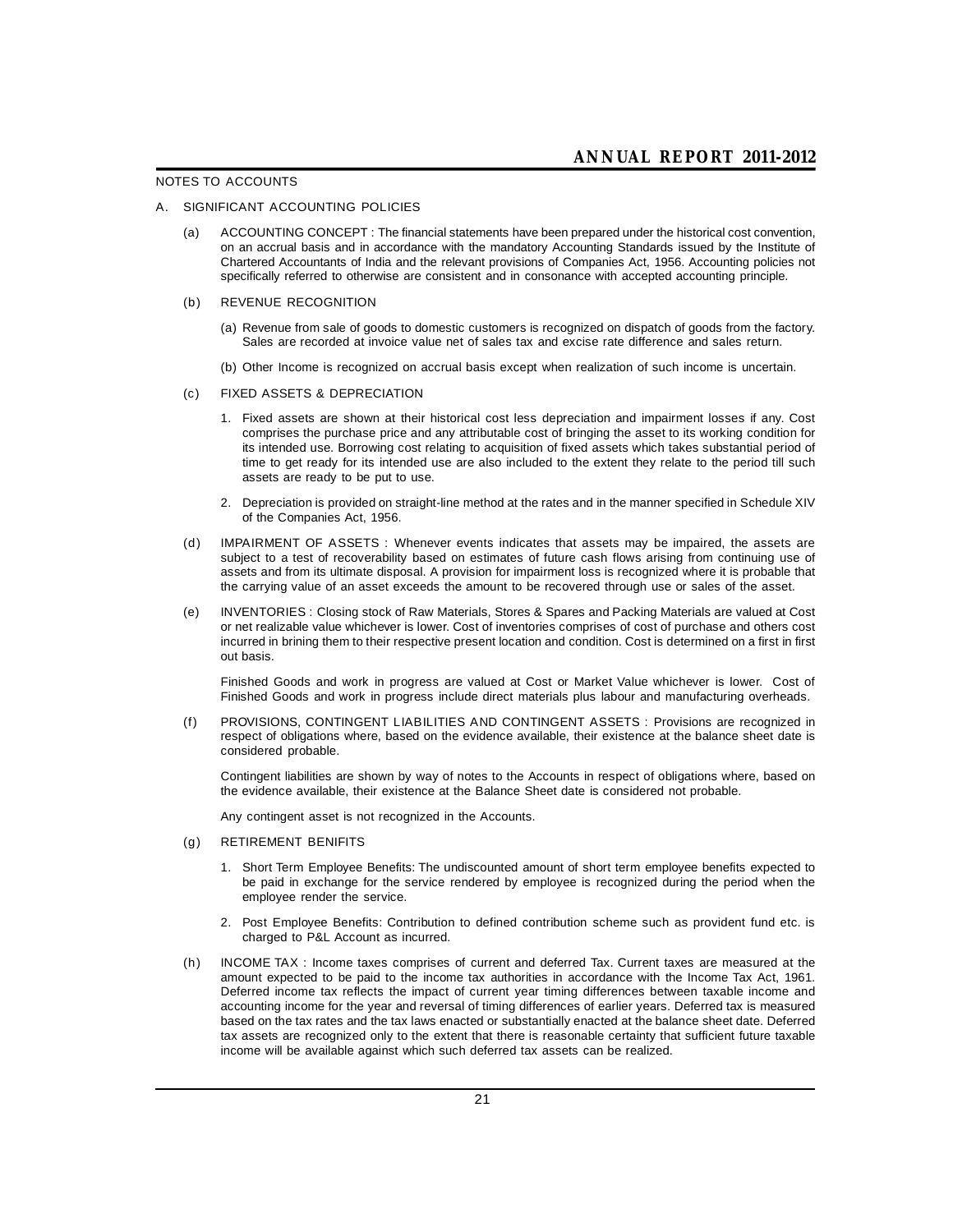# **NOTES TO THE FINANCIAL STATEMENTS**

| <b>NOTE 1 - SHARE CAPITAL</b><br><b>Share Capital</b><br>Authorised<br>Equity Shares of ` 10 each with voting rights<br>70,000,000<br>700,000,000<br>7,000,000<br>70,000,000<br>Issued, Subscribed and fully paid up<br>Equity Shares of ` 10 each with voting rights, fully paid up<br>6,511,800<br>65,118,000<br>6,511,800<br>65,118,000<br><b>Total</b><br>6,511,800<br>65,118,000<br>6,511,800<br>Reconciliation of the number of shares<br>a.<br>outstanding at the beginning and at the<br>end of the reporting period<br>Shares outstanding at the beginning of the year<br>6,511,800<br>65,118,000<br>6,511,800<br>65,118,000<br>Shares Issued during the year<br>Shares bought back during the year<br>Shares outstanding at the end of the year<br>6,511,800<br>65,118,000<br>6,511,800<br>65,118,000<br>Terms/rights attached to equity shares<br>с.<br>The company has only one class of equity shares<br>having a par value of ` 10 per share. The equity<br>shares having rights, preference and restrictions<br>which are in accordance with the provisions of law,<br>in particular the Companies Act, 1956.<br>Name of Shareholder<br>2011-12<br>2010-11<br>% of<br>No. of<br>% of<br>No. of<br>Shares held<br><b>Holding</b><br>Shares held<br>Holding<br>Shares held by holding company in the company<br>c.<br>Shares in the company held by each<br>d.<br>shareholder holding more than 5 percent shares.<br>Jayantibhai S. Patel.<br>5.06<br>5.06<br>3,29,480<br>3,29,480<br>2011-12<br>2010-11<br><b>NOTE 2 - RESERVES AND SURPLUS</b><br><b>General Reserves</b><br>a.<br><b>Opening Balance</b><br>9,096,527<br>9,096,527<br>(+) Current Year Transfer<br>(-) Written Back in Current Year<br>9,096,527<br>Closing Balance<br>9,096,527<br><b>Surplus</b><br>b.<br>Opening balance<br>(57, 494, 288)<br>(57, 114, 229)<br>(+) Net Profit/(Net Loss) For the current year<br>(16, 708, 422)<br>(9,476,586)<br>(+) Transfer from Reserves<br>(-) Proposed Dividends<br>(-) Interim Dividends<br>(-) Transfer to Reserves<br><b>Closing Balance</b><br>(74,202,710)<br>(66, 590, 815)<br>(65, 106, 183)<br>(57, 494, 288)<br>Total<br><b>NOTE 3 - LONG TERM BORROWINGS</b><br>The Mehsana Urban Co.Op. Bank Ltd. (Term Loan A/c. No. 50/20/25)<br>47,671,056<br>(Secured By the Term Loan are secured by way of mortagate of factory land & building.)<br>Working Term Loan are further colletrally secured by creating mortgate in favour of<br>bank on the following properties<br>Equitable mortgage for leasehold land, & factory building & factory building situated<br>1)<br>at Plot 392 to 403, G.I.D.C. Phase -II, Dediyasan. Mehsana. (Gujarat) a standing<br>in the name of company<br>General form of Guarantee signed by the following directors: 1. Ms. Payalben<br>2)<br>J.Patel, 2. Ms. Nikitaben J.Patel.<br>Total<br>47,671,056 |  | 2011-12<br>Number Amount (Rs.) |  | 2010-11<br><b>Number Amount(Rs.)</b> |            |
|-------------------------------------------------------------------------------------------------------------------------------------------------------------------------------------------------------------------------------------------------------------------------------------------------------------------------------------------------------------------------------------------------------------------------------------------------------------------------------------------------------------------------------------------------------------------------------------------------------------------------------------------------------------------------------------------------------------------------------------------------------------------------------------------------------------------------------------------------------------------------------------------------------------------------------------------------------------------------------------------------------------------------------------------------------------------------------------------------------------------------------------------------------------------------------------------------------------------------------------------------------------------------------------------------------------------------------------------------------------------------------------------------------------------------------------------------------------------------------------------------------------------------------------------------------------------------------------------------------------------------------------------------------------------------------------------------------------------------------------------------------------------------------------------------------------------------------------------------------------------------------------------------------------------------------------------------------------------------------------------------------------------------------------------------------------------------------------------------------------------------------------------------------------------------------------------------------------------------------------------------------------------------------------------------------------------------------------------------------------------------------------------------------------------------------------------------------------------------------------------------------------------------------------------------------------------------------------------------------------------------------------------------------------------------------------------------------------------------------------------------------------------------------------------------------------------------------------------------------------------------|--|--------------------------------|--|--------------------------------------|------------|
|                                                                                                                                                                                                                                                                                                                                                                                                                                                                                                                                                                                                                                                                                                                                                                                                                                                                                                                                                                                                                                                                                                                                                                                                                                                                                                                                                                                                                                                                                                                                                                                                                                                                                                                                                                                                                                                                                                                                                                                                                                                                                                                                                                                                                                                                                                                                                                                                                                                                                                                                                                                                                                                                                                                                                                                                                                                                         |  |                                |  |                                      |            |
|                                                                                                                                                                                                                                                                                                                                                                                                                                                                                                                                                                                                                                                                                                                                                                                                                                                                                                                                                                                                                                                                                                                                                                                                                                                                                                                                                                                                                                                                                                                                                                                                                                                                                                                                                                                                                                                                                                                                                                                                                                                                                                                                                                                                                                                                                                                                                                                                                                                                                                                                                                                                                                                                                                                                                                                                                                                                         |  |                                |  |                                      |            |
|                                                                                                                                                                                                                                                                                                                                                                                                                                                                                                                                                                                                                                                                                                                                                                                                                                                                                                                                                                                                                                                                                                                                                                                                                                                                                                                                                                                                                                                                                                                                                                                                                                                                                                                                                                                                                                                                                                                                                                                                                                                                                                                                                                                                                                                                                                                                                                                                                                                                                                                                                                                                                                                                                                                                                                                                                                                                         |  |                                |  |                                      |            |
|                                                                                                                                                                                                                                                                                                                                                                                                                                                                                                                                                                                                                                                                                                                                                                                                                                                                                                                                                                                                                                                                                                                                                                                                                                                                                                                                                                                                                                                                                                                                                                                                                                                                                                                                                                                                                                                                                                                                                                                                                                                                                                                                                                                                                                                                                                                                                                                                                                                                                                                                                                                                                                                                                                                                                                                                                                                                         |  |                                |  |                                      | 65,118,000 |
|                                                                                                                                                                                                                                                                                                                                                                                                                                                                                                                                                                                                                                                                                                                                                                                                                                                                                                                                                                                                                                                                                                                                                                                                                                                                                                                                                                                                                                                                                                                                                                                                                                                                                                                                                                                                                                                                                                                                                                                                                                                                                                                                                                                                                                                                                                                                                                                                                                                                                                                                                                                                                                                                                                                                                                                                                                                                         |  |                                |  |                                      |            |
|                                                                                                                                                                                                                                                                                                                                                                                                                                                                                                                                                                                                                                                                                                                                                                                                                                                                                                                                                                                                                                                                                                                                                                                                                                                                                                                                                                                                                                                                                                                                                                                                                                                                                                                                                                                                                                                                                                                                                                                                                                                                                                                                                                                                                                                                                                                                                                                                                                                                                                                                                                                                                                                                                                                                                                                                                                                                         |  |                                |  |                                      |            |
|                                                                                                                                                                                                                                                                                                                                                                                                                                                                                                                                                                                                                                                                                                                                                                                                                                                                                                                                                                                                                                                                                                                                                                                                                                                                                                                                                                                                                                                                                                                                                                                                                                                                                                                                                                                                                                                                                                                                                                                                                                                                                                                                                                                                                                                                                                                                                                                                                                                                                                                                                                                                                                                                                                                                                                                                                                                                         |  |                                |  |                                      |            |
|                                                                                                                                                                                                                                                                                                                                                                                                                                                                                                                                                                                                                                                                                                                                                                                                                                                                                                                                                                                                                                                                                                                                                                                                                                                                                                                                                                                                                                                                                                                                                                                                                                                                                                                                                                                                                                                                                                                                                                                                                                                                                                                                                                                                                                                                                                                                                                                                                                                                                                                                                                                                                                                                                                                                                                                                                                                                         |  |                                |  |                                      |            |
|                                                                                                                                                                                                                                                                                                                                                                                                                                                                                                                                                                                                                                                                                                                                                                                                                                                                                                                                                                                                                                                                                                                                                                                                                                                                                                                                                                                                                                                                                                                                                                                                                                                                                                                                                                                                                                                                                                                                                                                                                                                                                                                                                                                                                                                                                                                                                                                                                                                                                                                                                                                                                                                                                                                                                                                                                                                                         |  |                                |  |                                      |            |
|                                                                                                                                                                                                                                                                                                                                                                                                                                                                                                                                                                                                                                                                                                                                                                                                                                                                                                                                                                                                                                                                                                                                                                                                                                                                                                                                                                                                                                                                                                                                                                                                                                                                                                                                                                                                                                                                                                                                                                                                                                                                                                                                                                                                                                                                                                                                                                                                                                                                                                                                                                                                                                                                                                                                                                                                                                                                         |  |                                |  |                                      |            |
|                                                                                                                                                                                                                                                                                                                                                                                                                                                                                                                                                                                                                                                                                                                                                                                                                                                                                                                                                                                                                                                                                                                                                                                                                                                                                                                                                                                                                                                                                                                                                                                                                                                                                                                                                                                                                                                                                                                                                                                                                                                                                                                                                                                                                                                                                                                                                                                                                                                                                                                                                                                                                                                                                                                                                                                                                                                                         |  |                                |  |                                      |            |
|                                                                                                                                                                                                                                                                                                                                                                                                                                                                                                                                                                                                                                                                                                                                                                                                                                                                                                                                                                                                                                                                                                                                                                                                                                                                                                                                                                                                                                                                                                                                                                                                                                                                                                                                                                                                                                                                                                                                                                                                                                                                                                                                                                                                                                                                                                                                                                                                                                                                                                                                                                                                                                                                                                                                                                                                                                                                         |  |                                |  |                                      |            |
|                                                                                                                                                                                                                                                                                                                                                                                                                                                                                                                                                                                                                                                                                                                                                                                                                                                                                                                                                                                                                                                                                                                                                                                                                                                                                                                                                                                                                                                                                                                                                                                                                                                                                                                                                                                                                                                                                                                                                                                                                                                                                                                                                                                                                                                                                                                                                                                                                                                                                                                                                                                                                                                                                                                                                                                                                                                                         |  |                                |  |                                      |            |
|                                                                                                                                                                                                                                                                                                                                                                                                                                                                                                                                                                                                                                                                                                                                                                                                                                                                                                                                                                                                                                                                                                                                                                                                                                                                                                                                                                                                                                                                                                                                                                                                                                                                                                                                                                                                                                                                                                                                                                                                                                                                                                                                                                                                                                                                                                                                                                                                                                                                                                                                                                                                                                                                                                                                                                                                                                                                         |  |                                |  |                                      |            |
|                                                                                                                                                                                                                                                                                                                                                                                                                                                                                                                                                                                                                                                                                                                                                                                                                                                                                                                                                                                                                                                                                                                                                                                                                                                                                                                                                                                                                                                                                                                                                                                                                                                                                                                                                                                                                                                                                                                                                                                                                                                                                                                                                                                                                                                                                                                                                                                                                                                                                                                                                                                                                                                                                                                                                                                                                                                                         |  |                                |  |                                      |            |
|                                                                                                                                                                                                                                                                                                                                                                                                                                                                                                                                                                                                                                                                                                                                                                                                                                                                                                                                                                                                                                                                                                                                                                                                                                                                                                                                                                                                                                                                                                                                                                                                                                                                                                                                                                                                                                                                                                                                                                                                                                                                                                                                                                                                                                                                                                                                                                                                                                                                                                                                                                                                                                                                                                                                                                                                                                                                         |  |                                |  |                                      |            |
|                                                                                                                                                                                                                                                                                                                                                                                                                                                                                                                                                                                                                                                                                                                                                                                                                                                                                                                                                                                                                                                                                                                                                                                                                                                                                                                                                                                                                                                                                                                                                                                                                                                                                                                                                                                                                                                                                                                                                                                                                                                                                                                                                                                                                                                                                                                                                                                                                                                                                                                                                                                                                                                                                                                                                                                                                                                                         |  |                                |  |                                      |            |
|                                                                                                                                                                                                                                                                                                                                                                                                                                                                                                                                                                                                                                                                                                                                                                                                                                                                                                                                                                                                                                                                                                                                                                                                                                                                                                                                                                                                                                                                                                                                                                                                                                                                                                                                                                                                                                                                                                                                                                                                                                                                                                                                                                                                                                                                                                                                                                                                                                                                                                                                                                                                                                                                                                                                                                                                                                                                         |  |                                |  |                                      |            |
|                                                                                                                                                                                                                                                                                                                                                                                                                                                                                                                                                                                                                                                                                                                                                                                                                                                                                                                                                                                                                                                                                                                                                                                                                                                                                                                                                                                                                                                                                                                                                                                                                                                                                                                                                                                                                                                                                                                                                                                                                                                                                                                                                                                                                                                                                                                                                                                                                                                                                                                                                                                                                                                                                                                                                                                                                                                                         |  |                                |  |                                      |            |
|                                                                                                                                                                                                                                                                                                                                                                                                                                                                                                                                                                                                                                                                                                                                                                                                                                                                                                                                                                                                                                                                                                                                                                                                                                                                                                                                                                                                                                                                                                                                                                                                                                                                                                                                                                                                                                                                                                                                                                                                                                                                                                                                                                                                                                                                                                                                                                                                                                                                                                                                                                                                                                                                                                                                                                                                                                                                         |  |                                |  |                                      |            |
|                                                                                                                                                                                                                                                                                                                                                                                                                                                                                                                                                                                                                                                                                                                                                                                                                                                                                                                                                                                                                                                                                                                                                                                                                                                                                                                                                                                                                                                                                                                                                                                                                                                                                                                                                                                                                                                                                                                                                                                                                                                                                                                                                                                                                                                                                                                                                                                                                                                                                                                                                                                                                                                                                                                                                                                                                                                                         |  |                                |  |                                      |            |
|                                                                                                                                                                                                                                                                                                                                                                                                                                                                                                                                                                                                                                                                                                                                                                                                                                                                                                                                                                                                                                                                                                                                                                                                                                                                                                                                                                                                                                                                                                                                                                                                                                                                                                                                                                                                                                                                                                                                                                                                                                                                                                                                                                                                                                                                                                                                                                                                                                                                                                                                                                                                                                                                                                                                                                                                                                                                         |  |                                |  |                                      |            |
|                                                                                                                                                                                                                                                                                                                                                                                                                                                                                                                                                                                                                                                                                                                                                                                                                                                                                                                                                                                                                                                                                                                                                                                                                                                                                                                                                                                                                                                                                                                                                                                                                                                                                                                                                                                                                                                                                                                                                                                                                                                                                                                                                                                                                                                                                                                                                                                                                                                                                                                                                                                                                                                                                                                                                                                                                                                                         |  |                                |  |                                      |            |
|                                                                                                                                                                                                                                                                                                                                                                                                                                                                                                                                                                                                                                                                                                                                                                                                                                                                                                                                                                                                                                                                                                                                                                                                                                                                                                                                                                                                                                                                                                                                                                                                                                                                                                                                                                                                                                                                                                                                                                                                                                                                                                                                                                                                                                                                                                                                                                                                                                                                                                                                                                                                                                                                                                                                                                                                                                                                         |  |                                |  |                                      |            |
|                                                                                                                                                                                                                                                                                                                                                                                                                                                                                                                                                                                                                                                                                                                                                                                                                                                                                                                                                                                                                                                                                                                                                                                                                                                                                                                                                                                                                                                                                                                                                                                                                                                                                                                                                                                                                                                                                                                                                                                                                                                                                                                                                                                                                                                                                                                                                                                                                                                                                                                                                                                                                                                                                                                                                                                                                                                                         |  |                                |  |                                      |            |
|                                                                                                                                                                                                                                                                                                                                                                                                                                                                                                                                                                                                                                                                                                                                                                                                                                                                                                                                                                                                                                                                                                                                                                                                                                                                                                                                                                                                                                                                                                                                                                                                                                                                                                                                                                                                                                                                                                                                                                                                                                                                                                                                                                                                                                                                                                                                                                                                                                                                                                                                                                                                                                                                                                                                                                                                                                                                         |  |                                |  |                                      |            |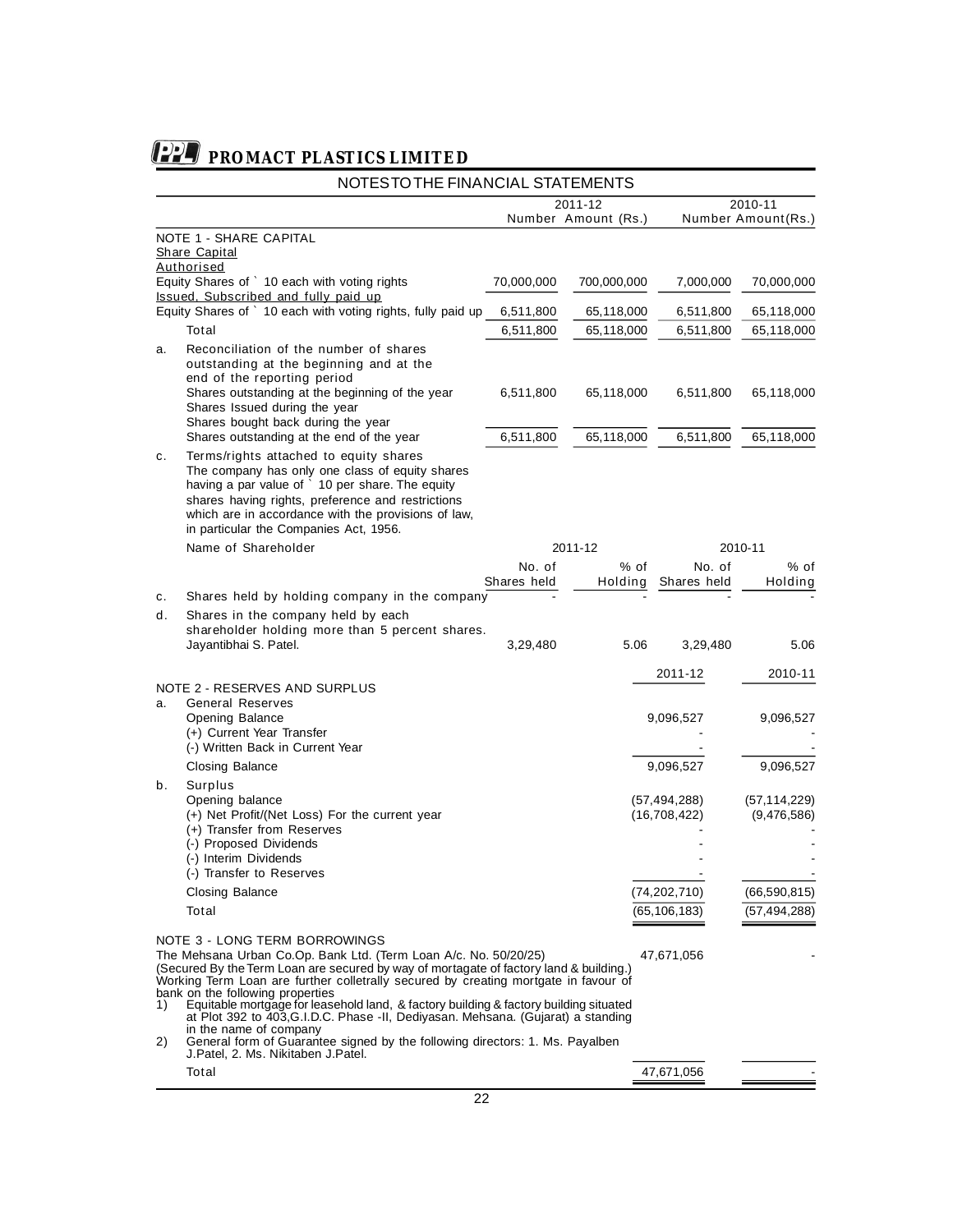# **ANNUAL REPORT 2011-2012**

|                                     |                                                                                                                                                                                                                                                                                                                                                                                                                                                                                                                                                                                                                                                                                                                                                                                                                                                                                                                                                                                                                                                                                             | 2011-12 (Rs.)          | 2010-11 (Rs.)          |
|-------------------------------------|---------------------------------------------------------------------------------------------------------------------------------------------------------------------------------------------------------------------------------------------------------------------------------------------------------------------------------------------------------------------------------------------------------------------------------------------------------------------------------------------------------------------------------------------------------------------------------------------------------------------------------------------------------------------------------------------------------------------------------------------------------------------------------------------------------------------------------------------------------------------------------------------------------------------------------------------------------------------------------------------------------------------------------------------------------------------------------------------|------------------------|------------------------|
|                                     | <b>NOTE 4 - OTHER LONG TERM LIABILITIES</b>                                                                                                                                                                                                                                                                                                                                                                                                                                                                                                                                                                                                                                                                                                                                                                                                                                                                                                                                                                                                                                                 |                        |                        |
|                                     | Sales Tax Deferred Payment.                                                                                                                                                                                                                                                                                                                                                                                                                                                                                                                                                                                                                                                                                                                                                                                                                                                                                                                                                                                                                                                                 | 13,830,293             | 22,275,398             |
|                                     | Total                                                                                                                                                                                                                                                                                                                                                                                                                                                                                                                                                                                                                                                                                                                                                                                                                                                                                                                                                                                                                                                                                       | 13,830,293             | 22,275,398             |
|                                     | <b>NOTE 5 - LONG TERM PROVISIONS</b>                                                                                                                                                                                                                                                                                                                                                                                                                                                                                                                                                                                                                                                                                                                                                                                                                                                                                                                                                                                                                                                        |                        |                        |
| (a)                                 | Provision for employee benefits                                                                                                                                                                                                                                                                                                                                                                                                                                                                                                                                                                                                                                                                                                                                                                                                                                                                                                                                                                                                                                                             |                        |                        |
|                                     | Superannuation (unfunded)<br>Gratuity (unfunded)                                                                                                                                                                                                                                                                                                                                                                                                                                                                                                                                                                                                                                                                                                                                                                                                                                                                                                                                                                                                                                            |                        |                        |
|                                     | Leave Encashment (unfunded)                                                                                                                                                                                                                                                                                                                                                                                                                                                                                                                                                                                                                                                                                                                                                                                                                                                                                                                                                                                                                                                                 |                        |                        |
|                                     | ESOP / ESOS                                                                                                                                                                                                                                                                                                                                                                                                                                                                                                                                                                                                                                                                                                                                                                                                                                                                                                                                                                                                                                                                                 |                        |                        |
| (b)                                 | Others (Specify nature)                                                                                                                                                                                                                                                                                                                                                                                                                                                                                                                                                                                                                                                                                                                                                                                                                                                                                                                                                                                                                                                                     |                        |                        |
|                                     | <b>Total</b>                                                                                                                                                                                                                                                                                                                                                                                                                                                                                                                                                                                                                                                                                                                                                                                                                                                                                                                                                                                                                                                                                |                        |                        |
|                                     | <b>NOTE 6 - SHORT TERM BORROWINGS</b>                                                                                                                                                                                                                                                                                                                                                                                                                                                                                                                                                                                                                                                                                                                                                                                                                                                                                                                                                                                                                                                       |                        |                        |
|                                     | <b>Secured</b>                                                                                                                                                                                                                                                                                                                                                                                                                                                                                                                                                                                                                                                                                                                                                                                                                                                                                                                                                                                                                                                                              |                        |                        |
|                                     | (a) Loans repayable on demand<br>from banks: The Mehsana Urban Co-OP. Bank Ltd.                                                                                                                                                                                                                                                                                                                                                                                                                                                                                                                                                                                                                                                                                                                                                                                                                                                                                                                                                                                                             | 40,595,920             | 20,568,895             |
|                                     | Cash Credit A/c. No. 13/05/260                                                                                                                                                                                                                                                                                                                                                                                                                                                                                                                                                                                                                                                                                                                                                                                                                                                                                                                                                                                                                                                              |                        |                        |
|                                     | from banks: The Mehsana Urban Co-OP. Bank Ltd.<br>Cash Credit against Fiexed Assets. A/c.No. 27/44.                                                                                                                                                                                                                                                                                                                                                                                                                                                                                                                                                                                                                                                                                                                                                                                                                                                                                                                                                                                         |                        | 50,549,846             |
|                                     |                                                                                                                                                                                                                                                                                                                                                                                                                                                                                                                                                                                                                                                                                                                                                                                                                                                                                                                                                                                                                                                                                             | 40,595,920             | 71,118,740             |
|                                     | <b>Unsecured</b>                                                                                                                                                                                                                                                                                                                                                                                                                                                                                                                                                                                                                                                                                                                                                                                                                                                                                                                                                                                                                                                                            |                        |                        |
|                                     | From Inter Corporate Company.                                                                                                                                                                                                                                                                                                                                                                                                                                                                                                                                                                                                                                                                                                                                                                                                                                                                                                                                                                                                                                                               | 15,050,006             | 7,500,419              |
|                                     | Total                                                                                                                                                                                                                                                                                                                                                                                                                                                                                                                                                                                                                                                                                                                                                                                                                                                                                                                                                                                                                                                                                       | 55,645,926             | 78,619,159             |
| 1)<br>2)<br>3)<br>(a)<br>(b)<br>7.1 | (Secured By the working cash credit Loana are secured by way of mortagate of<br>factory land & building and all present stocks and book debts.)<br>Working Cash credit loan and Term Loan are further colletrally secured by creating<br>mortgate in favour of bank on the following properties<br>Equitable mortgage for leasehold land, & factory building & factory building<br>situated at Plot 392 to 403, G.I.D.C. Phase -II, Dediyasan. Mehsana. (Gujarat) a<br>standing in the name of Company<br>Hyp.of entire of raw materials, stock-in-process, stores & spares, finished goods<br>and Book-debts of the Company.<br>General form of Guarantee signed by the following directors: 1. Ms. Payalben<br>J.Patel, 2. Ms. Nikitaben J.Patel.<br><b>NOTE 7 - TRADE PAYABLES</b><br>Micro and Small enterprises<br>Others<br>Total<br>The company has not received information from vendors regarding their status<br>under the Micro, Small and Medium Enterprises Development Act, 2006 hence<br>disclosures relating to amounts unpaid as at year end together with interest paid / | 7,121,661<br>7,121,661 | 8,167,396<br>8,167,396 |
|                                     | payable under this Act have not been given.<br>7.2 Balances of Trade Payable have been taken as per books and are subject to<br>reconciliation / confirmation and consequential adjustments, if any.<br><b>NOTE 8 - OTHER CURRENT LIABILITIES</b><br>TDS [Payable]                                                                                                                                                                                                                                                                                                                                                                                                                                                                                                                                                                                                                                                                                                                                                                                                                          | 96,839                 | 114,078                |
|                                     | <b>Advance From Customers</b>                                                                                                                                                                                                                                                                                                                                                                                                                                                                                                                                                                                                                                                                                                                                                                                                                                                                                                                                                                                                                                                               |                        | 1,041,250              |
|                                     | Payable Other Than Raw Material                                                                                                                                                                                                                                                                                                                                                                                                                                                                                                                                                                                                                                                                                                                                                                                                                                                                                                                                                                                                                                                             | 2,041,845              | 1,481,211              |
|                                     | <b>Total</b>                                                                                                                                                                                                                                                                                                                                                                                                                                                                                                                                                                                                                                                                                                                                                                                                                                                                                                                                                                                                                                                                                | 2,138,684              | 2,636,539              |
| (a)                                 | <b>NOTE 9 - SHORT TERM PROVISIONS</b><br>Provision for employee benefits<br>Factory Salary and Labour & Wages<br>Office Salary                                                                                                                                                                                                                                                                                                                                                                                                                                                                                                                                                                                                                                                                                                                                                                                                                                                                                                                                                              | 360,772<br>24,296      | 393,017                |
| (b)                                 | Others (Specify nature)                                                                                                                                                                                                                                                                                                                                                                                                                                                                                                                                                                                                                                                                                                                                                                                                                                                                                                                                                                                                                                                                     |                        |                        |
|                                     | CST/VAT Tax<br>Electricital Expenses.                                                                                                                                                                                                                                                                                                                                                                                                                                                                                                                                                                                                                                                                                                                                                                                                                                                                                                                                                                                                                                                       | 234,749                | 179,879                |
|                                     | Excise Duty.                                                                                                                                                                                                                                                                                                                                                                                                                                                                                                                                                                                                                                                                                                                                                                                                                                                                                                                                                                                                                                                                                | 194,666<br>446,026     | 238,346                |
|                                     | Provision for Audit Fees.                                                                                                                                                                                                                                                                                                                                                                                                                                                                                                                                                                                                                                                                                                                                                                                                                                                                                                                                                                                                                                                                   | 50,000                 | 82,725                 |
|                                     | Total                                                                                                                                                                                                                                                                                                                                                                                                                                                                                                                                                                                                                                                                                                                                                                                                                                                                                                                                                                                                                                                                                       | 1,310,509              | 893,967                |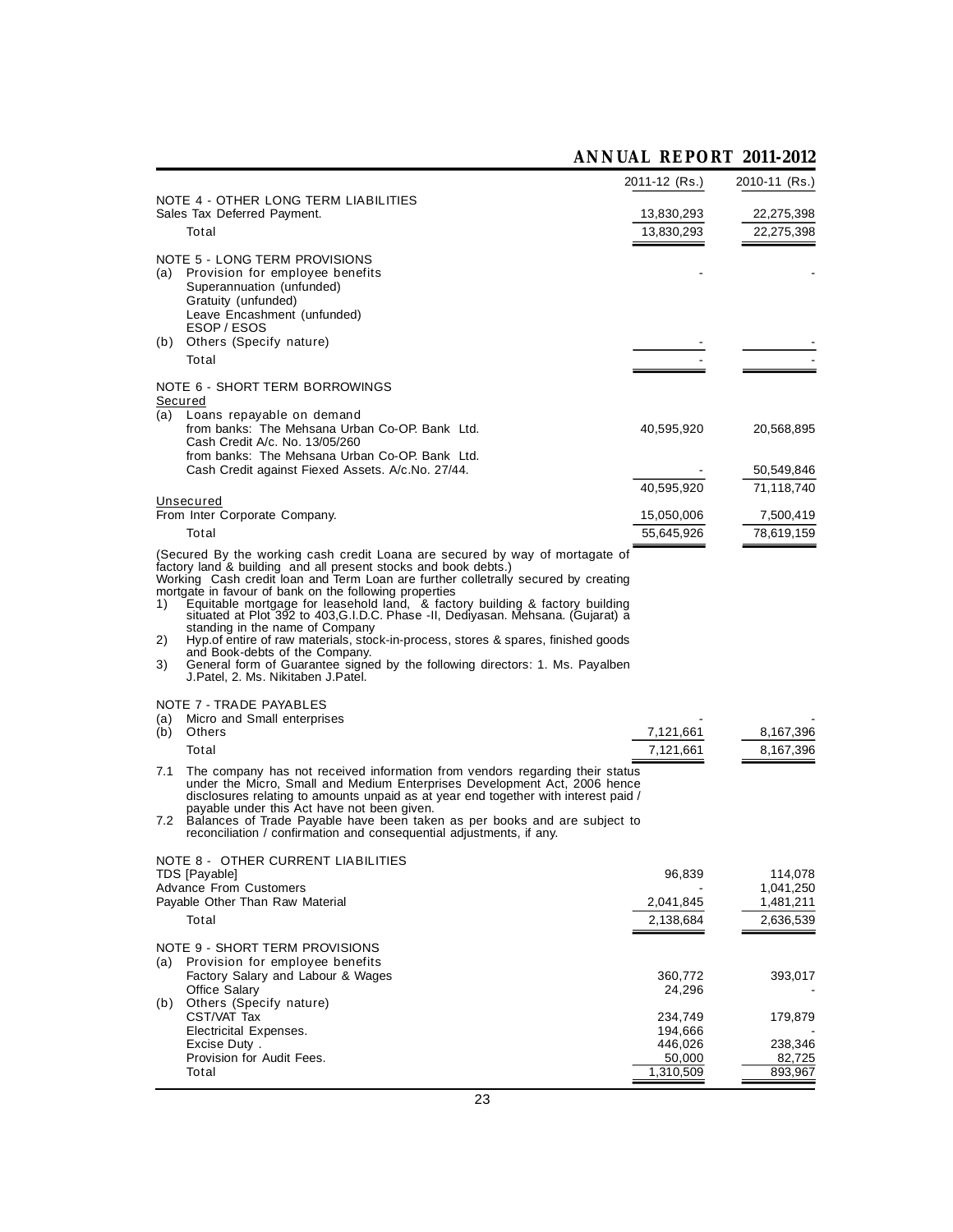# **NOTE 10 - FIXED ASSETS.**

| <b>Particulars</b>              |           |          | <b>Gross Block</b>       |                      |           | Depreciaton |                           |          | <b>Net Block</b> |            |
|---------------------------------|-----------|----------|--------------------------|----------------------|-----------|-------------|---------------------------|----------|------------------|------------|
|                                 | Value     | Addition | Deduction                | Value                | Value at  |             | <b>Addition Deduction</b> | Value    | As on            | As on      |
|                                 | at the    | during   | during                   | at the               | the       | during      | during                    | at the   | 31.12.2012       | 31.03.2011 |
|                                 | beginning | the year | the year                 | end                  | beginning | the year    | the year                  | end      | (Rs.)            | (Rs.)      |
| Air Condition                   | 354185    | ÷.       | $\overline{\phantom{a}}$ | 354185               | 214367    | 16870       | $\sim$                    | 231237   | 122948           | 139818     |
| Computer                        | 673822    | 11350    | ٠                        | 685172               | 618365    | 32453       |                           | 650818   | 34354            | 55457      |
| <b>Electrical Installations</b> | 4002575   |          |                          | 4002575              | 2324452   | 190643      |                           | 2515095  | 1487480          | 1678123    |
| Equipment.                      | 237633    |          |                          | 237633               | 138688    | 11318       |                           | 150006   | 87627            | 98945      |
| <b>Factory Building</b>         | 19269104  |          | ٠                        | 19269104             | 7728142   | 645351      | ٠                         | 8373493  | 10895611         | 11540962   |
| Staff Ouarter.                  | 804818    |          |                          | 804818               | 148825    | 13154       |                           | 161979   | 642839           | 655993     |
| Furnitur and Fixture.           | 1547943   |          |                          | 1547943              | 1116401   | 96701       |                           | 1213102  | 334841           | 431542     |
| Mobile                          | 22475     |          |                          | 22475                | 13884     | 1071        |                           | 14955    | 7520             | 8591       |
| Plant and Machnery 106760060    |           | 153000   |                          | 106913060            | 63651678  | 4529898     |                           | 68181576 | 38731484         | 43108382   |
| Vehicle.                        | 835951    |          |                          | 835951               | 835951    |             |                           | 835951   |                  |            |
| Lease hold Land.                | 1446568   |          |                          | 1446568              |           |             |                           |          | 1446568          | 1446568    |
| C.C.T.V. Cameral                |           | 84815    |                          | 84815                |           | 3013        |                           | 3013     | 81802            |            |
| Thumb -Bioaccess.               |           |          |                          |                      |           |             |                           |          |                  |            |
| SUB TOTAL (A)                   | 135955134 | 249165   |                          | - 136204299 76790753 |           | 5540472     |                           | 82331225 | 53873075         | 59164381   |
| <b>Intangible Assets</b>        |           | ä,       | $\overline{\phantom{a}}$ |                      |           |             |                           |          | $\blacksquare$   |            |
| SUB TOTAL (B)                   |           | ÷.       |                          | ÷.                   |           |             |                           |          |                  |            |
| Capital Work-in-progress        |           |          |                          |                      |           |             |                           |          | ٠                |            |
| SUB TOTAL (C)                   |           |          |                          |                      |           |             |                           |          |                  |            |
| <b>Intangible Assets</b>        |           |          |                          |                      |           |             |                           |          |                  |            |
| <b>Under Development</b>        |           |          |                          |                      |           |             |                           |          |                  |            |
| SUB TOTAL (D)                   |           |          |                          |                      |           |             |                           |          |                  |            |
| Total $[A + B + C + D]$         |           |          |                          |                      |           |             |                           |          |                  |            |
| (Current Year)                  | 135955134 | 249165   |                          | 136204299            | 76790753  | 5540472     |                           | 82331225 | 53873075         | 59164382   |
| (Previous Year)                 | 146712019 |          | 1720805 12477690         | 135955134 76536348   |           | 5827807     | 5573402                   | 76790753 | 59164382         | 70175671   |

|     |                                               | 2011-12<br>Rs. | 2010-11<br>Rs. |
|-----|-----------------------------------------------|----------------|----------------|
|     | <b>NOTE 11 - NON CURRENT INVESTMENT.</b>      |                |                |
| (a) | Investment in Share - Unquoted.               |                |                |
|     | The Mehsana Urban Co-Op. Bank Ltd.            | 2,250,500      | 1,750,500      |
|     | Amarnath Co-Op. Bank Ltd.                     | 73,505         | 73,505         |
|     | The Co-Op. Bank of Mehsana Ltd.               |                | 1.025          |
| (a) | Investment in Equity Share - Quoted.          |                |                |
|     | Dena Bank (3686 Shares.)                      | 104,922        | 104,922        |
|     | Total                                         | 2,428,927      | 1,929,952      |
|     | <b>NOTE 12 - LONG TERM LOANS AND ADVANCES</b> |                |                |
| a.  | <b>Capital Advances</b>                       |                |                |
| b.  | <b>Security Deposits</b>                      |                |                |
|     | Unsecured, considered good                    |                |                |
|     | Security Deposit EMD                          | 823.931        | 923.931        |
|     | <b>Other Deposit</b>                          | 2,544,328      | 2,152,017      |
|     | Doubtful                                      |                |                |
|     | Less: Provision for doubtful deposits         | 3,368,259      | 3,075,948      |
| c.  | Loans and advances to related parties         |                |                |
|     |                                               |                |                |
| d.  | Other loans and advances (specify nature)     | 811,319        | 811,319        |
|     |                                               | 811,319        | 811,319        |
|     |                                               | 4,179,578      | 3,887,267      |
|     |                                               |                |                |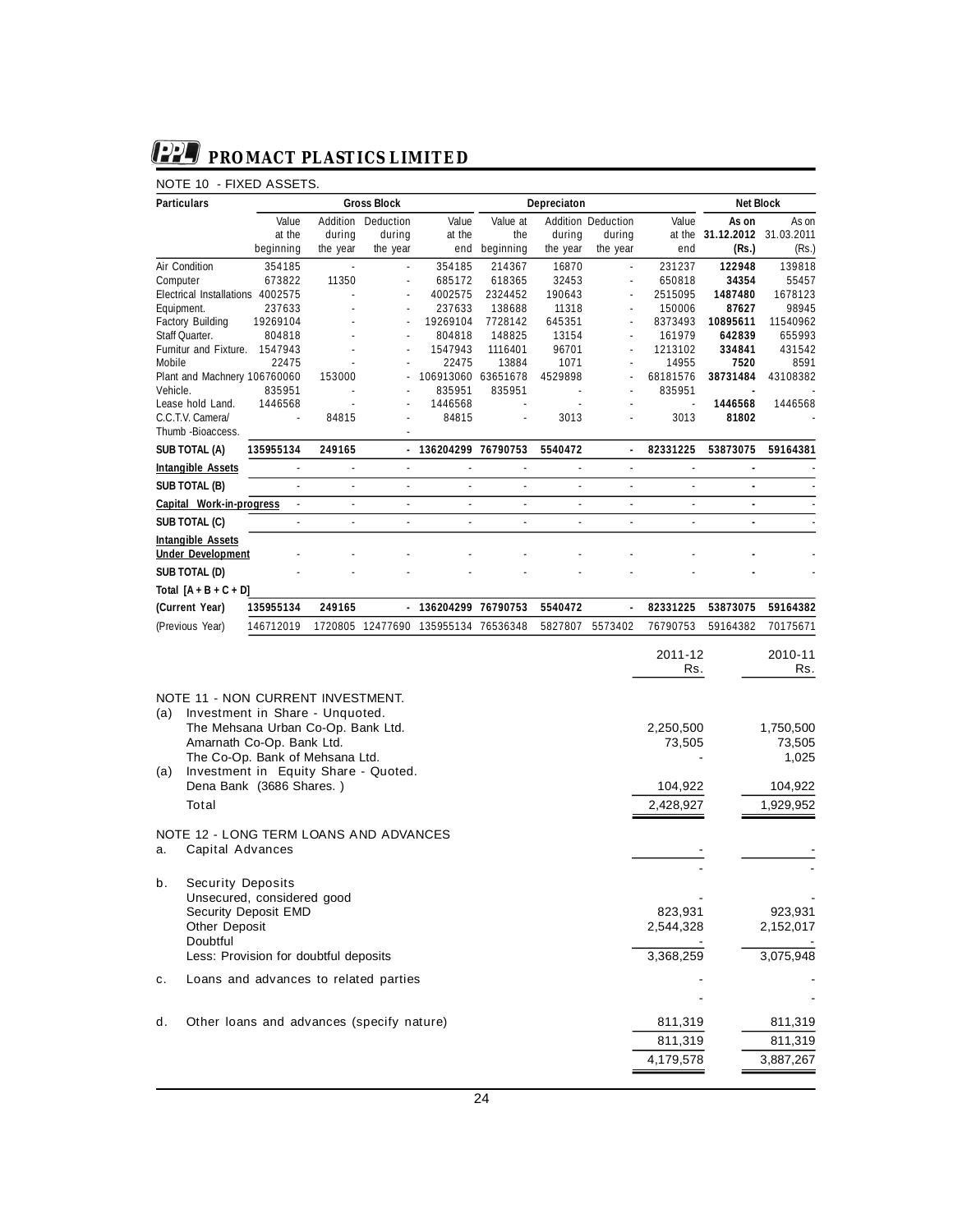# **ANNUAL REPORT 2011-2012**

|          |                                                                                             | 2011-12              | 2010-11              |
|----------|---------------------------------------------------------------------------------------------|----------------------|----------------------|
|          |                                                                                             | Rs.                  | Rs.                  |
|          | <b>NOTE 13- OTHER NON-CURRENT ASSETS</b>                                                    |                      |                      |
| a.       | Long term trade receivables<br>(including trade receivables on deferred credit terms)       |                      |                      |
|          |                                                                                             |                      |                      |
|          |                                                                                             |                      |                      |
|          | <b>NOTE 14 - INVENTORIES</b>                                                                |                      |                      |
| a.       | Raw Materials and components (Valued at Cost)                                               | 8,016,487            | 6,611,360            |
| b.       | Work-in-progress (Valued at Cost)                                                           | 15,876,277           | 17,713,222           |
| c.<br>d. | Finished goods (Valued at Cost / Net realisable Value)<br>Stores and Spares.                | 639,997<br>1,846,670 | 885,474<br>1,920,250 |
|          | Total                                                                                       | 26,379,431           | 27,130,306           |
|          |                                                                                             |                      |                      |
|          | <b>NOTE 15 - TRADE RECEIVABLES</b>                                                          |                      |                      |
|          | Trade receivables outstanding for a period less than six                                    |                      |                      |
|          | months from the date they are due for payment.<br>Unsecured, considered good                | 12,137,770           | 12,071,491           |
|          |                                                                                             |                      |                      |
|          | Trade receivables outstanding for a period exceeding six                                    | 12,137,770           | 12,071,491           |
|          | months from the date they are due for payment                                               |                      |                      |
|          | Unsecured, considered good                                                                  | 3,322,160            | 5,671,241            |
|          |                                                                                             | 3,322,160            | 5,671,241            |
|          | Total                                                                                       | 15,459,930           | 17,742,732           |
|          | Trade Receivable stated above include debts due by:                                         |                      |                      |
|          | Company in which director is a member / director                                            |                      |                      |
|          |                                                                                             |                      |                      |
|          |                                                                                             |                      |                      |
| a.       | NOTE 16 - CASH AND CASH EQUIVALENTS<br>Balances with banks                                  |                      |                      |
|          | In Current Account                                                                          | 32,796               | 34,010               |
|          | FDR and Margin money with bank                                                              |                      |                      |
|          |                                                                                             | 32,796               | 34,010               |
| b.       | Cash on hand                                                                                | 530,497              | 312,652              |
|          |                                                                                             | 563,293              | 346,662              |
|          |                                                                                             |                      |                      |
|          | <b>NOTE 17 - SHORT-TERM LOANS AND ADVANCES</b>                                              |                      |                      |
|          | Unsecured, considered good unless otherwise stated<br>Loans and advances to related parties |                      |                      |
|          | Bank FDR Interest Receivable                                                                | 76,573               |                      |
|          | Provision for Dividend Receivable.                                                          | 6,250                |                      |
|          | Advance Tax Paid.                                                                           | 200,000              | 200,000              |
|          | TDS Receivable 2006-07<br>TDS Receivable 2008-09                                            | 398,456<br>149,698   | 398,456<br>149,698   |
|          | TDS Receivable 2009-10                                                                      | 36,141               | 36,141               |
|          | TDS Receivable 2010-2011                                                                    | 20,112               | 20,112               |
|          | TDS Receivable 2011-2012                                                                    | 12,214               |                      |
|          | Modvat Credit Receivable                                                                    | 33,012               | 38,384               |
|          | <b>PLA Account</b><br>Prepaid Insurance                                                     | 1,703<br>27,440      | 1,577<br>14,203      |
|          | Quantity Discount Receivable.                                                               |                      | 781,470              |
|          | Advance to Creditors.                                                                       | 1,352,399            | 914,864              |
|          |                                                                                             | 2,313,998            | 2,554,905            |
|          | <b>Related Party Transaction</b>                                                            |                      |                      |
|          | Company in which director is a member / director                                            |                      |                      |
|          |                                                                                             |                      |                      |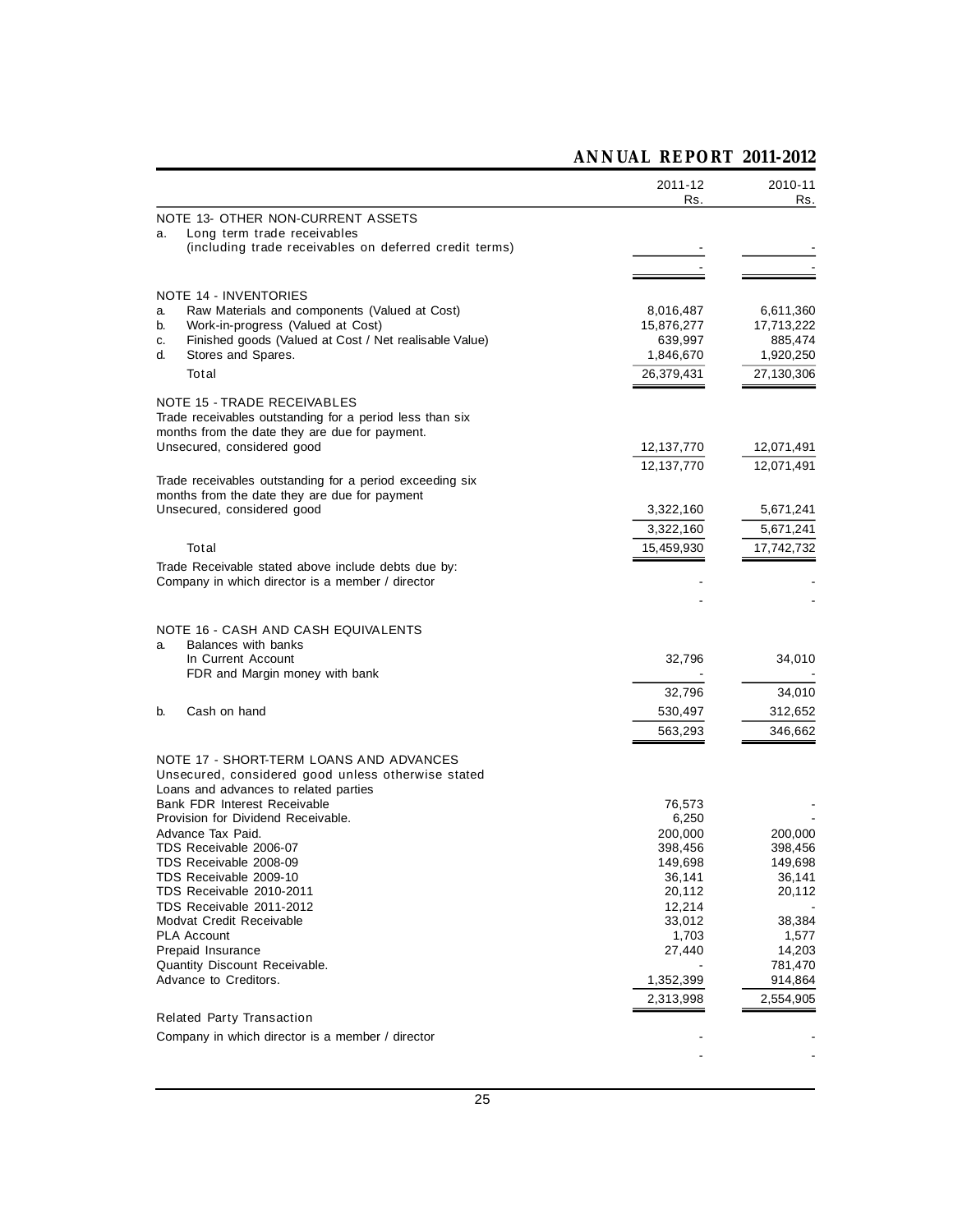|                 |              |                                                                                                                       |            |              | 2011-12<br>Rs. | 2010-11<br>Rs.  |
|-----------------|--------------|-----------------------------------------------------------------------------------------------------------------------|------------|--------------|----------------|-----------------|
|                 |              | <b>NOTE 18 - OTHER CURRENT ASSETS</b>                                                                                 |            |              |                |                 |
|                 |              |                                                                                                                       |            |              |                |                 |
|                 |              |                                                                                                                       |            |              |                |                 |
|                 |              |                                                                                                                       |            |              |                |                 |
| (i)             |              | Note 18 - a) Contingent liabilities and commitments (to the extent not provided for)<br><b>Contingent Liabilities</b> |            |              |                |                 |
|                 |              | (a) Other money for which the company is contingently liable:                                                         |            |              |                |                 |
|                 |              | <b>Bank Guarantee</b>                                                                                                 |            |              | 5,689,000      | 3,827,000       |
|                 |              | Letter of Credit                                                                                                      |            |              |                |                 |
|                 |              |                                                                                                                       |            |              | 5,689,000      | 3,827,000       |
|                 |              |                                                                                                                       |            |              | 5,689,000      | 3,827,000       |
|                 | b)           | <b>Details of Dividend Payment</b>                                                                                    |            |              |                |                 |
|                 |              | <b>Particulars</b>                                                                                                    |            |              | Total Rs.      | Per share Rs.   |
|                 |              | Dividends proposed to be distributed to equity shareholders                                                           |            |              |                |                 |
|                 | c)           | In the opinion of the Board, all assets other than fixed assets and                                                   |            |              |                |                 |
|                 |              | non current investments, have a realisable value in the ordinary                                                      |            |              |                |                 |
|                 |              | course of business which is not different from the amount at which                                                    |            |              |                |                 |
|                 |              | it is stated.                                                                                                         |            |              |                |                 |
|                 |              |                                                                                                                       |            |              |                |                 |
|                 |              | <b>NOTE 19 - REVENUE FROM OPERATIONS</b>                                                                              |            |              |                |                 |
|                 |              | Sale of products                                                                                                      |            | 103,891,308  |                | 103,097,071     |
|                 |              | <b>Less:</b> Excise duty                                                                                              |            |              | 9,952,959      | 9,691,123       |
|                 |              | Job Work Income                                                                                                       |            |              |                | 605,077         |
|                 | Total        |                                                                                                                       |            | 93,938,349   |                | 94,011,025      |
|                 |              |                                                                                                                       |            |              |                |                 |
|                 |              | <b>NOTE 20 - OTHER INCOME</b>                                                                                         |            |              |                |                 |
|                 |              | Interest Income (in case of a company other than a finance company)                                                   |            |              | 77,645         | 90,881          |
| Dividend Income |              |                                                                                                                       |            |              | 277,337        | 276,560         |
|                 |              | Duty Drawback. (Previous Year)                                                                                        |            |              | 41,250         |                 |
|                 |              | <b>Bank FDR Interest</b>                                                                                              |            |              | 101,634        | 9,953           |
|                 | Total        |                                                                                                                       |            |              | 497,866        | 377,394         |
|                 |              |                                                                                                                       |            |              |                |                 |
|                 |              | <b>NOTE 21 - COST OF MATERIALS CONSUMED</b>                                                                           |            |              |                |                 |
|                 |              | <b>Opening Stock</b>                                                                                                  |            |              | 6,611,360      | 7,189,082       |
|                 |              | Add: Purchase of Raw Material during the year.                                                                        |            | 80,206,225   |                | 81,736,639      |
|                 |              | Freight (Purchase)                                                                                                    |            |              | 1,314,017      | 1,357,526       |
|                 |              |                                                                                                                       |            | 88,131,602   |                | 90,283,247      |
|                 |              | Less: Closing Stock                                                                                                   |            |              | 8,016,487      | 6,611,360       |
|                 | Total        |                                                                                                                       |            | 80,115,115   |                | 83,671,887      |
|                 |              | Imported & Indigenous Raw Materials Consumed                                                                          |            |              |                |                 |
|                 |              |                                                                                                                       |            |              |                |                 |
|                 |              |                                                                                                                       |            | 2011-12<br>% |                | 2010-11<br>$\%$ |
|                 | Imported     |                                                                                                                       |            |              |                |                 |
|                 | Indigenous   |                                                                                                                       | 80,115,115 |              | 100 83,671,887 | 100             |
|                 | <b>Total</b> |                                                                                                                       | 80,115,115 | 100          | 83,671,887     | 100             |
|                 |              |                                                                                                                       |            |              |                |                 |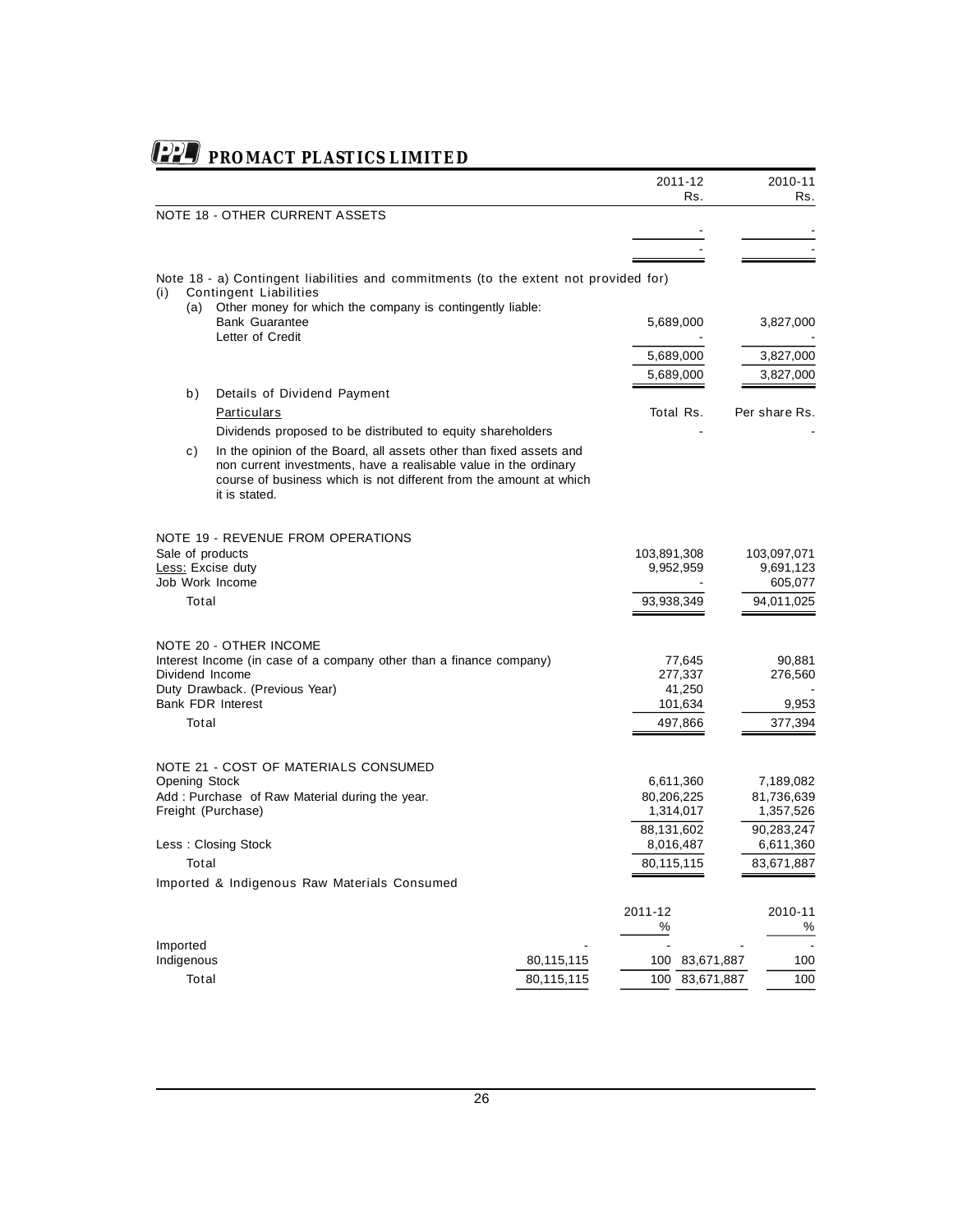|                                                                                                                                                                       | 2011-12    | 2010-11     |
|-----------------------------------------------------------------------------------------------------------------------------------------------------------------------|------------|-------------|
|                                                                                                                                                                       | Rs.        | Rs.         |
| NOTE 22 - MANUFACTURING & OPERATING COSTS                                                                                                                             |            |             |
| <b>Water Charges</b>                                                                                                                                                  | 37,880     | 36,200      |
| Electrical Expenses (Electricity Bill)                                                                                                                                | 7,613,181  | 7,748,112   |
| Labour Charge                                                                                                                                                         | 1,671,837  | 4,586,185   |
| Machinery Maintenance and Repairs.                                                                                                                                    | 1,351,274  | 1,262,590   |
| Excise Duty Expenses.                                                                                                                                                 | 70,402     | 82,687      |
| Security Expenses.                                                                                                                                                    | 195,496    | 124,680     |
| <b>Total</b>                                                                                                                                                          | 10,940,070 | 13,840,454  |
| NOTE 23 - CHANGES IN INVENTORIES OF FINISHED GOODS<br><b>WORK-IN-PROGRESS AND STOCK-IN-TRADE</b><br>Inventories at the beginning of the year<br><b>Opening Stock:</b> |            |             |
| Finished Goods and Work in Process                                                                                                                                    | 18,598,696 | 16,460,140  |
| Stores and Spares.                                                                                                                                                    | 1,920,250  | 1,857,426   |
| Inventories at the end of the year<br><b>Closing Stock:</b>                                                                                                           |            |             |
| Finished Goods and Work in Process                                                                                                                                    | 16,516,274 | 18,598,696  |
| Stores and Spares.                                                                                                                                                    | 1,846,670  | 1,920,250   |
| Total                                                                                                                                                                 | 2,156,002  | (2,201,380) |
| <b>NOTE 24 - EMPLOYEE BENEFITS EXPENSE</b>                                                                                                                            |            |             |
| (a)<br>Salaries and Bonus                                                                                                                                             | 3,231,828  | 703,890     |
| Directors Remuneration                                                                                                                                                |            |             |
| Contributions to -<br>(b)                                                                                                                                             |            |             |
| Provident fund(ii) Superannuation scheme<br>(i)                                                                                                                       | 21,902     | 17,446      |
| Gratuity fund contributions<br>(c)                                                                                                                                    |            |             |
| <b>ESIC</b> contributions<br>(d)                                                                                                                                      |            |             |
| Staff welfare expenses<br>(e)                                                                                                                                         | 150,310    | 148,560     |
| Total                                                                                                                                                                 | 3,404,040  | 869,896     |
| <b>NOTE 25 - FINANCE COSTS</b><br>Interest expense                                                                                                                    |            |             |
| Working capital loans                                                                                                                                                 | 11,968,575 | 8,934,891   |
| Other borrowing costs                                                                                                                                                 | 963,531    | 1,192,705   |
| Bank Charges & Commission                                                                                                                                             | 180,699    | 156,893     |
| <b>Total</b>                                                                                                                                                          | 13,112,805 | 10,284,489  |
|                                                                                                                                                                       |            |             |

# **ANNUAL REPORT 2011-2012**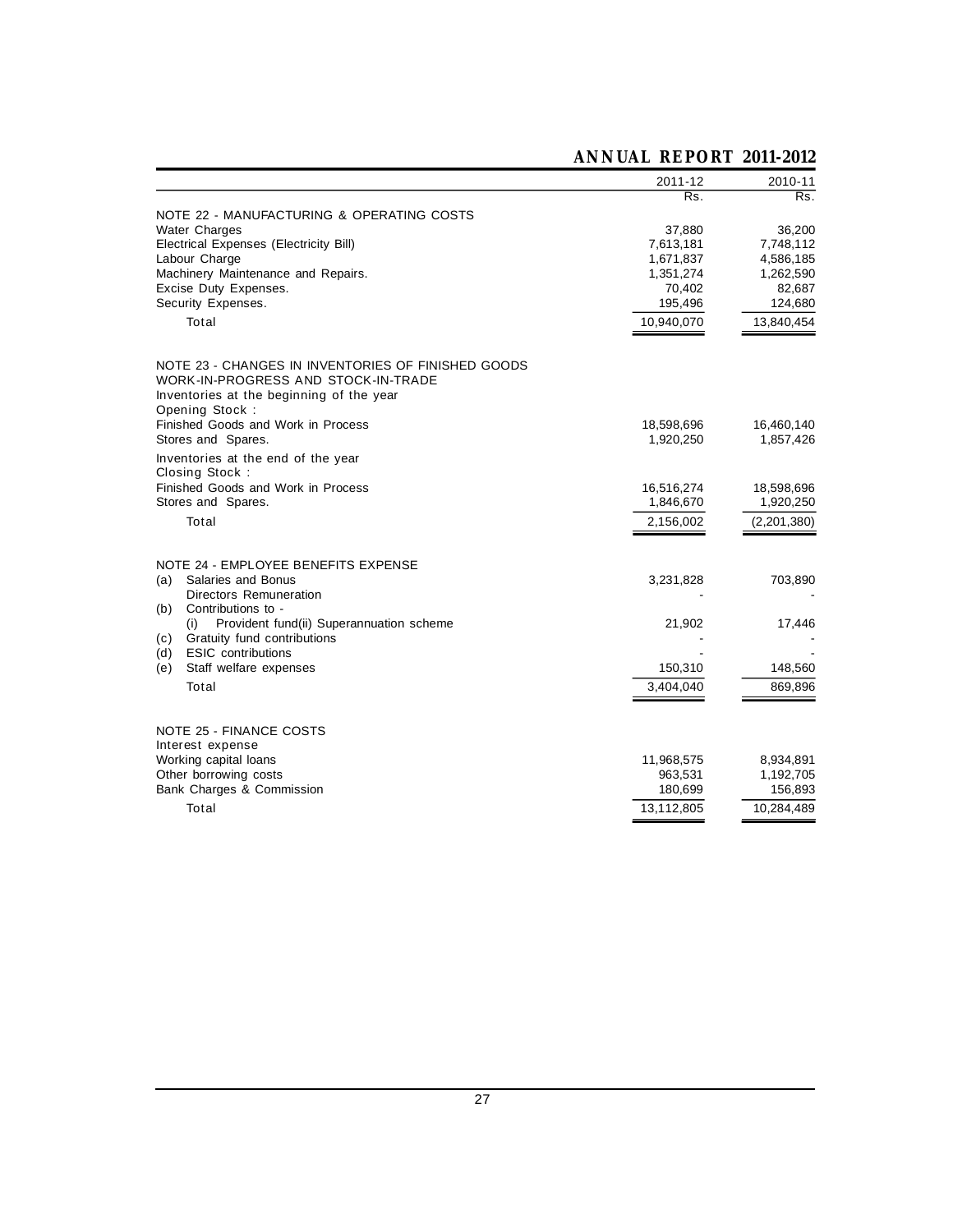

|                                             | 2011-12   | 2010-11   |
|---------------------------------------------|-----------|-----------|
|                                             | Rs.       | Rs.       |
| <b>NOTE 26 - OTHER EXPENSES</b>             |           |           |
| Telephone Expenses                          | 58,932    | 43,819    |
| Insurance                                   | 29,351    | 13,358    |
| Outward Freight                             | 62,487    |           |
| <b>Stationery And Printing</b>              | 31,625    | 32,210    |
| <b>Travelling Expenses</b>                  | 33,950    | 37,334    |
| <b>Building Repairing</b>                   | 370,604   | 5,295     |
| <b>Computer Expenses</b>                    | 33,944    | 6,181     |
| Consultant Expenses.                        | 146,358   | 225,000   |
| Diesel.                                     | 28,744    | 50,345    |
| Donation                                    | 250       |           |
| Filing expenses                             | 1,750     | 6,120     |
| G.I.D.C. Services Charges.                  | 221,158   | 289,215   |
| Listing fees                                | 47,575    | 35,000    |
| Office expenses                             | 13,535    | 12,710    |
| Professional Tax                            | 2,400     | 2,500     |
| Petrol Expenses                             | 65,997    | 17,350    |
| Postage expenses                            | 20,889    | 8,727     |
| Service Charges                             | 47,923    | 113,410   |
| Service Tax (Purchase)                      | 33,709    | 138,605   |
| Scooter Repairing                           | 1,140     | 1,220     |
| Sales Tax.                                  | 233,406   | 202,291   |
| <b>Advertisement Expenses</b>               | 64,308    | 25,756    |
| Kasar/Vatav.                                | 41,530    | 244,736   |
| Licence Fees.                               | 38,800    |           |
| Tea & Water Expenses.                       | 41,437    | 38,926    |
| Tender Fees.                                | 7,600     | 1,260     |
| penalty A/c.                                | 834       | 60,663    |
| Legal and Consultancy charges               | 64,064    | 129,831   |
| Price Difference                            |           | 9,350     |
| <b>Stamp Expenses</b>                       | 54,600    | 450,985   |
| Conveyance Exp.                             | 1,150     |           |
| News Paper                                  | 200       |           |
| 2(R) Permission Fees                        | 1,103     |           |
| <b>Audit Fees</b>                           | 50,000    | 82,725    |
| Preliminary and Preoperative Expenses W/off |           | 29,797    |
| Total                                       | 1,851,352 | 2,314,718 |
|                                             |           |           |
| <b>NOTE 27 - EXCEPTIONAL ITEMS</b>          |           |           |
| Profit on Sales of Assets                   |           | 7,153,810 |
| Less: Loss on Sales of Plant and Machinery  |           | 2,740,598 |
| Total                                       |           | 4,413,212 |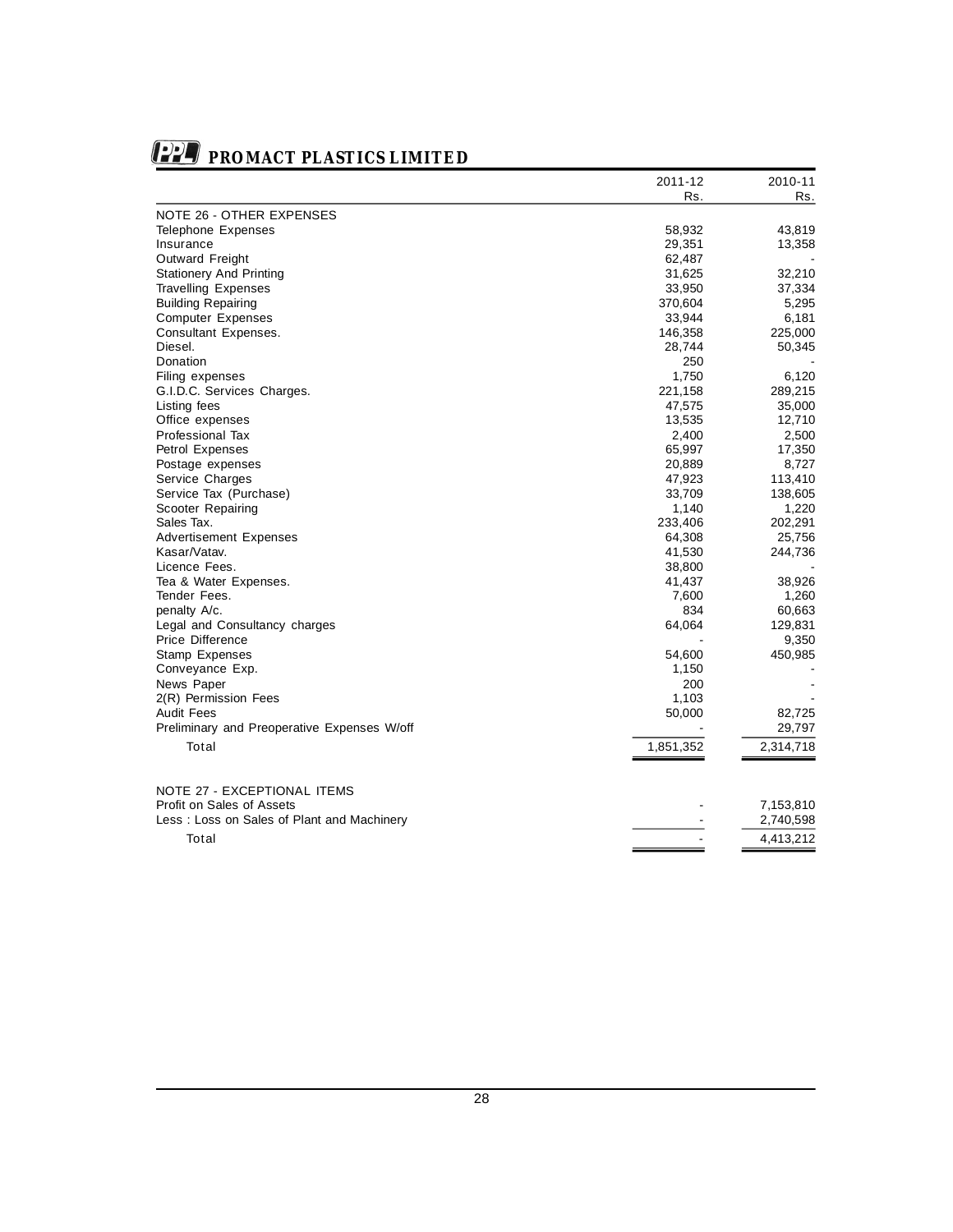# **ANNUAL REPORT 2011-2012**

## **28. NOTES ON ACCOUNTS**

#### **1. CONTINGENT LIABILITIES**

|                                       |              | (Rs. in Lacs) |
|---------------------------------------|--------------|---------------|
|                                       | 2011-12      | 2010-11       |
| Contingent Liability (Bank Guarantee) | 56.89.000.00 | 38,27,000.00  |

- **29. During the year the company has incurred cash loss of Rs 171.43 lacs and at the end of the year negative net worth of the company is Rs.90.85 lacs and the accounts are prepared with the concept of Going Concept. As per the information and explanations given to us, the company is taking positive steps to move further for survival.**
- **30. Micro and Small Scale Business Enterprises: The management has initiated the process of identifying enterprises which have been providing goods and services to the company and which qualify under the definition of micro and small enterprises, as defined under Micro, Small and Medium Enterprise Development Act, 2006. Accordingly, the disclosure requirement here under is not furnished.**
- **31. Balance conformations in respect of debtors, creditors and loan & Advance granted / taken are subject to confirmation and reconciliation.**

| 32. | <b>Components of Net Deferred Tax Asset</b>                                                                                                                                                                                                            | As at<br>31-03-2012 (Rs.)                 | As at<br>31-03-2011 (Rs.)             |
|-----|--------------------------------------------------------------------------------------------------------------------------------------------------------------------------------------------------------------------------------------------------------|-------------------------------------------|---------------------------------------|
|     | Deferred Tax Liability<br>Related to Fixed Assets                                                                                                                                                                                                      | 1,38,16,547.00                            | 1,51,10,296.00                        |
|     | Deferred Tax Assets<br>Carried Forward Loss allowable for tax purposes in the following years<br>Disallowance under the Income Tax Act 1961                                                                                                            | 2,72,51,733.00<br>Nil                     | 2,14,39,950.00<br>Nil                 |
|     | Net Deferred Tax Assets (Liability)                                                                                                                                                                                                                    | 1,34,35,186.00                            | 74,59,967.00                          |
|     | 33. Managerial Remuneration<br>Paid to Director                                                                                                                                                                                                        | 2011-12 (Rs.)<br>Nil                      | 2010-11 (Rs.)<br>Nil                  |
|     | Total                                                                                                                                                                                                                                                  | Nil                                       | Nil                                   |
|     | 34. Auditors' Remuneration<br>For Auditor Remuneration<br><b>TOTAL</b>                                                                                                                                                                                 | 50,000.00<br>50,000.00                    | 82,725.00<br>82,725.00                |
|     | 35. Earning Per Share:<br>Profit attributable to the Equity Shareholders<br>Weighted average number of Equity shares of Rs. 10/- each fully<br>paid up outstanding during the year<br>Basic / Diluted earning per share of Rs. 10/- each fully paid up | $-1,67,08,422.00$<br>65,11,800<br>$-2.57$ | $-94,76,586.00$<br>65,11,800<br>-1.46 |

## **36. CONSUMPTION OF IMPORTED AND INDIGENOUS RAW MATERIALS**

|     |                                                                                |                | $2011 - 2012$ |                | $2010 - 2011$ |      |
|-----|--------------------------------------------------------------------------------|----------------|---------------|----------------|---------------|------|
|     | <b>Particulars</b>                                                             | Amount (Rs.)   | %             | Amount (Rs.)   |               | $\%$ |
|     | Indigenous                                                                     | 8,01,15,115.00 | 100           | 8,36,71,887.00 |               | 100  |
|     | Imported                                                                       | Nil            | <b>Nil</b>    | Nil            |               | Nil  |
| 37. | <b>CONSUMPTION OF IMPORTED &amp;</b><br><b>INDIGENEOUS STORES &amp; SPARES</b> |                |               |                |               |      |
|     | <b>Particulars</b>                                                             | (Rs.)          | %             | (Rs.)          |               | $\%$ |
|     | Indigenous                                                                     | 13,51,274.00   | 100           |                | 12,62,590.00  | 100  |
|     | Imported                                                                       | Nil            | Nil           | Nil            |               | Nil  |
|     |                                                                                |                |               |                |               |      |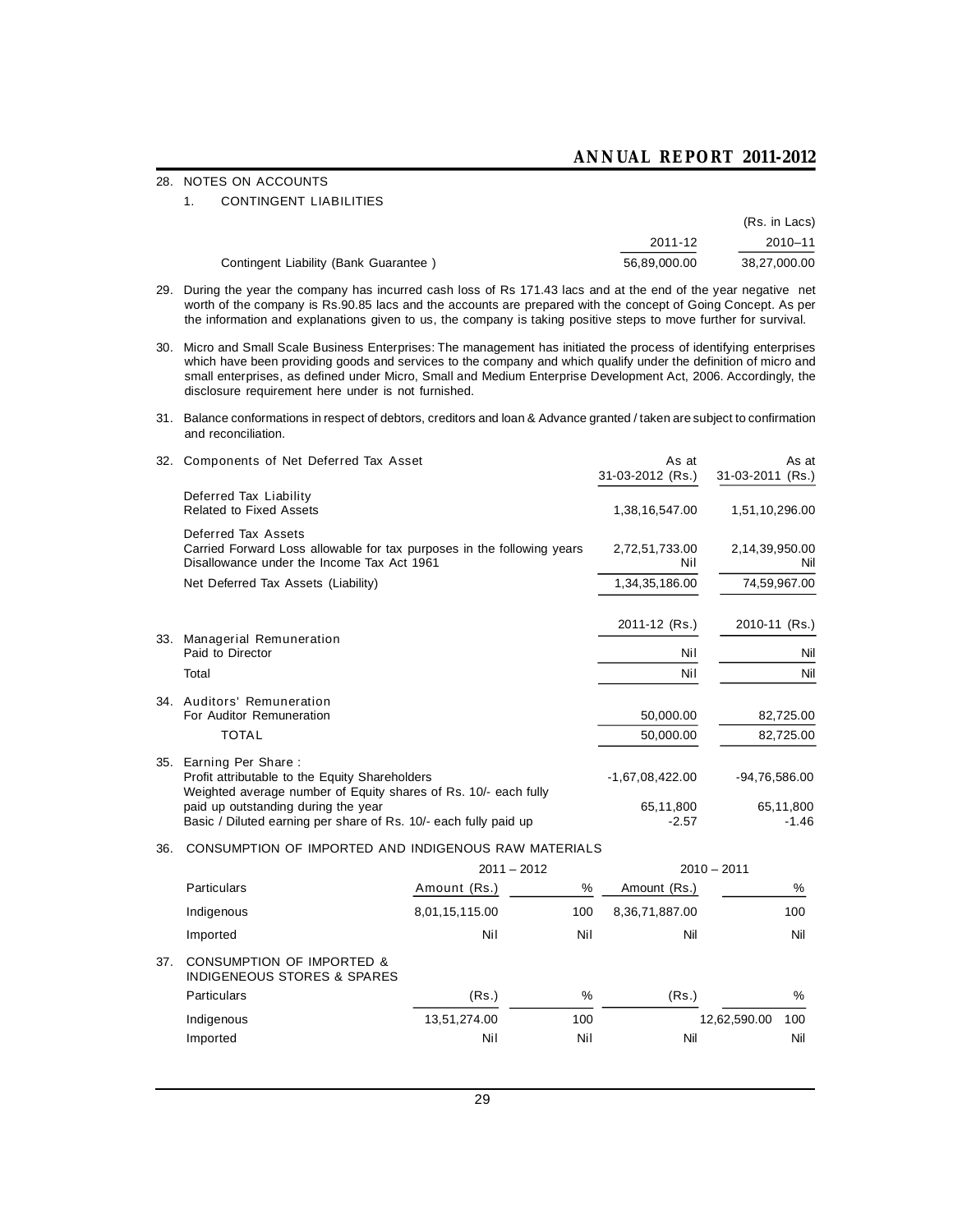### **38. EARNINGS / EXPENDITURE IN FOREIGN CURRENCY**

|     |                                 | 2011-12 (Rs.) | 2010-11 (Rs.) |
|-----|---------------------------------|---------------|---------------|
|     | FOB Value of Exports            | Nil           | Nil           |
|     | Expenditure in foreign Currancy | <b>Nil</b>    | Nil           |
| 39. | <b>CIF Value of Imports</b>     |               |               |
|     | CIF Value of Imports            | <b>Nil</b>    | Nil           |

**40. The revised schedule VI has been effective from April 2011 for the preparation of financial statement. This has significantly impacted the disclosure and presentation made in financial statement.**

**Previous year's figures have been regrouped / re classified wherever necessary to correspond with the current year's classification disclosure.**

**As per our Audited Report Annexed. For M. M. Salvi & Co.** *Chartered Accountants*

#### **(M. M. Salvi) Proprietor. M.No. : 30678 F.R. No.: 109004W Place : Mehsana Date : 16/07/2012**

**For and on behalf of the Board**

| Payalben J. Patel                    | Director |
|--------------------------------------|----------|
| Nikitaben J. Patel                   | Director |
| Place: Ahmedabad<br>Date: 16/07/2012 |          |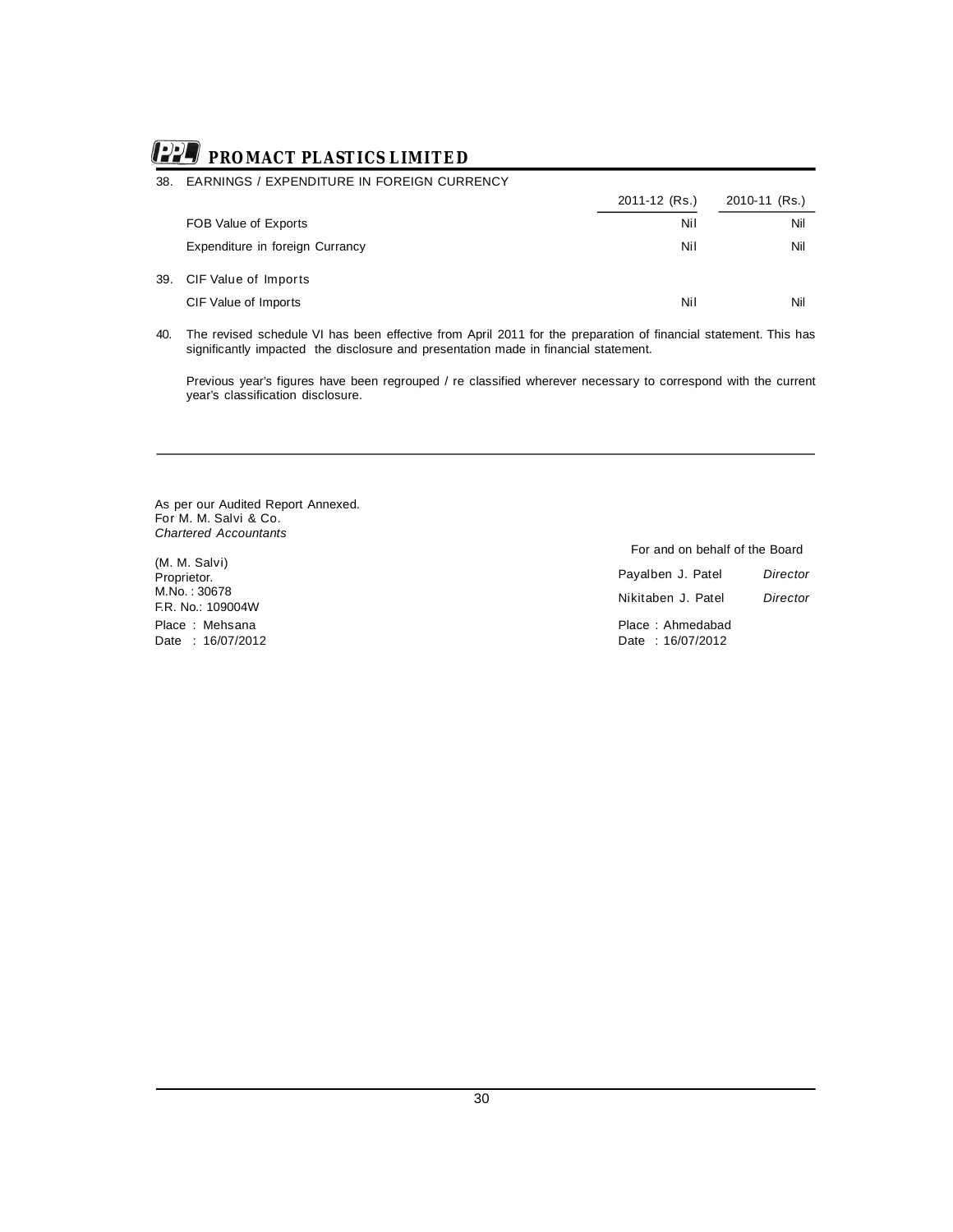|                                                                     | PROMACT PLASTICS LIMITED<br>Regd. Office: 106, Harikrupa Chambers,<br>Behind National Chambers, Ashram Road, Ahmedabad - 380 009.                                                                                              |                                                                                                          |
|---------------------------------------------------------------------|--------------------------------------------------------------------------------------------------------------------------------------------------------------------------------------------------------------------------------|----------------------------------------------------------------------------------------------------------|
| 28 <sup>th</sup> Annual General Meeting                             | Tuesday, the 25 <sup>th</sup> September, 2012 at 12.00 Noon.                                                                                                                                                                   | <b>ATTENDANCE SLIP</b>                                                                                   |
| Place: Conference Hall of Hotel City Pride,<br>Ahmedabad - 380 052. | Opp. Gurukul, Drive - In Road,                                                                                                                                                                                                 |                                                                                                          |
|                                                                     | Signature of Member/ Proxy attending the meeting                                                                                                                                                                               |                                                                                                          |
| Notes:<br>1.<br>not a member.                                       | This meeting is only for members. Please, therefore, do not bring person in the meeting who is                                                                                                                                 |                                                                                                          |
|                                                                     | 2. Please bring this attendance slip duly signed and hand it over to the representative of the<br>Company at the entrance of the meeting place.                                                                                |                                                                                                          |
|                                                                     | PROMACT PLASTICS LIMITED<br>Regd. Office: 106, Harikrupa Chambers,<br>Behind National Chambers, Ashram Road, Ahmedabad - 380 009.                                                                                              |                                                                                                          |
|                                                                     | <b>FORM OF PROXY</b>                                                                                                                                                                                                           |                                                                                                          |
|                                                                     |                                                                                                                                                                                                                                |                                                                                                          |
| of                                                                  | and the district of the district of the district of the state of the state of the state of the state of the state of the state of the state of the state of the state of the state of the state of the state of the state of t |                                                                                                          |
|                                                                     | being member/s of the above named Company hereby appoint                                                                                                                                                                       |                                                                                                          |
| of                                                                  | in the district of                                                                                                                                                                                                             |                                                                                                          |
| or failing him                                                      |                                                                                                                                                                                                                                |                                                                                                          |
| οf                                                                  | in the district of                                                                                                                                                                                                             |                                                                                                          |
|                                                                     | as my/our Proxy to attend and vote for me/us on my/our behalf at the 28 <sup>th</sup> Annual General Meeting of                                                                                                                | the Company, to be held on Tuesday, the 25 <sup>th</sup> September, 2012 and at any adjournment thereof. |
|                                                                     |                                                                                                                                                                                                                                |                                                                                                          |
| Signed the                                                          | day of<br>2012.                                                                                                                                                                                                                |                                                                                                          |
| Signature                                                           | Affix<br>Revenue<br>Stamp                                                                                                                                                                                                      |                                                                                                          |